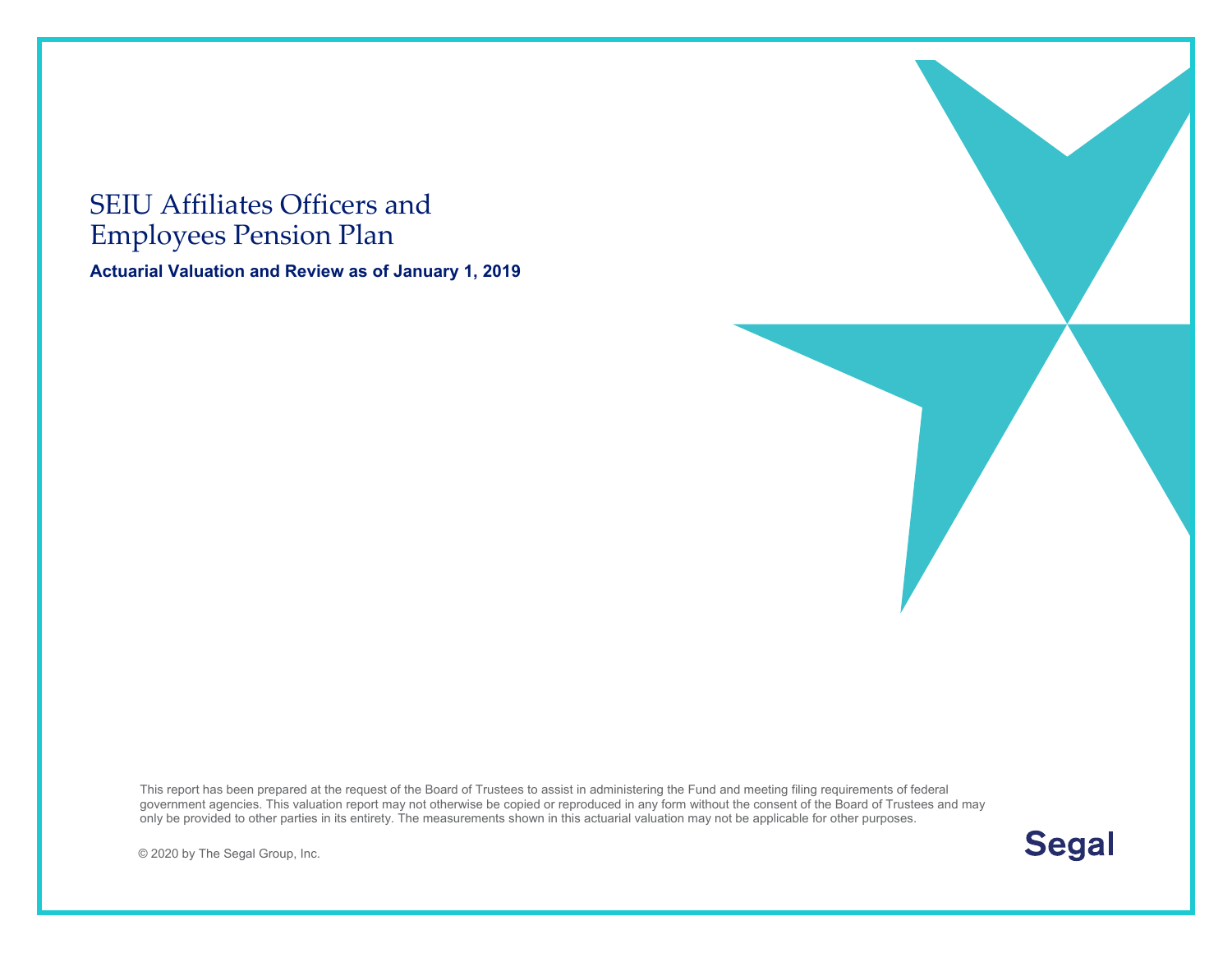

1800 M Street NW, Suite 900 S Washington, DC 20036-5880 segalco.com T 202.833.6400

October 9, 2020

Board of Trustees SEIU Affiliates Officers and Employees Pension Plan 1800 Massachusetts Ave NW, Suite 301 Washington, DC 20036

Dear Trustees:

We are pleased to submit the Actuarial Valuation and Review as of January 1, 2019. It establishes the funding requirements for 2019 and analyzes the preceding year's experience. It also summarizes the actuarial data and includes the actuarial information that is required to be filed with Form 5500 to federal government agencies.

The census information upon which our calculations were based was prepared by the Benefit Funds Office, under the direction of Eunice Washington. That assistance is gratefully acknowledged. The actuarial calculations were completed under the supervision of Deborah J. Marcotte, FCA, MAAA, Enrolled Actuary.

We look forward to reviewing this report with you at your next meeting and to answering any questions you may have.

Sincerely,

Segal

By:

Stacey Hostetler Carter Alex Giordano Senior Vice President and Benefits Consultant Consulting Actuary

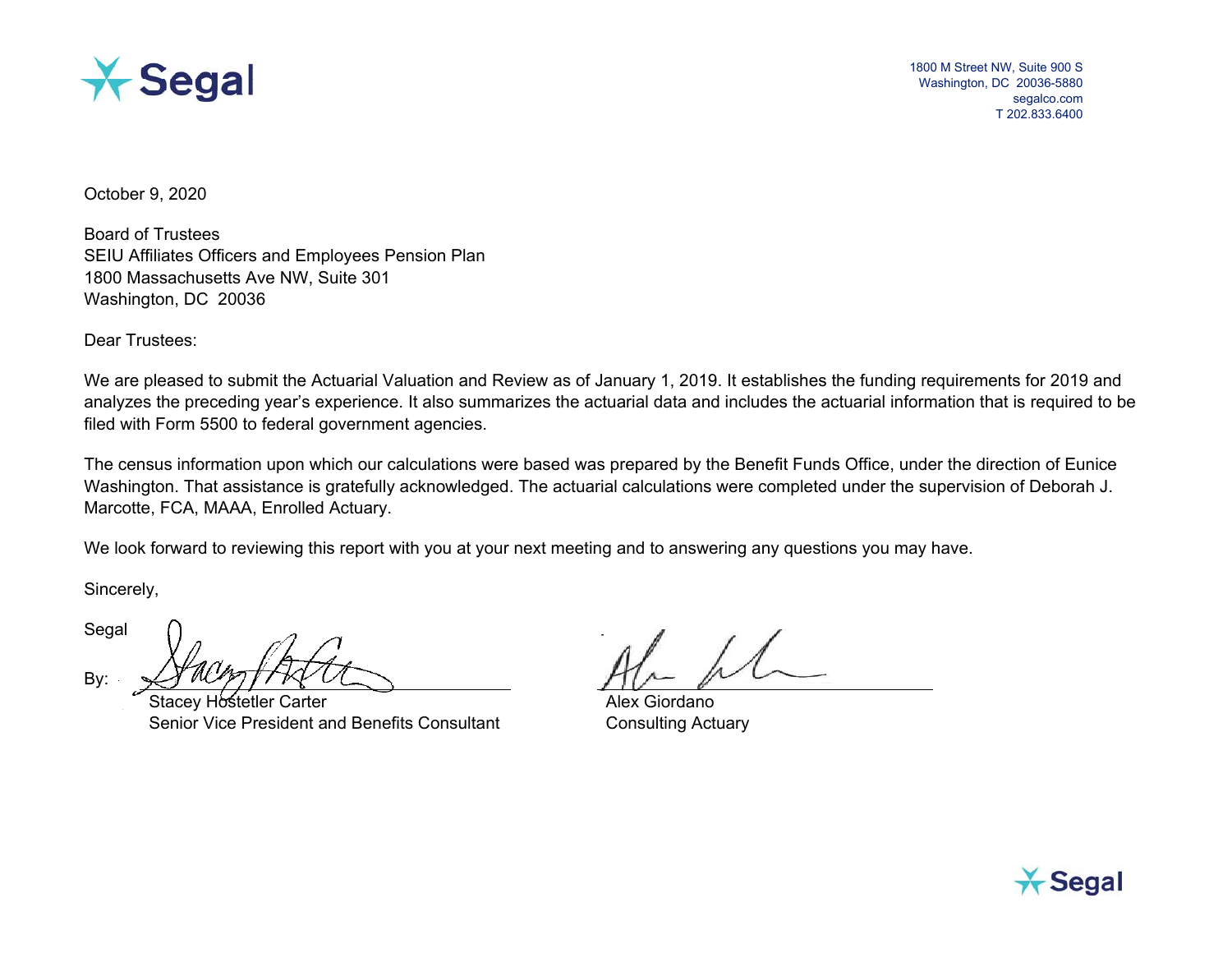# Table of Contents

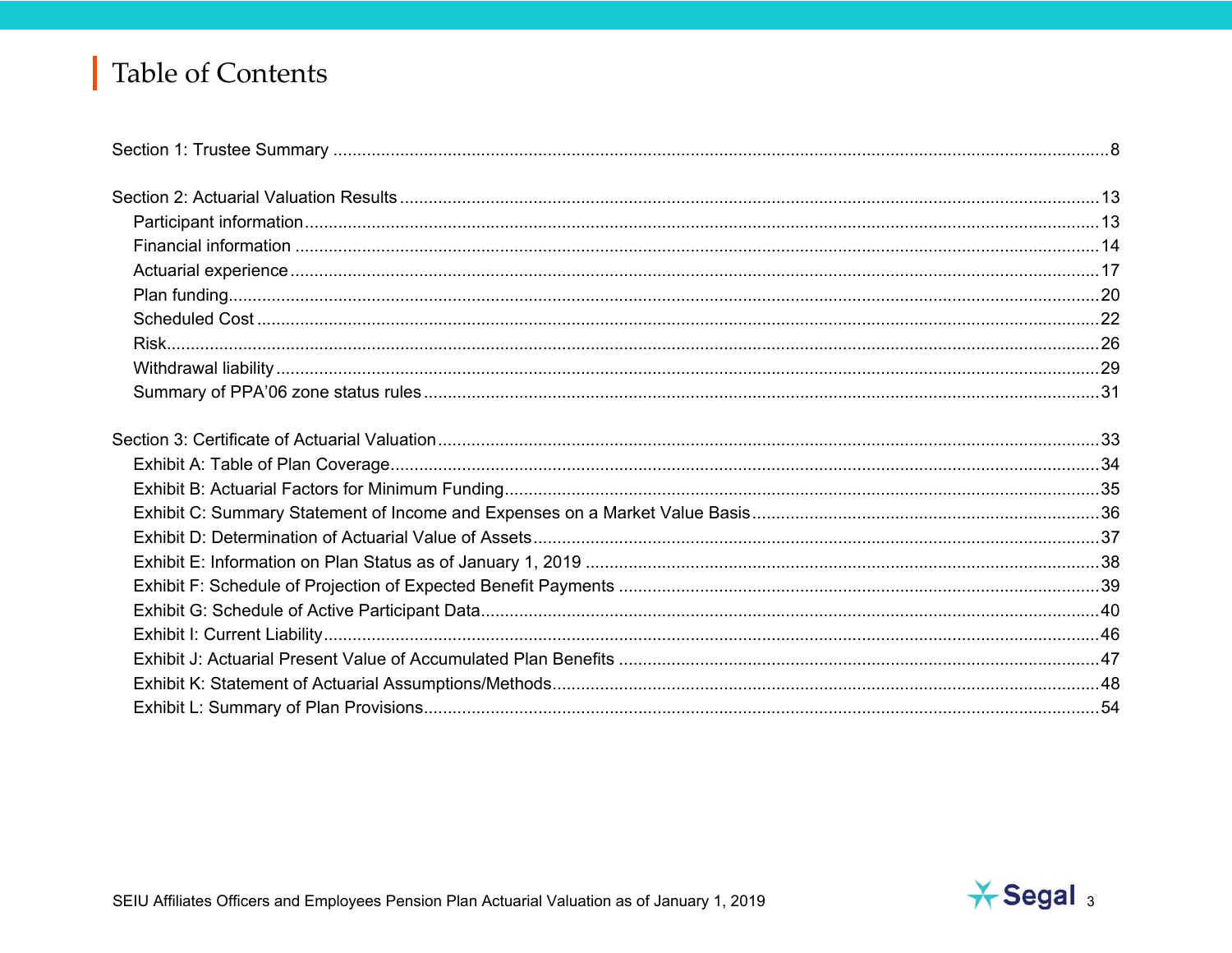# Introduction

There are several ways of evaluating funding adequacy for a pension plan. In monitoring the Plan's financial position, the Trustees should keep in mind all of these concepts.

| <b>Funding</b><br><b>Standard</b><br><b>Account</b> | The ERISA Funding Standard Account (FSA) measures the cumulative difference between actual contributions<br>and the minimum required contributions. If actual contributions exceed the minimum required contributions, the<br>excess is called the credit balance. If actual contributions fall short of the minimum required contributions, a<br>funding deficiency occurs.                                                                                                                                                                                 |
|-----------------------------------------------------|--------------------------------------------------------------------------------------------------------------------------------------------------------------------------------------------------------------------------------------------------------------------------------------------------------------------------------------------------------------------------------------------------------------------------------------------------------------------------------------------------------------------------------------------------------------|
| Zone<br><b>Information</b>                          | The Pension Protection Act of 2006 (PPA'06) called on plan sponsors to actively monitor the projected FSA<br>credit balance, the funded percentage (the ratio of the actuarial value of assets to the present value of benefits<br>earned to date) and cash flow sufficiency. Based on these measures, plans are then categorized as critical<br>(Red Zone), endangered (Yellow Zone), or neither (Green Zone). The Multiemployer Pension Reform Act of<br>2014 (MPRA), among other things, made the zone provisions permanent.                              |
| <b>Solvency</b><br><b>Projections</b>               | Pension plan funding anticipates that, over the long term, both contributions and investment earnings will be<br>needed to cover benefit payments and expenses. To the extent that contributions are less than benefit<br>payments, investment earnings and fund assets will be needed to cover the shortfall. In some situations, a plan<br>may be faced with insufficient assets to cover its current obligations and may need assistance from the Pension<br>Benefit Guaranty Corporation (PBGC). MPRA provides options for some plans facing insolvency. |
| <b>Scheduled</b><br>Cost                            | The Scheduled Cost is an annual amount based on benefit levels and assets that allows a comparison to<br>current contribution levels, given the expectation of a continuing Plan.                                                                                                                                                                                                                                                                                                                                                                            |
| Withdrawal<br>Liability                             | ERISA provides for assessment of withdrawal liability to employers who withdraw from a multiemployer plan<br>based on unfunded vested benefit liabilities.                                                                                                                                                                                                                                                                                                                                                                                                   |

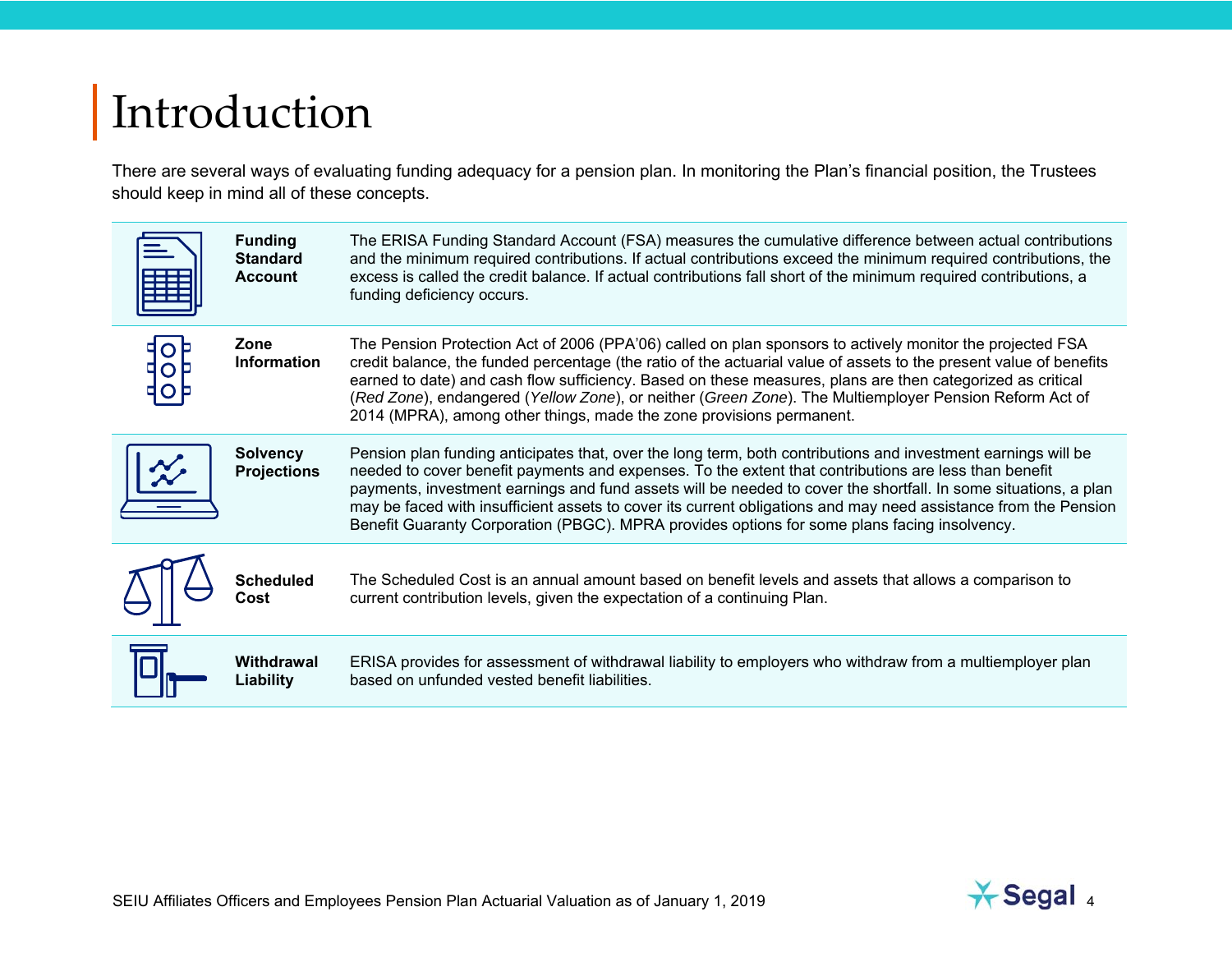#### **Important information about actuarial valuations**

An actuarial valuation is a budgeting tool with respect to the financing of future uncertain obligations of a pension plan. As such, it will never forecast the precise future contribution requirements or the precise future stream of benefit payments. In any event, the actual cost of the plan will be determined by the benefits and expenses paid, not by the actuarial valuation.

In order to prepare a valuation, Segal relies on a number of input items. These include:

| Plan<br><b>Provisions</b>                | Plan provisions define the rules that will be used to determine benefit payments, and those rules, or the<br>interpretation of them, may change over time. Even where they appear precise, outside factors may change how<br>they operate. It is important for the Trustees to keep Segal informed with respect to plan provisions and<br>administrative procedures, and to review the plan summary included in our report to confirm that Segal has<br>correctly interpreted the plan of benefits.                                                                                                                                                                                                                                                                                                                                                                                                                                                                                                                                                                                                                                                                                                                                                                                                                                   |
|------------------------------------------|---------------------------------------------------------------------------------------------------------------------------------------------------------------------------------------------------------------------------------------------------------------------------------------------------------------------------------------------------------------------------------------------------------------------------------------------------------------------------------------------------------------------------------------------------------------------------------------------------------------------------------------------------------------------------------------------------------------------------------------------------------------------------------------------------------------------------------------------------------------------------------------------------------------------------------------------------------------------------------------------------------------------------------------------------------------------------------------------------------------------------------------------------------------------------------------------------------------------------------------------------------------------------------------------------------------------------------------|
| <b>Participant</b><br><b>Information</b> | An actuarial valuation for a plan is based on data provided to the actuary by the plan. Segal does not audit such<br>data for completeness or accuracy, other than reviewing it for obvious inconsistencies compared to prior data and<br>other information that appears unreasonable. For most plans, it is not possible nor desirable to take a snapshot of<br>the actual workforce on the valuation date. It is not necessary to have perfect data for an actuarial valuation. The<br>uncertainties in other factors are such that even perfect data does not produce a "perfect" result. Notwithstanding<br>the above, it is important for Segal to receive the best possible data and to be informed about any known<br>incomplete or inaccurate data.                                                                                                                                                                                                                                                                                                                                                                                                                                                                                                                                                                           |
| <b>Financial</b><br><b>Information</b>   | Part of the cost of a plan will be paid from existing assets – the balance will need to come from future contributions<br>and investment income. The valuation is based on the asset values as of the valuation date, typically reported by<br>the auditor. A snapshot as of a single date may not be an appropriate value for determining a single year's<br>contribution requirement, especially in volatile markets. Plan sponsors often use an "actuarial value of assets" that<br>differs from market value to gradually reflect year-to-year changes in the market value of assets in determining the<br>contribution requirements.                                                                                                                                                                                                                                                                                                                                                                                                                                                                                                                                                                                                                                                                                             |
| <b>Actuarial</b><br><b>Assumptions</b>   | In preparing an actuarial valuation, Segal starts by developing a forecast of the benefits to be paid to existing plan<br>participants for the rest of their lives and the lives of their beneficiaries. This requires actuarial assumptions as to<br>the probability of death, disability, withdrawal, and retirement of participants in each year, as well as forecasts of<br>the plan's benefits for each of those events. The forecasted benefits are then discounted to a present value,<br>typically based on an estimate of the rate of return that will be achieved on the plan's assets. All of these factors<br>are uncertain and unknowable. Thus, there will be a range of reasonable assumptions, and the results may vary<br>materially based on which assumptions the actuary selects within that range. That is, there is no right answer<br>(except with hindsight). It is important for any user of an actuarial valuation to understand and accept this<br>constraint. The actuarial model may use approximations and estimates that will have an immaterial impact on our<br>results. In addition, the actuarial assumptions may change over time, and while this can have a significant impact<br>on the reported results, it does not mean that the previous assumptions or results were unreasonable or wrong. |

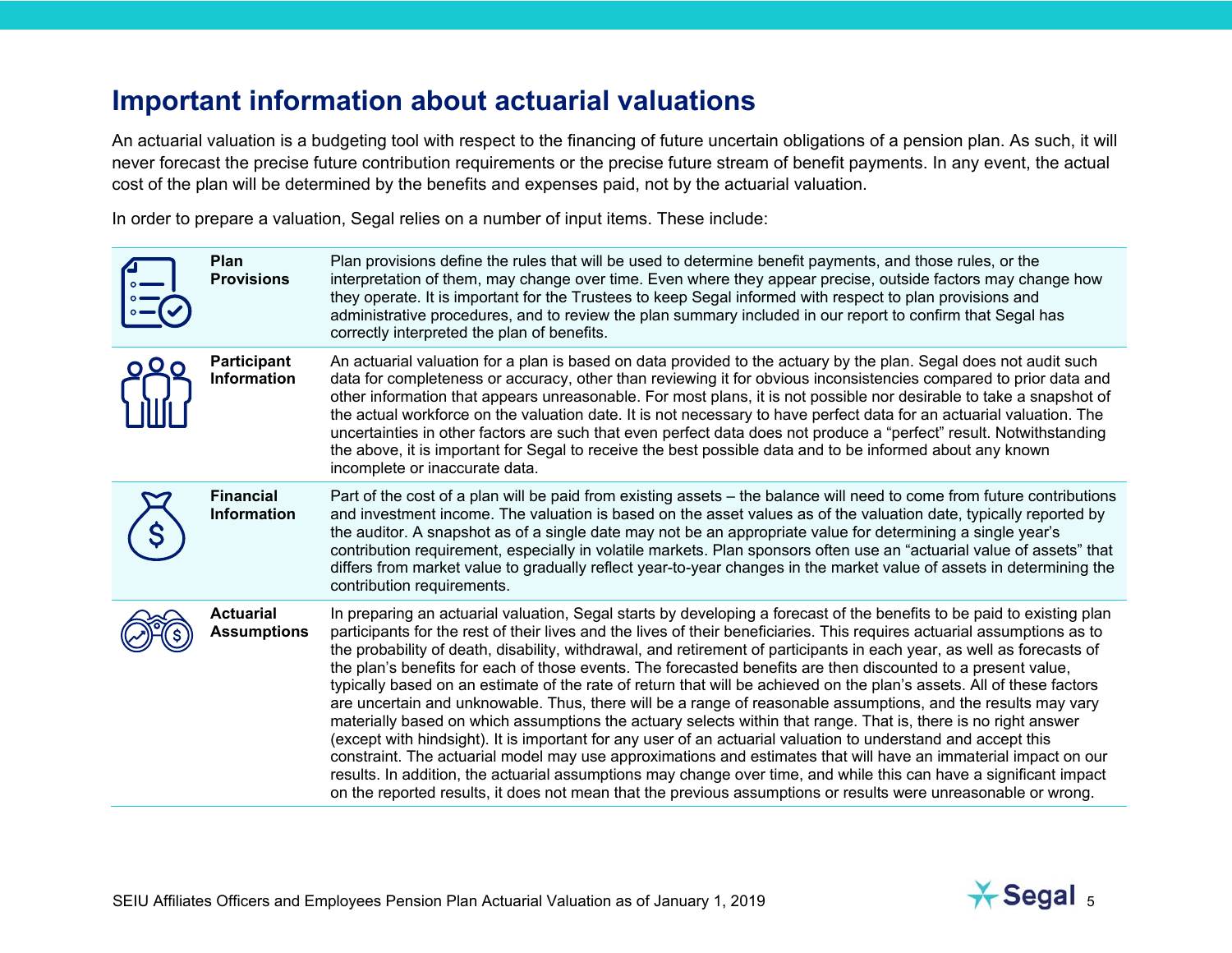Given the above, the user of Segal's actuarial valuation (or other actuarial calculations) needs to keep the following in mind:

The actuarial valuation is prepared for use by the Trustees. It includes information for compliance with federal filing requirements and for the plan's auditor. Segal is not responsible for the use or misuse of its report, particularly by any other party.

An actuarial valuation is a measurement at a specific date — it is not a prediction of a plan's future financial condition. Accordingly, Segal did not perform an analysis of the potential range of financial measurements, except where otherwise noted.

Critical events for a plan include, but are not limited to, decisions about changes in benefits and contributions. The basis for such decisions needs to consider many factors such as the risk of changes in employment levels and investment losses, not just the current valuation results.

ERISA requires a plan's enrolled actuary to provide a statement in the plan's annual report disclosing any event or trend that the actuary has not taken into account, if, to the best of the actuary's knowledge, such an event or trend may require a material increase in plan costs or required contribution rates. If the Trustees are aware of any event that was not considered in this valuation and that may materially increase the cost of the Plan, they must advise Segal, so that an appropriate statement can be included.

Segal does not provide investment, legal, accounting, or tax advice. This valuation is based on Segal's understanding of applicable guidance in these areas and of the plan's provisions, but they may be subject to alternative interpretations. The Trustees should look to their other advisors for expertise in these areas.

While Segal maintains extensive quality assurance procedures, an actuarial valuation involves complex computer models and numerous inputs. In the event that an inaccuracy is discovered after presentation of Segal's valuation, Segal may revise that valuation or make an appropriate adjustment in the next valuation.

Segal's report shall be deemed to be final and accepted by the Trustees upon delivery and review. Trustees should notify Segal immediately of any questions or concerns about the final content.

As Segal has no discretionary authority with respect to the management of assets of the Plan, it is not a fiduciary in its capacity as actuaries and consultants with respect to the Plan.

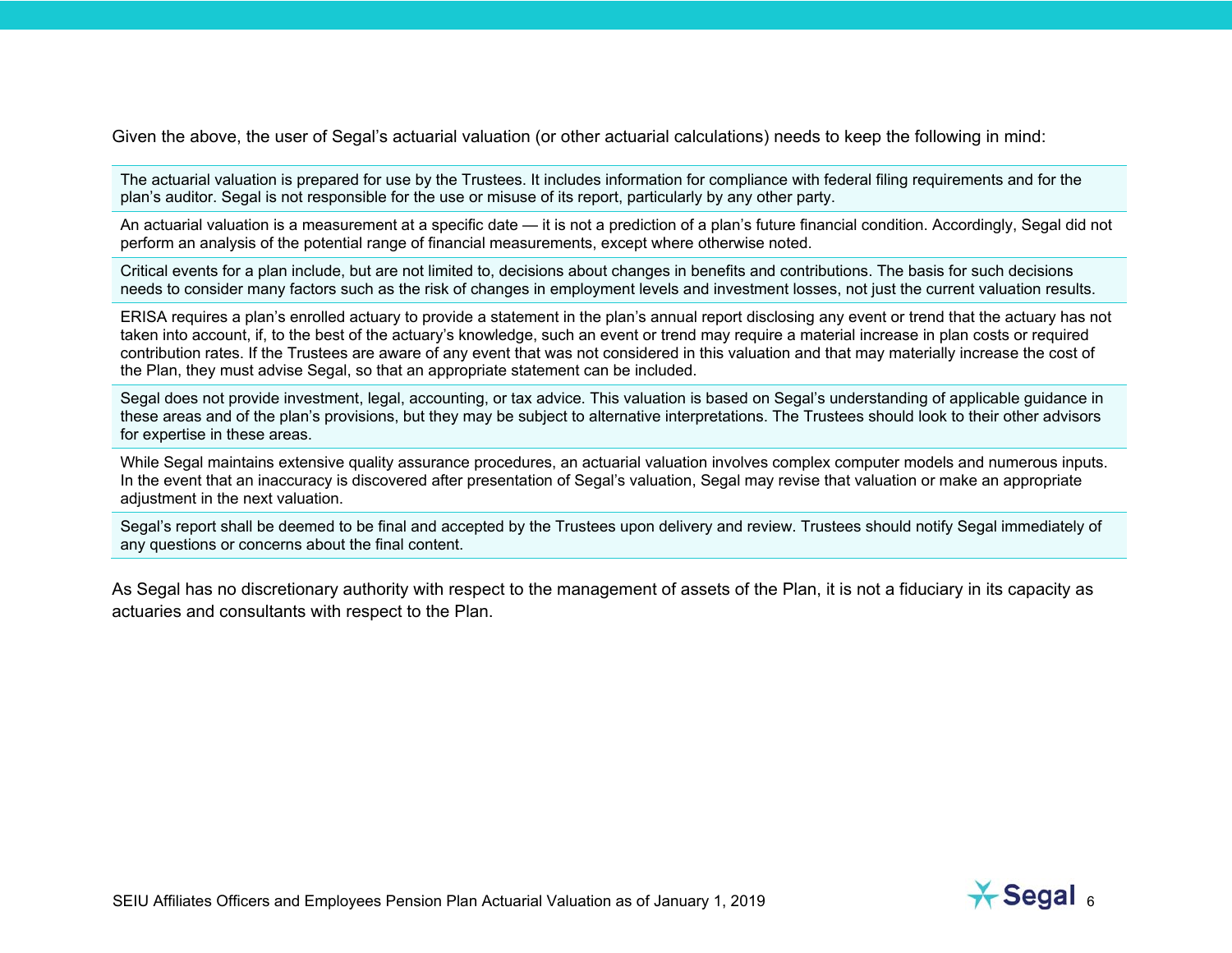#### **Actuarial valuation overview**



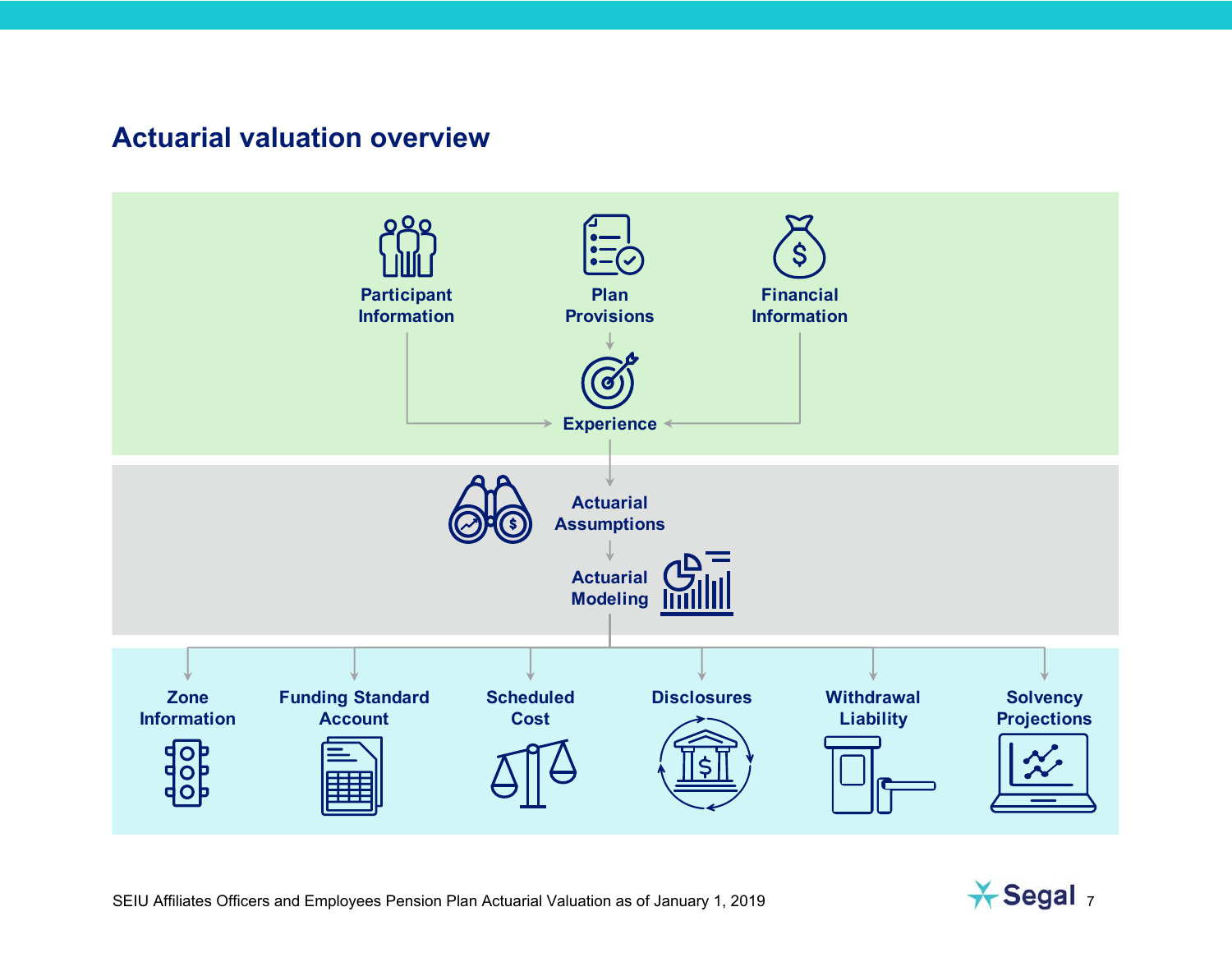# Section 1: Trustee Summary

### **Summary of key valuation results**

| <b>Plan Year Beginning</b>   |                                                                     | <b>January 1, 2018</b> | <b>January 1, 2019</b> |
|------------------------------|---------------------------------------------------------------------|------------------------|------------------------|
| <b>Certified Zone Status</b> |                                                                     | Green                  | Green                  |
| Demographic                  | • Number of active participants                                     | 3,923                  | 3,783                  |
| Data:                        | • Number of inactive participants with vested rights                | 4,526                  | 4,799                  |
|                              | • Number of retired participants and beneficiaries                  | 2,486                  | 2,607                  |
|                              | • Total number of participants                                      | 10,935                 | 11,189                 |
|                              | • Participant ratio: non-active to actives                          | 1.79                   | 1.96                   |
|                              | • Average projected annual compensation per active participant      | \$70,700               | \$75,595               |
| <b>Assets:</b>               | • Market value of assets (MVA)                                      | \$1,013,010,466        | \$985,931,692          |
|                              | • Actuarial value of assets (AVA)                                   | 989,465,059            | 1,035,864,572          |
|                              | • Market value net investment return, prior year                    | 14.53%                 | $-2.87%$               |
|                              | • Actuarial value net investment return, prior year                 | 4.39%                  | 4.48%                  |
| <b>Actuarial</b>             | • Valuation interest rate                                           | 7.50%                  | 7.25%                  |
| Liabilities $1$ :            | • Normal cost, including administrative expenses                    | \$27,832,581           | \$30,150,734           |
|                              | • Actuarial accrued liability                                       | 1,200,454,409          | 1,314,863,172          |
|                              | • Unfunded actuarial accrued liability                              | 210,989,350            | 278,998,600            |
| <b>Funded</b>                | • Actuarial accrued liabilities under unit credit method            | \$1,008,769,783        | \$1,103,815,616        |
| <b>Percentages:</b>          | • MVA funded percentage                                             | 100.4%                 | 89.3%                  |
|                              | • AVA funded percentage (PPA basis)                                 | 98.1%                  | 93.8%                  |
| <b>Statutory</b>             | • Credit balance (funding deficiency) at the end of prior plan year | \$136,563,073          | \$134,147,165          |
| <b>Funding</b>               | • Minimum required contribution                                     | 0                      | 0                      |
| Information:                 | • Maximum deductible contribution                                   | 1,943,853,050          | 2,007,715,202          |

1 Based on Entry Age actuarial cost method used for Funding Standard Account.

SEIU Affiliates Officers and Employees Pension Plan Actuarial Valuation as of January 1, 2019 8

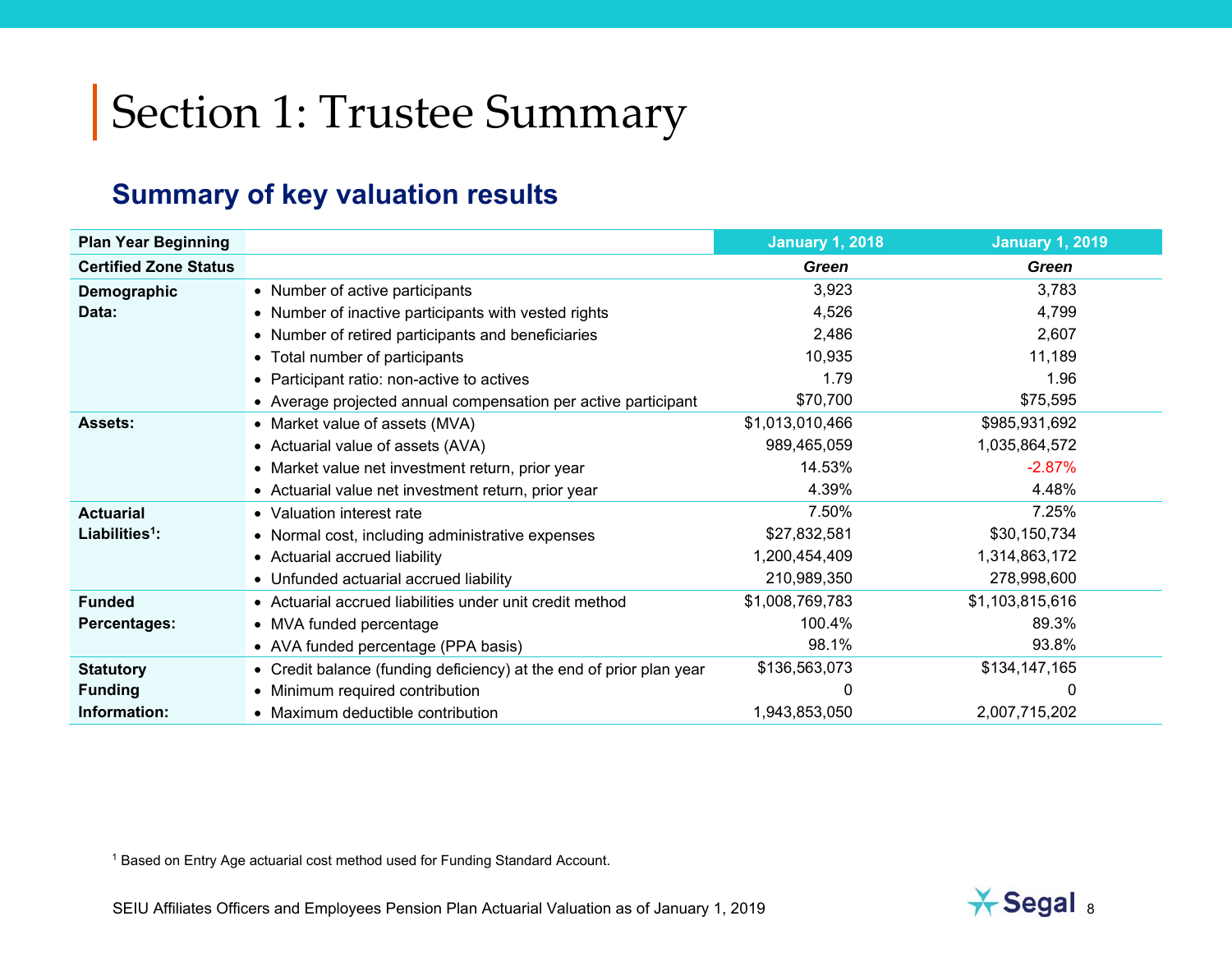#### **Summary of key valuation results**

| <b>Plan Year Beginning</b> |                                             | <b>January 1, 2018</b>   |                             | <b>January 1, 2019</b>   |                             |
|----------------------------|---------------------------------------------|--------------------------|-----------------------------|--------------------------|-----------------------------|
| <b>Scheduled</b>           | • Interest rate                             | 7.50%                    |                             | 7.25%                    |                             |
| Cost:                      |                                             |                          | <b>Percent</b><br><b>of</b> |                          | <b>Percent</b><br><b>of</b> |
|                            |                                             | <b>Amount</b>            | <b>Payroll</b>              | <b>Amount</b>            | <b>Payroll</b>              |
|                            | • Projected contributions                   | \$58,244,503             | 21.0%                       | \$60,054,658             | 21.0%                       |
|                            | • Scheduled Cost <sup>1</sup>               | 57,696,915               | 20.8%                       | 68,582,353               | 24.0%                       |
|                            | • Margin/(deficit)                          | 547,588                  | 0.2%                        | $-8,527,695$             | $-3.0%$                     |
|                            | • Actual contributions                      | 57,666,589               |                             |                          |                             |
| <b>Plan Year Ending</b>    |                                             | <b>December 31, 2017</b> |                             | <b>December 31, 2018</b> |                             |
| Withdrawal                 | • Funding interest rate                     | 7.50%                    |                             | 7.25%                    |                             |
| Liability: <sup>2</sup>    | • PBGC interest rates                       |                          |                             |                          |                             |
|                            | Initial period                              | 2.34%                    |                             | 2.84%                    |                             |
|                            | Thereafter                                  | 2.63%                    |                             | 2.76%                    |                             |
|                            | • Present value of vested benefits          | \$1,493,391,955          |                             | \$1,519,639,189          |                             |
|                            | $\bullet$ MVA                               | 1,013,010,466            |                             | 985,931,692              |                             |
|                            | • Unfunded present value of vested benefits | 480,381,489              |                             | 533,707,497              |                             |

<sup>1</sup> Based on Entry Age actuarial cost method.

 $^2$  Using the assumptions described in Section 2: Withdrawal Liability Assumptions.

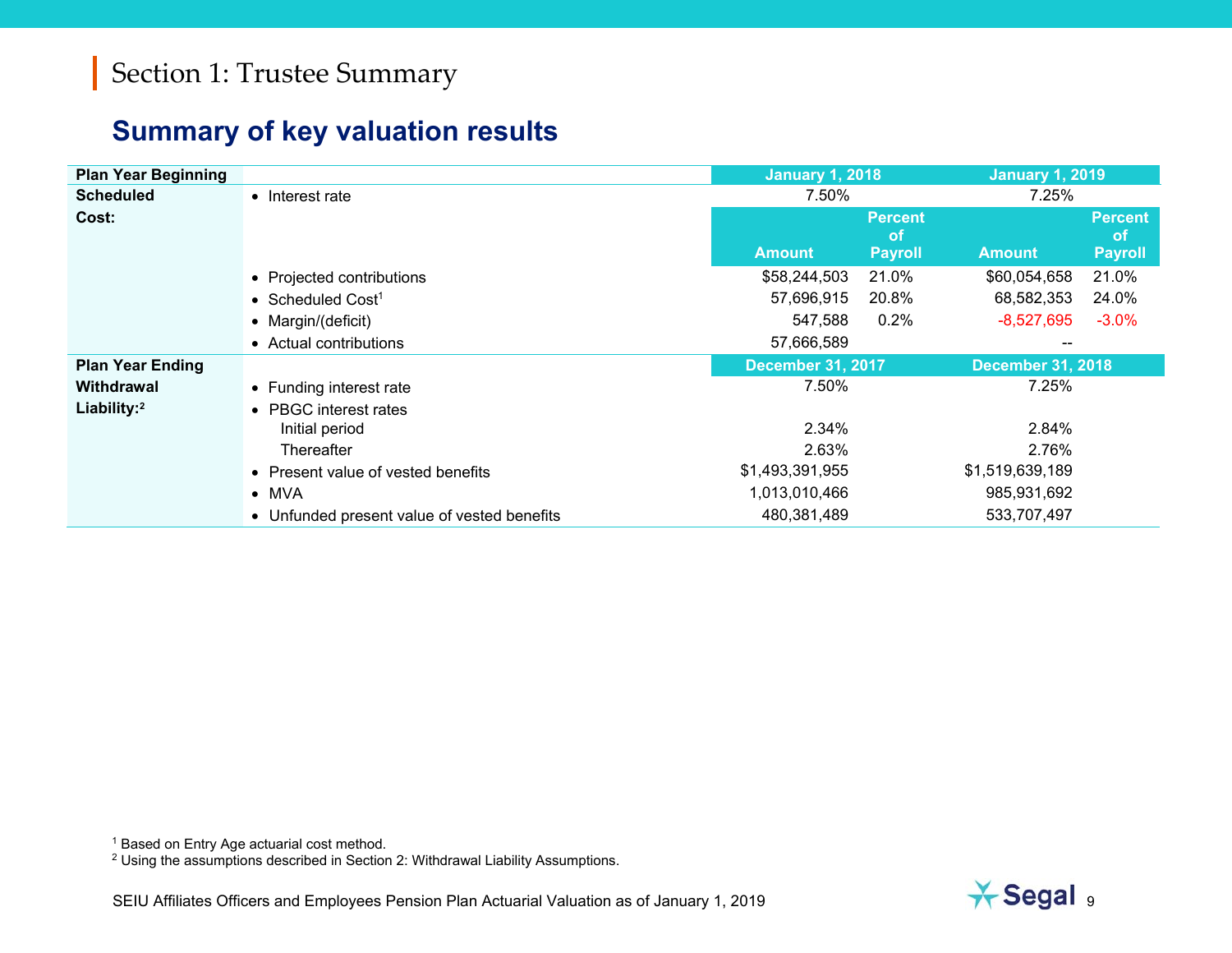**This actuarial valuation report is based on plan assets as of December 31, 2018 and demographic information as of January 1, 2019. The Plan's actuarial status does not reflect short-term fluctuations of the market, but rather is based on the market values as of the last day of the prior plan year. Due to the COVID-19 pandemic, market conditions have changed significantly during 2020. While it is impossible to determine how the market will perform over the next several months, and how that will affect the results of future valuation reports, Segal is available to prepare projections of potential outcomes upon request. The current year's actuarial valuation results follow.**

#### **A. Developments since last valuation**

The following are developments since the last valuation, from January 1, 2018 to January 1, 2019.

- 1. *Participant demographics.* The number of active participants decreased 3.6% from 3,923 to 3,783. The ratio of non-active to active participants, which is one measure of plan maturity, increased from 1.79 to 1.96.
- 2. *Plan assets.* The net investment return on the market value of assets was -2.87%. The net investment return on an actuarial value of assets, which reflects smoothing of prior year gains and losses, was 4.48%. The change in the market value of assets over the last two plan years can be found in Section 3, as can the calculation of the actuarial value of assets for the current plan year. As previously communicated to the Board, given the low fixed income interest rate environment, target asset allocation and expectations of future investment returns for various asset classes, we have lowered the assumed long-term rate of return assumption from 7.5% to 7.25% with this valuation.
- 3. *Cash flows.* Cash inflow includes contributions and cash outflow includes benefits paid to participants and administrative expenses. In the prior plan year, the plan had a net cash inflow of \$2.1 million, or about 0.21% of assets on a market value basis.
- 4. *Assumption changes.* Since the last valuation, we changed actuarial assumptions related to investment return and assumed administrative expenses. The new assumptions represent our best estimate of anticipated experience under the Plan. The change in the long-term rate of return assumption increased the actuarial accrued liability by 3.07% and the normal cost by 6.14% and is also effective for purposes of withdrawal liability calculated as of December 31, 2018.
- 5. *Scheduled Cost:* We have reset the Scheduled Cost amortization period from 11 years to 12 years remaining as of January 1, 2019 pending the Trustees' formal approval at the next Board meeting.



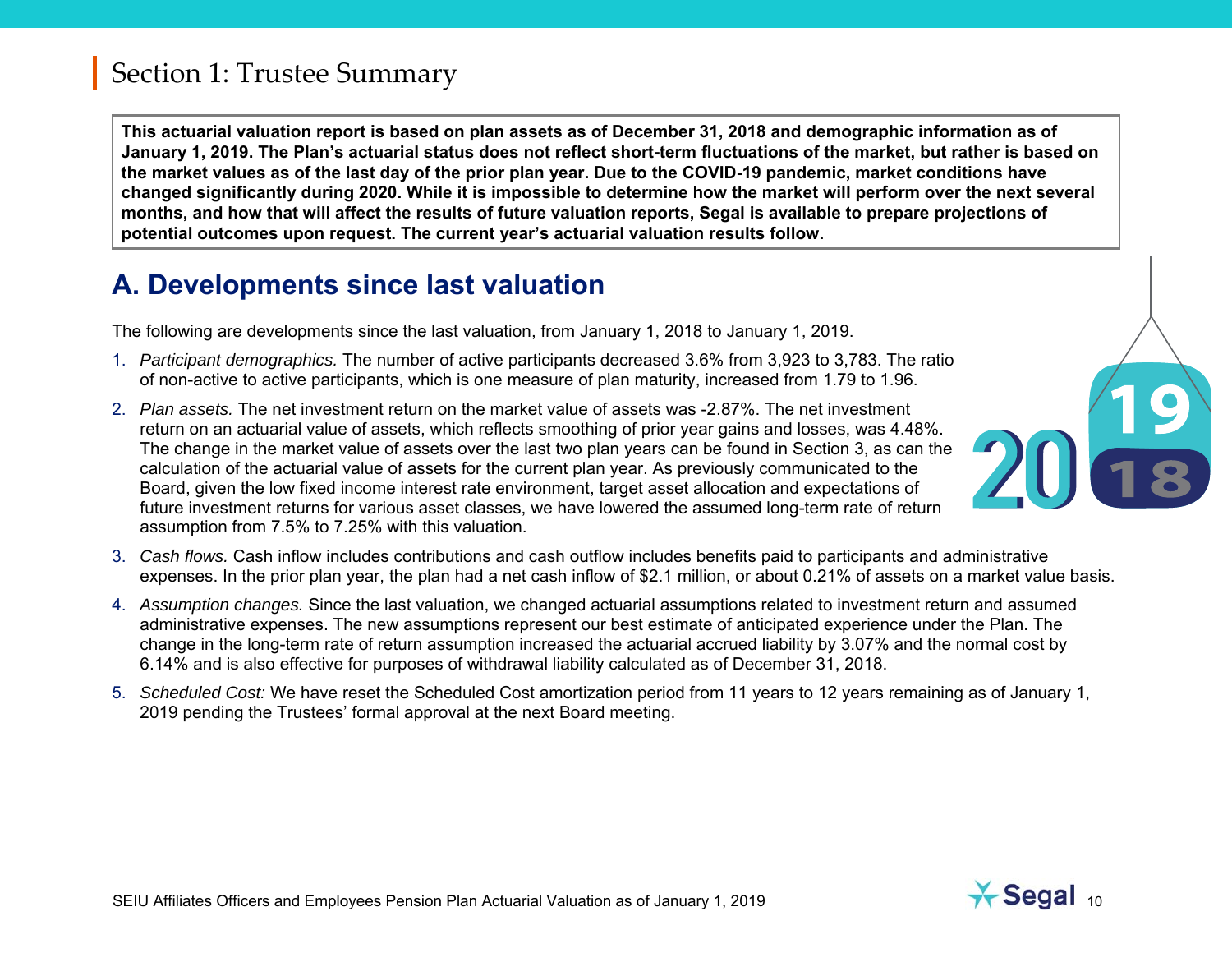#### Section 1: Trustee Summary

#### **B. Actuarial valuation results**

The following commentary applies to various funding measures for the current plan year.

- 1. *Zone status.* The Plan was certified to be neither in endangered status nor in critical status under the Pension Protection Act of 2006 (PPA) for the 2019 plan year. In other words, the Plan is in the "green zone" because the Plan's funded percentage for the 2019 plan year is at least 80%, and the Plan has no projected deficiency in its funding standard account for 2019 or the next six plan years. Please refer to the actuarial certification dated March 29, 2019 for more information. In addition, the 2020 certification was filed earlier this year (also "green zone"). Please refer to the actuarial certification dated March 24, 2020 for more information related to the 2020 certification.
- 2. *Funded percentages:* During the last plan year, the funded percentage that will be reported on the Plan's annual funding notice decreased from 98.1% to 93.8%. This decrease was primarily caused by the actuarial investment loss, which reduced assets, and the net investment return assumption change, which increased liabilities. Please note that there are different measurements of funded percentage for different purposes. More information can be found in Section 2.
- 3. *Funding Standard Account:* During the 2018 plan year, the credit balance decreased from \$136,563,073 to \$134,147,165. The decrease in the credit balance was due to the fact that contributions fell short of the net charges in the Funding Standard Account (FSA) for the last plan year. For the plan year ending December 31, 2019, the minimum required contribution is \$83,272,521 without regard to the credit balance (\$0 with regard to the credit balance), compared with \$60,054,658 in expected contributions. Therefore, the credit balance is projected to decline further during the plan year (2019).
- 4. *Scheduled Cost:* Scheduled Cost for the plan year is the sum of the normal cost (the cost of benefit accruals plus administrative expenses) and an amortization of the unfunded liability. For the plan year ending December 31, 2019, there is a \$8,527,695 deficit between expected contributions and Scheduled Cost, or 3.0% of projected covered payroll.
- 5. *Withdrawal liability:* The unfunded vested benefits is \$533.7 million as of December 31, 2018, which is used for determining employer withdrawal liability for the plan year beginning January 1, 2019. The unfunded vested benefits increased from \$480.4 million for the prior year, due mainly to the market investment loss and the decrease in the long-term rate of return assumption.
- 6. *Funding concerns:* The projected decline in the credit balance should continue to be monitored. We will continue to work with the Board to model and review funding projections, including potential risk factors.



 $\frac{1}{2}$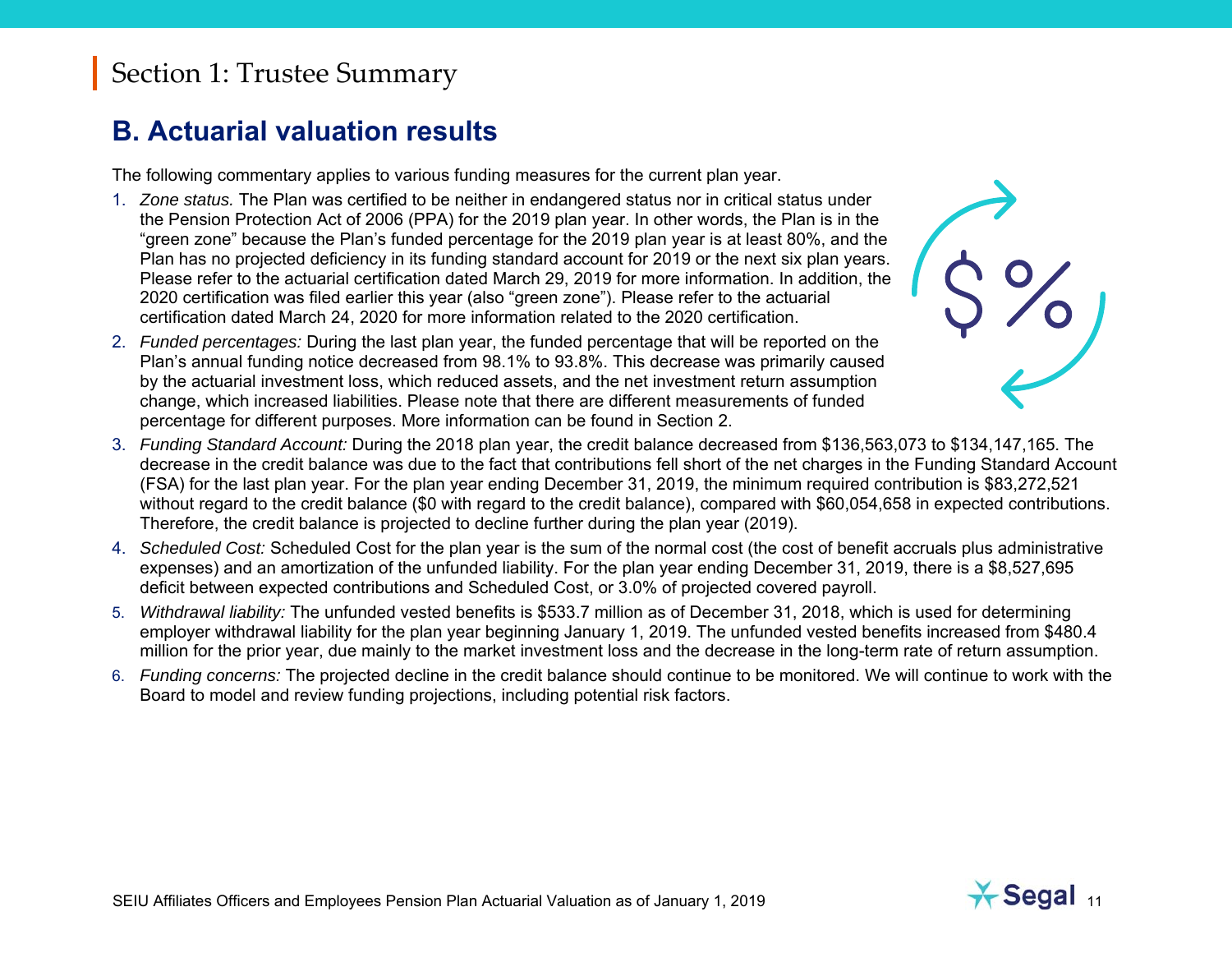#### Section 1: Trustee Summary

#### **C. Projections and risk**

- 1. *Importance of projections:* Most of the results included in this valuation report are snapshot measurements, showing the Plan's status as of the valuation date. In addition to understanding the Plan's current status, it is also important to understand where the plan is headed through actuarial projections. Projections may evaluate various metrics, such as funded percentage, the Funding Standard Account credit balance, zone status, cash flows and solvency. Projections will be provided.
- 2. *Understanding risk:* Projections can also help the Trustees understand the sensitivity of future results to various risk factors, such as investment volatility or changes in future contributions. For example, if future investment returns are less than the actuarial assumption, or future



contributions are less than projected, the Plan may not meet its funding objectives or may face eventual insolvency. See Section 2 for a general discussion on the risks facing the Plan, and how they might be better evaluated, understood and addressed. Over the past several years, the Board has requested additional analysis related to certain assumptions and risk. A more detailed assessment of the potential range of future measurements and risks would provide the Trustees with a better understanding of the risks inherent in the Plan.

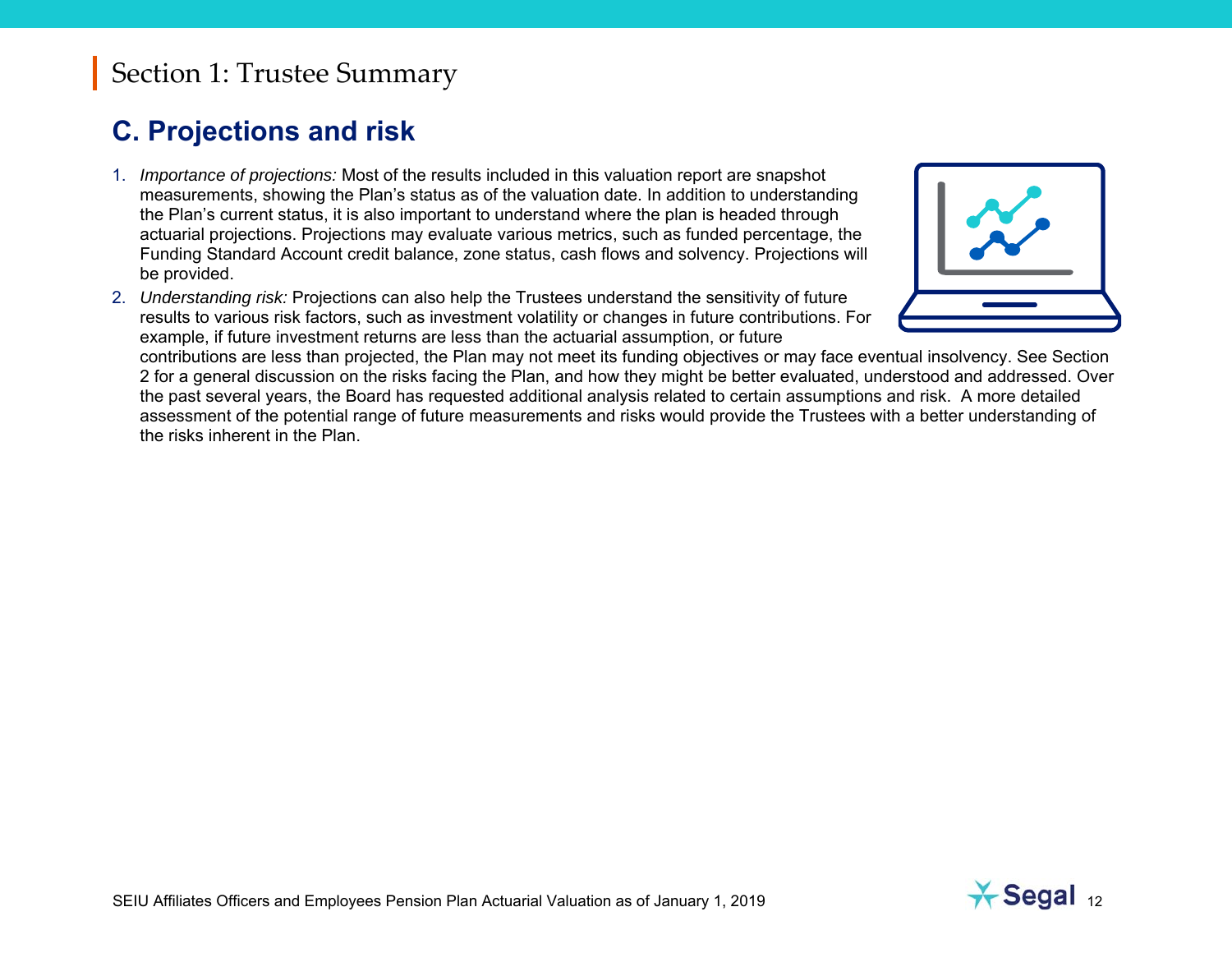### **Participant information**

• There were 3,783 active participants this year, a decrease of 3.6% compared to 3,923 in the prior year.





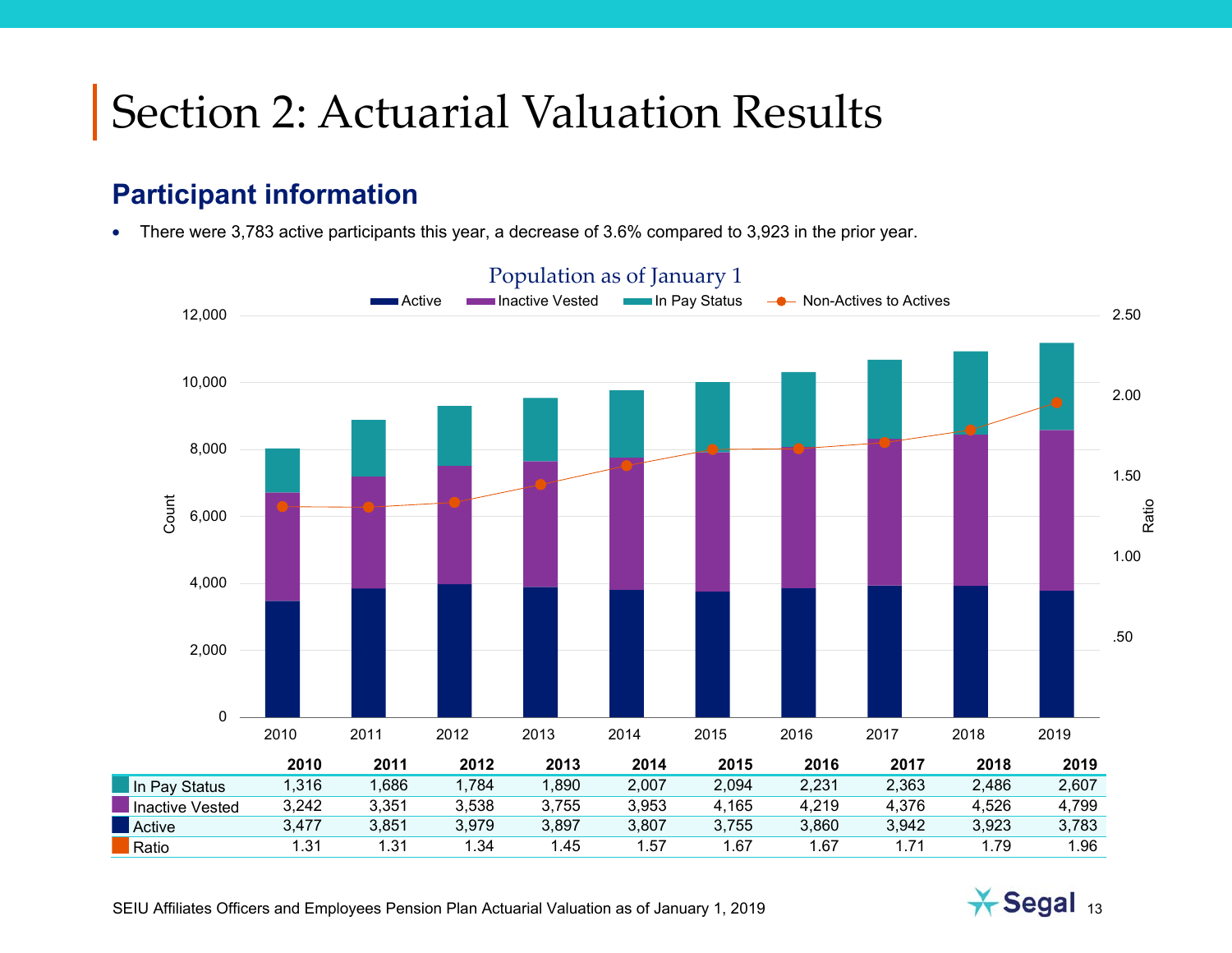### **Financial information**

- $\bullet$ Benefits and expenses are funded solely from contributions and investment earnings.
- •Contributions in 2010 include \$71.3 million due to the transfer of assets from the CSEA Retirement Plan.



#### Cash Flow

#### <sup>1</sup> In millions

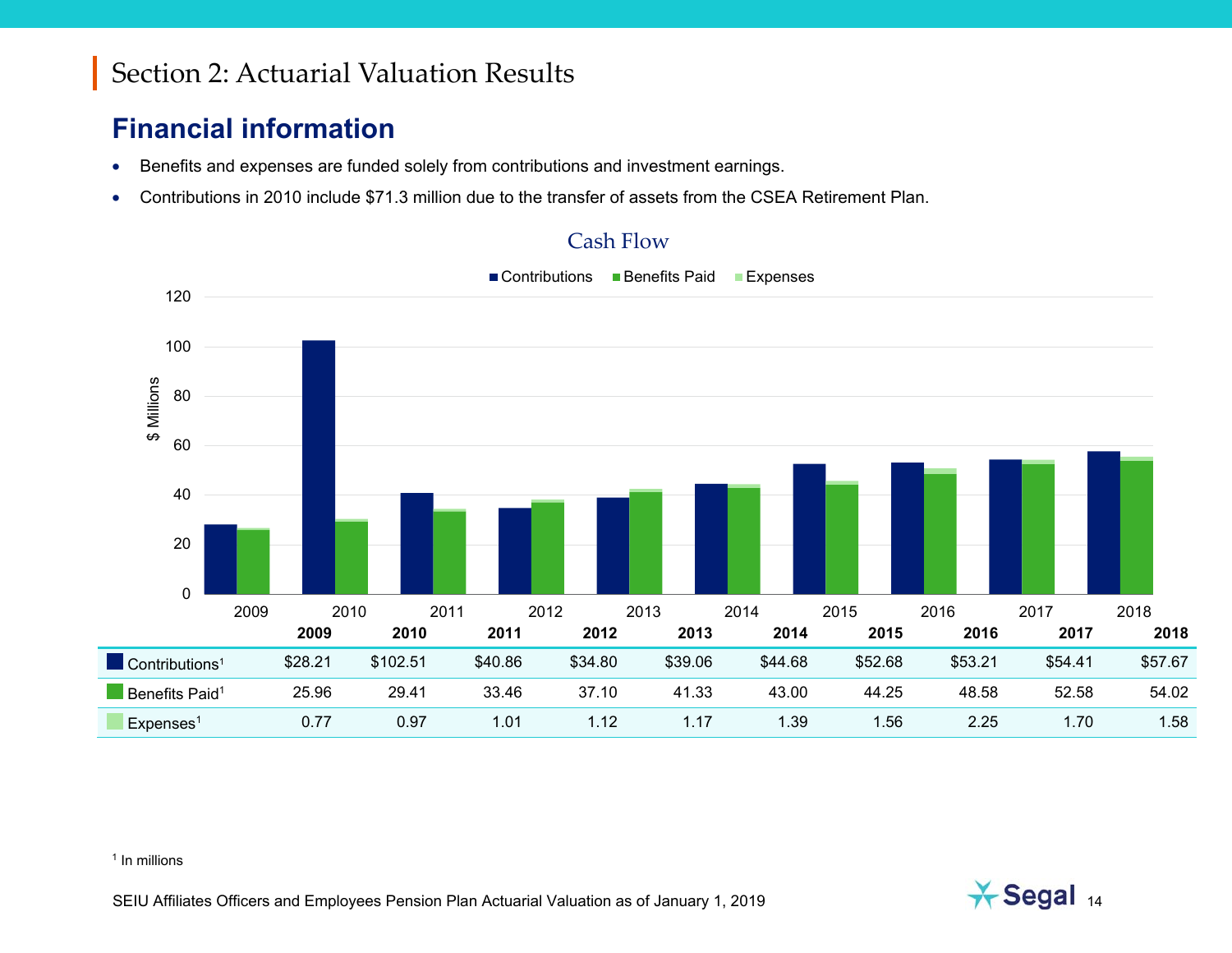### **Asset history for years ended December 31**

- Both the actuarial value and the market value of assets are representations of the Plan's financial status.
- $\bullet$  The actuarial value is significant because it is subtracted from the Plan's total actuarial accrued liability to determine the portion that is not funded and is used to determine the PPA'06 funded percentages.



#### Actuarial Value of Assets vs. Market Value of Assets

<sup>1</sup> In billions

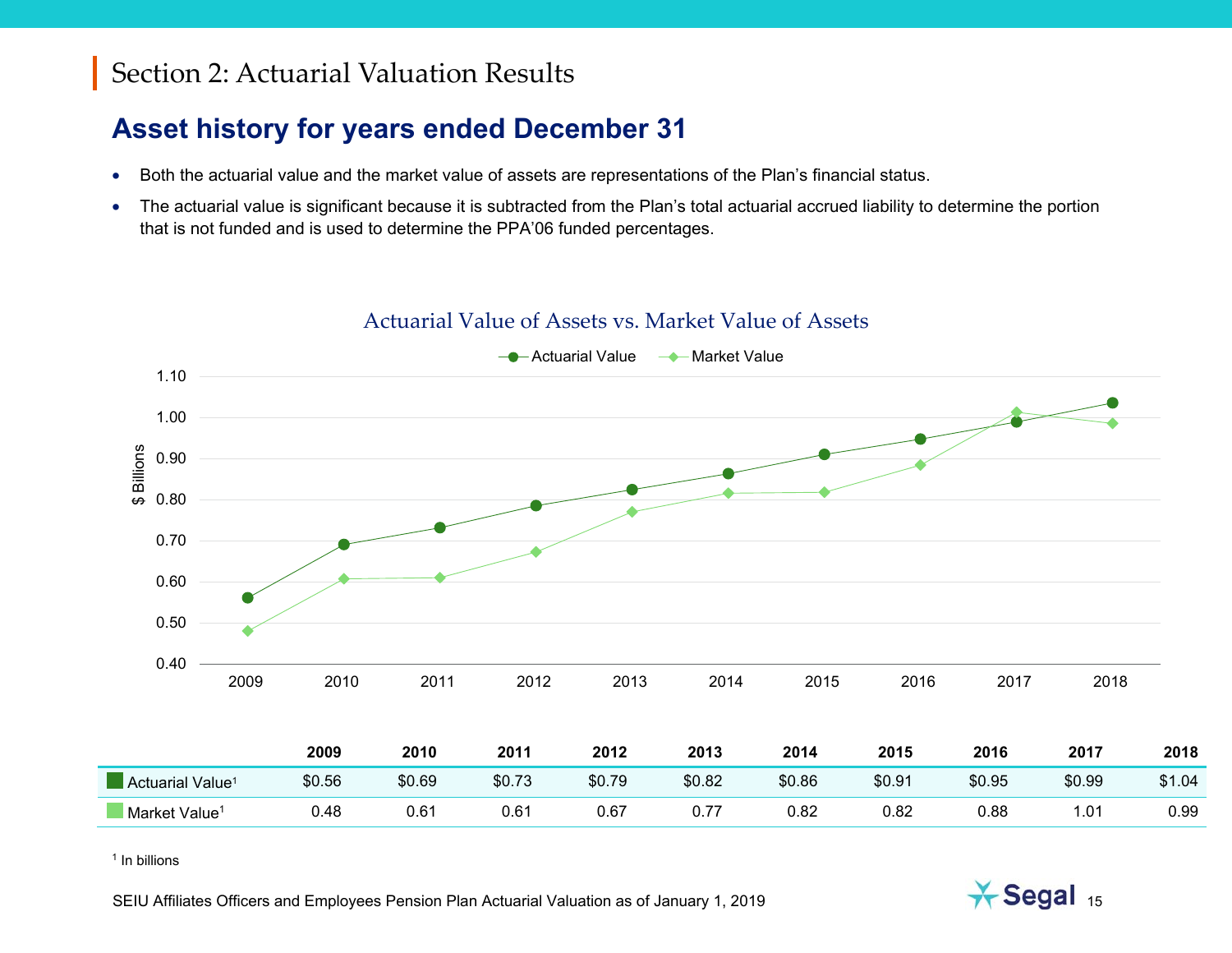#### **Historical investment returns**

- •Actuarial planning is long term. The obligations of a pension plan are expected to continue for the lifetime of all its participants.
- • The assumed long-term rate of return of 7.25% considers past experience, the Trustees' asset allocation policy and future expectations.

#### -40%-30%-20%-10%0%10%20%30%1999 2000 2001 2002 2003 2004 2005 2006 2007 2008 2009 2010 2011 2012 2013 2014 2015 2016 2017 2018 Actuarial Value Market Value December 31 **1999 2000 2001 2002 2003 2004 2005 2006 2007 2008 2009 2010 2011 2012 2013 2014 2015 2016 2017 2018 AVA** 20.0% 10.5% 6.6% 1.9% 3.6% 5.1% 6.6% 10.7% 9.3% -12.2% 10.8% 9.7% 5.0% 7.8% 5.4% 4.8% 4.6% 3.9% 4.4% 4.5% MVA 7.3% 2.7% 1.1% -5.9% 16.3% 9.7% 7.5% 13.0% 7.8% -28.4% 13.8% 10.8% -0.6% 10.9% 15.1% 5.8% -0.5% 7.8% 14.5% -2.9%

Average Rates of Return **Actuarial Value Market Value** 

Most recent five-year average return: 4.41% 4.73% Most recent ten-year average return: 5.69% 6.74%

| Market Value and Actuarial Rates of Return for Years Ended |
|------------------------------------------------------------|
|------------------------------------------------------------|

| 20-year average return: | 5.49% | 4.97% |
|-------------------------|-------|-------|
|                         |       |       |

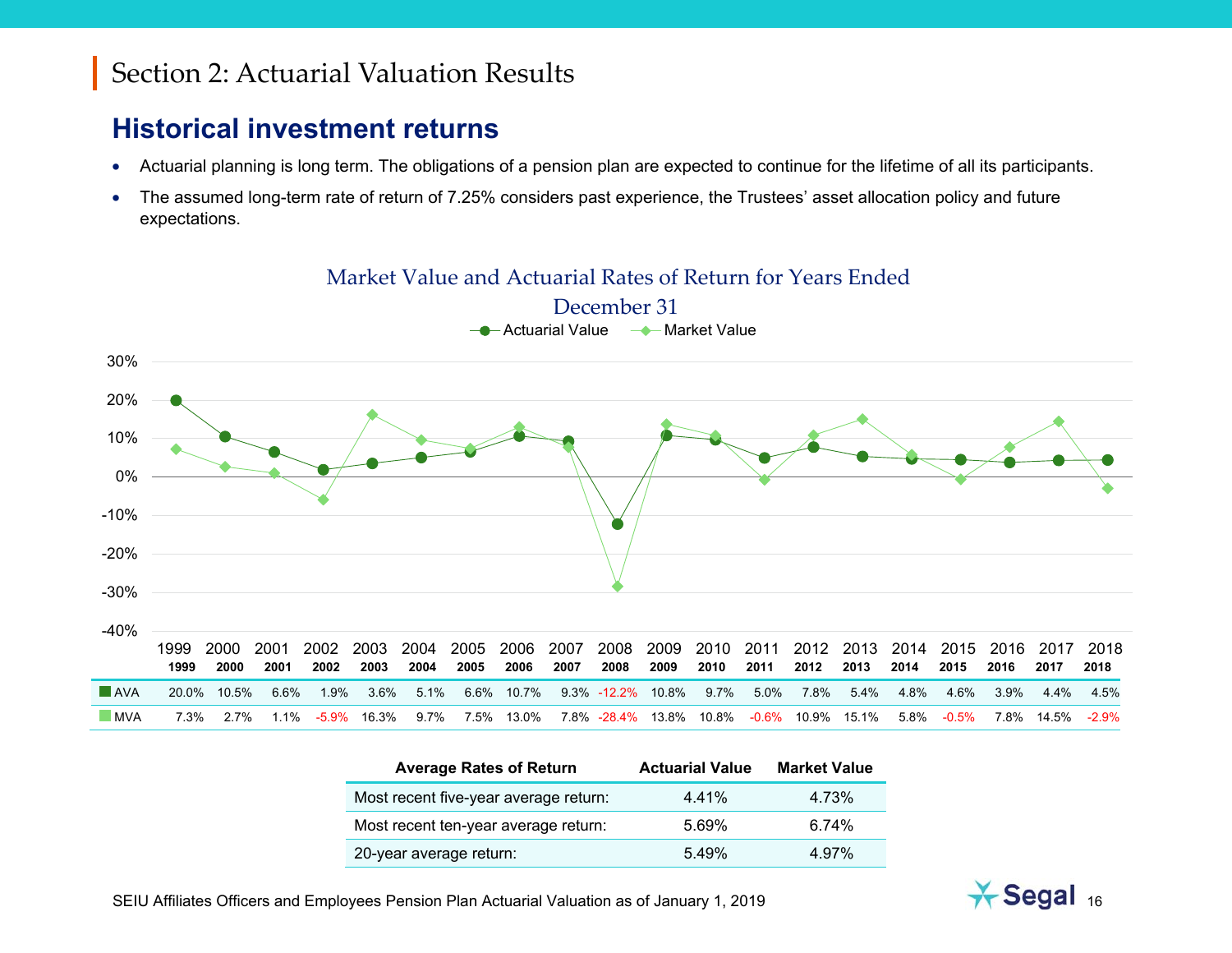#### **Actuarial experience**

- Assumptions should reflect experience and should be based on reasonable expectations for the future.
- $\bullet$  Each year actual experience is compared to that projected by the assumptions. Differences are reflected in the contribution requirement as an experience gain or loss. Assumptions are not changed if experience is believed to be a short-term development that will not continue over the long term.

#### Experience for the Year Ended December 31, 2018

| Loss from investments                                                | -\$29.947.969        |
|----------------------------------------------------------------------|----------------------|
| Gain from administrative expenses                                    | 373.768              |
| Net loss from other experience (0.9% of projected accrued liability) | -11,850,999          |
| Net experience loss: $1 + 2 + 3$                                     | <u>-\$41.425.200</u> |

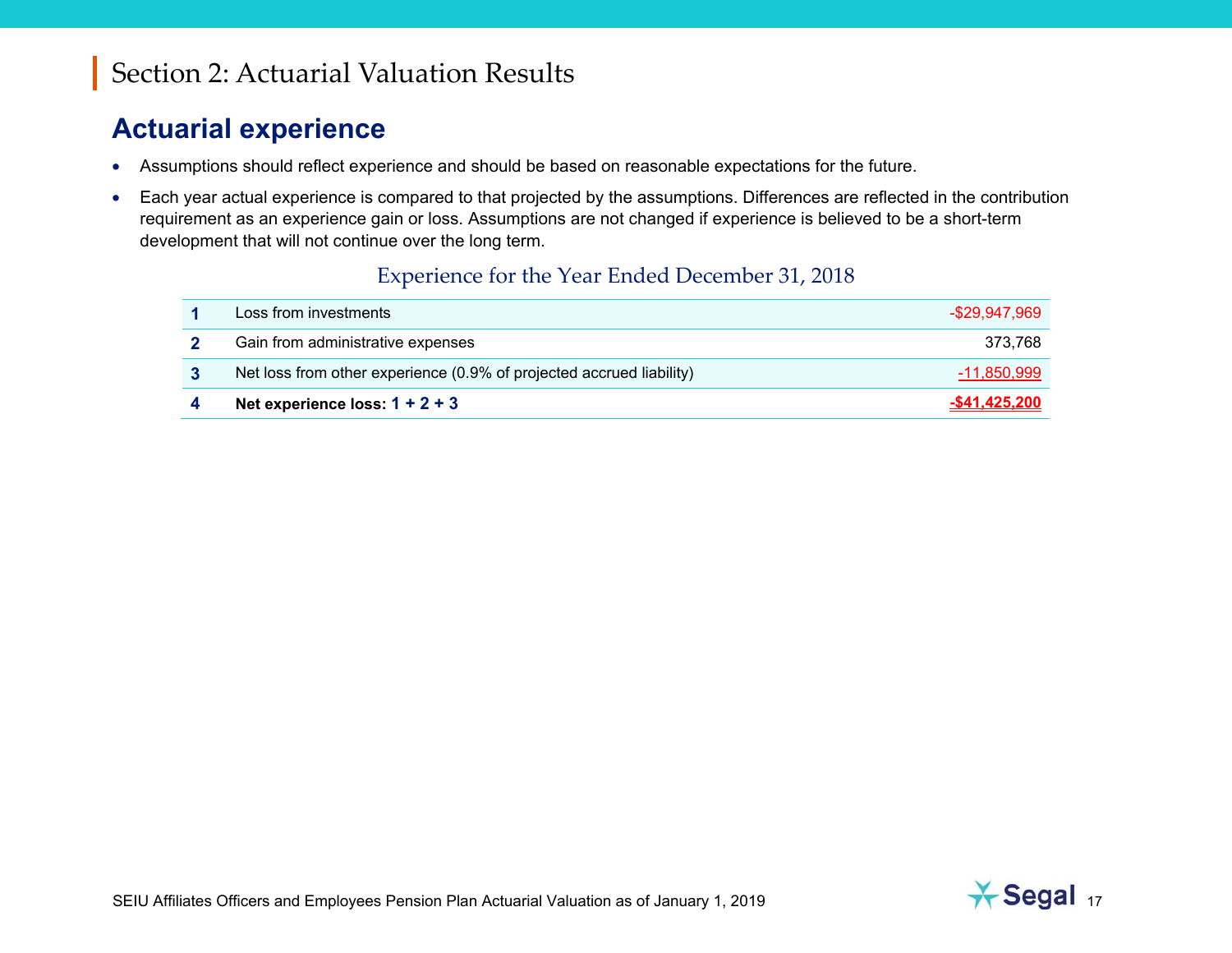#### **Investment experience**

#### Loss from Investments

| Average actuarial value of assets                   | \$990,412,234    |
|-----------------------------------------------------|------------------|
| Assumed rate of return                              | 7.50%            |
| Expected net investment income: 1 x 2               | \$74,280,918     |
| Net investment income (4.48% actual rate of return) | 44,332,949       |
| Actuarial loss from investments: $4 - 3$            | $-$ \$29.947.969 |

#### **Administrative expenses**

• Administrative expenses for the year ended December 31, 2018 totaled \$1,582,784, as compared to the assumption of \$1,870,000 payable at the beginning of the year.

#### **Other experience**

- The net loss from other experience is not considered significant and is mainly due to turnover patterns different than expected, previously terminated participants returning to work, and fewer deaths than projected. Some other differences between projected and actual experience include:
	- Salary increases more or less than projected
	- Retirement experience (earlier or later than projected and the number of retirements)
	- Number of disability retirements

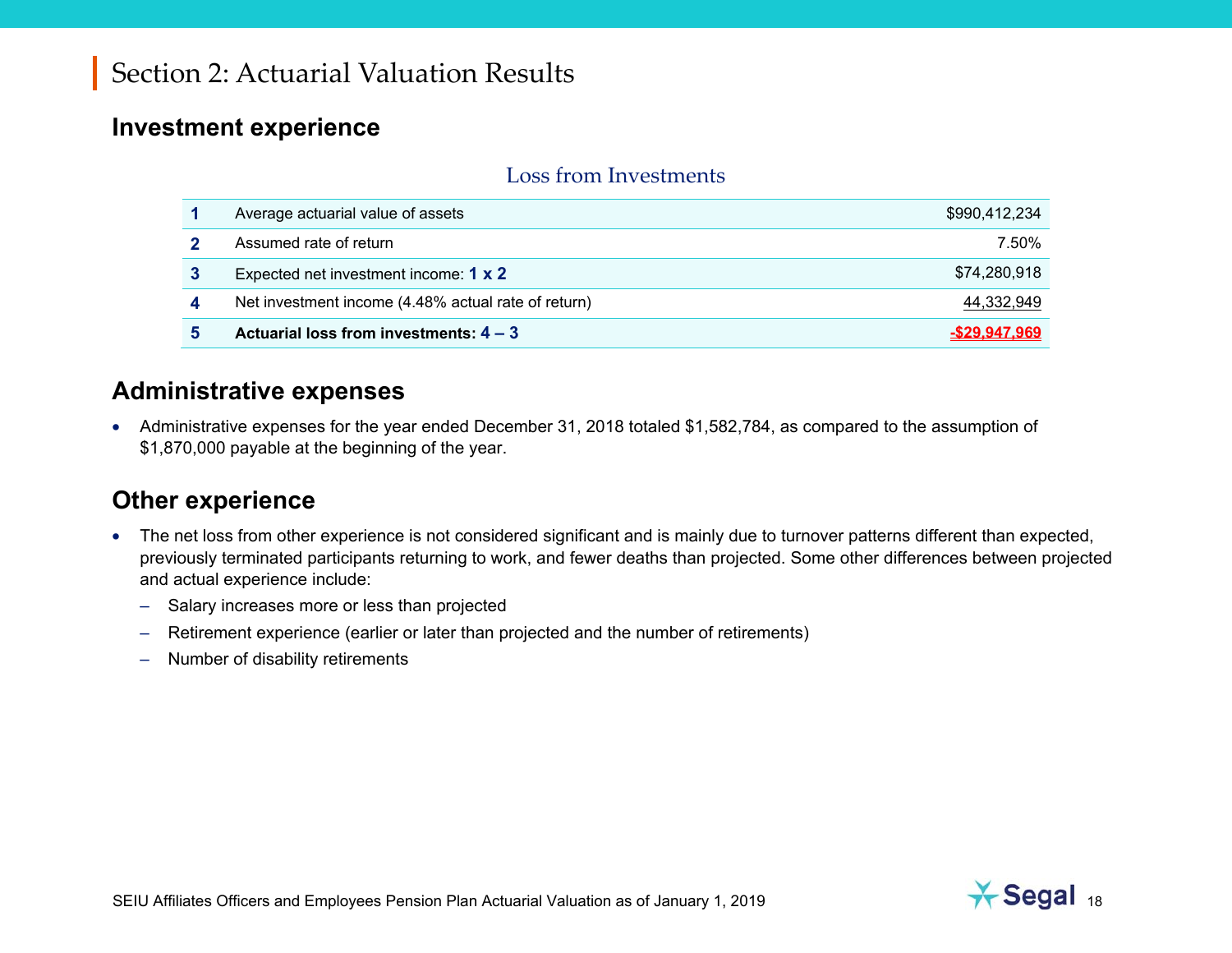#### **Actuarial assumptions**

- • The following assumptions were changed with this valuation:
	- The long-term rate of return assumption was decreased to 7.25% for the year beginning January 1, 2019.
	- Administrative expenses were decreased to \$1,765,000 for the year beginning January 1, 2019.
- $\bullet$  The change in the long-term rate of return increased the actuarial accrued liability by 3.1% and increased the normal cost by 6.1%.
- Details on actuarial assumptions and methods are in Section 3.

#### **Plan provisions**

- $\bullet$ There were no changes in plan provisions since the prior valuation.
- •The IRC Section 415(b) maximum benefit limit increased from \$220,000 in 2018 to \$225,000 in 2019.
- •The IRC Section 401(a)(17) compensation limit increased from \$275,000 in 2018 to \$280,000 in 2019.
- •These changes increased the actuarial accrued liability by 0.1% and the normal cost by 0.2%.
- •A summary of plan provisions is in Section 3.

#### **Contribution rate changes**

• The contribution rate remains 21% of payroll.

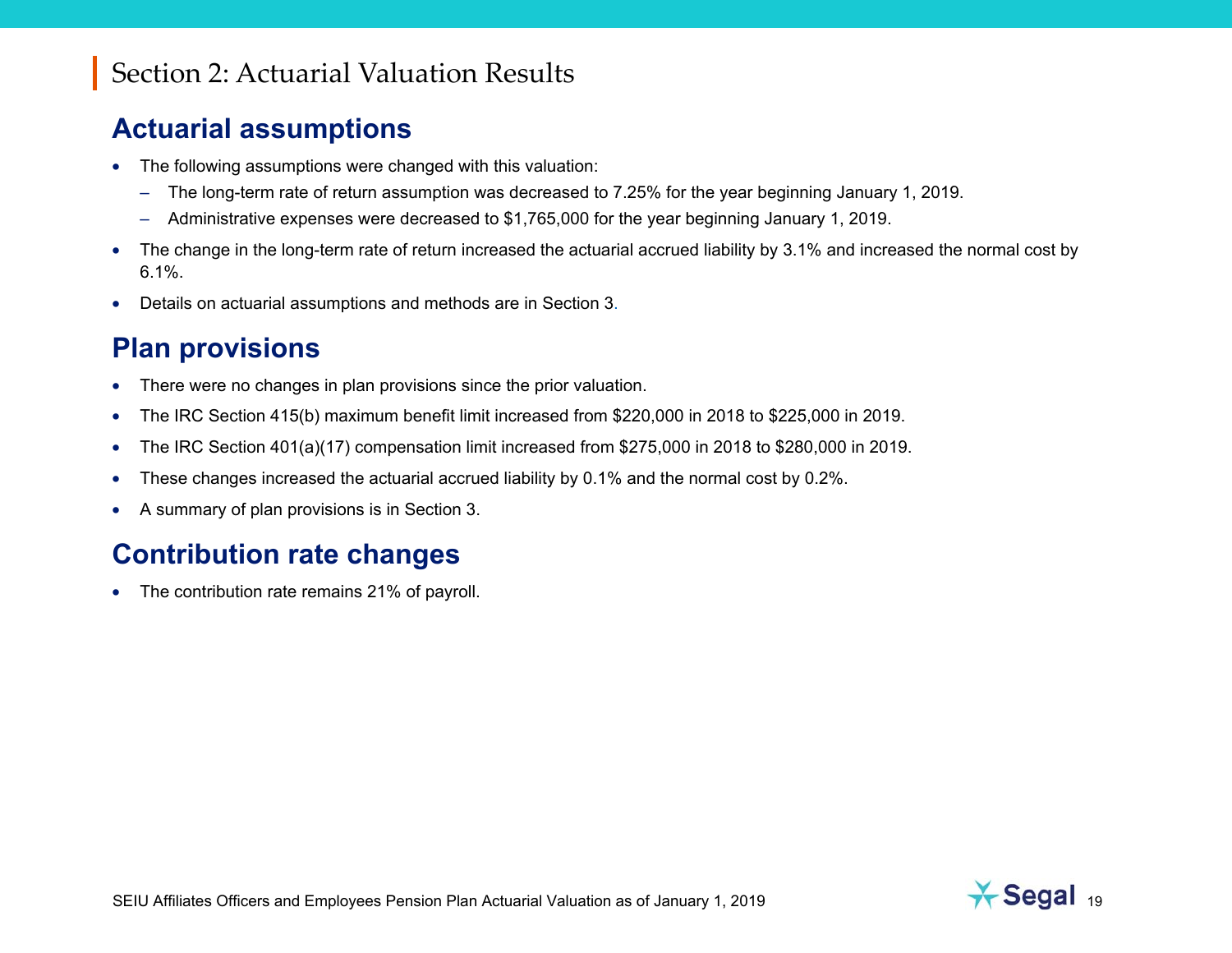#### **Plan funding**

| <b>Plan Year Beginning</b>                                    | <b>January 1, 2018</b> |                 | <b>January 1, 2019</b> |                 |  |
|---------------------------------------------------------------|------------------------|-----------------|------------------------|-----------------|--|
| <b>Market Value of Assets</b>                                 | \$1,013,010,466        |                 | \$985,931,692          |                 |  |
|                                                               | Amount                 | <b>Funded %</b> | Amount                 | <b>Funded %</b> |  |
| • Funding interest rate                                       | 7.50%                  |                 | 7.25%                  |                 |  |
| • Present value (PV) of future benefits <sup>1</sup>          | \$1,383,542,965        | 73.4%           | \$1,518,222,152        | 65.1%           |  |
| • Actuarial accrued liability <sup>1</sup>                    | 1,214,663,943          | 83.6%           | 1,331,625,079          | 74.2%           |  |
| • PV of accumulated plan benefits                             | 1,008,769,783          | 100.4%          | 1,103,815,616          | 89.3%           |  |
| • PV of vested benefits for withdrawal liability <sup>2</sup> | \$1,493,391,955        | 67.8%           | \$1,519,639,189        | 64.9%           |  |
| • Current liability interest rate                             | 2.98%                  |                 | 3.06%                  |                 |  |
| • Current liability                                           | \$2,008,675,199        | 50.4%           | \$2,082,002,515        | 47.4%           |  |
| <b>Actuarial Value of Assets</b>                              | \$989,465,059          |                 | \$1,035,864,572        |                 |  |
|                                                               | <b>Amount</b>          | <b>Funded %</b> | <b>Amount</b>          | <b>Funded %</b> |  |
| • Funding interest rate                                       | 7.50%                  |                 | 7.25%                  |                 |  |
| • PV of future benefits <sup>1</sup>                          | \$1,383,542,965        | 71.7%           | \$1,518,222,152        | 68.4%           |  |
| • Actuarial accrued liability <sup>1</sup>                    | 1,214,663,943          | 81.6%           | 1,331,625,079          | 77.9%           |  |
| • PPA'06 liability and annual funding notice                  | 1,008,769,783          | 98.1%           | 1,103,815,616          | 93.8%           |  |
| • Withdrawal liability interest rate                          | N/A                    |                 | N/A                    |                 |  |
| • PV of vested benefits for withdrawal liability              | N/A                    | N/A             | N/A                    | N/A             |  |

#### Comparison of Funded Percentages

These measurements are not necessarily appropriate for assessing the sufficiency of Plan assets to cover the estimated cost of settling the Plan's benefit obligations or the need for or the amount of future contributions.

<sup>2</sup> The present value of vested benefits for withdrawal liability purposes based on the blended interest rate and other assumptions described later in this section.



<sup>&</sup>lt;sup>1</sup> Based on Scheduled Cost basis, which uses Entry Age actuarial cost method. As such, the assets are adjusted to include the value of long-term contribution receivables excluded for minimum funding purposes.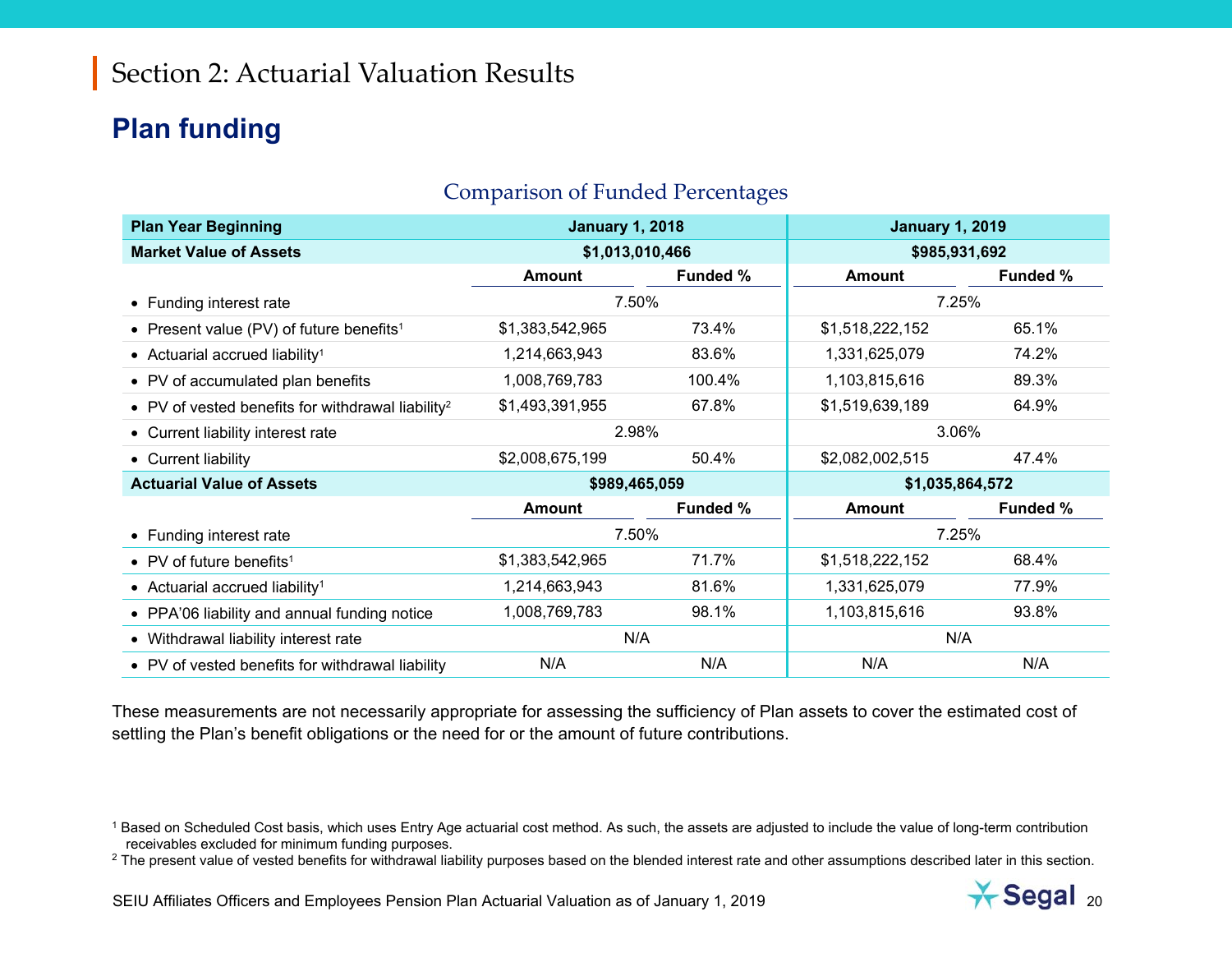#### **Pension Protection Act of 2006 historical information**

#### Funded Percentage and Zone



| Plan year                        | 2010   | 2011   | 2012   | 2013   | 2014   | 2015   | 2016   | 2017   | 2018   | 2019   |
|----------------------------------|--------|--------|--------|--------|--------|--------|--------|--------|--------|--------|
| Zone Status                      | Green  | Green  | Green  | Green  | Green  | Green  | Green  | Green  | Green  | Green  |
| $\blacksquare$ PVAB <sup>1</sup> | \$0.51 | \$0.63 | \$0.70 | \$0.75 | \$0.81 | \$0.86 | \$0.90 | \$0.95 | \$1.01 | \$1.10 |
| $\blacksquare$ AVA <sup>1</sup>  | 0.56   | 0.69   | 0.73   | 0.79   | 0.82   | 0.86   | 0.91   | 0.95   | 0.99   | 1.04   |
| Funded %                         | 109.3% | 110.0% | 105.1% | 104.3% | 101.9% | 101.0% | 101.3% | 99.7%  | 98.1%  | 93.8%  |

#### <sup>1</sup> In billions

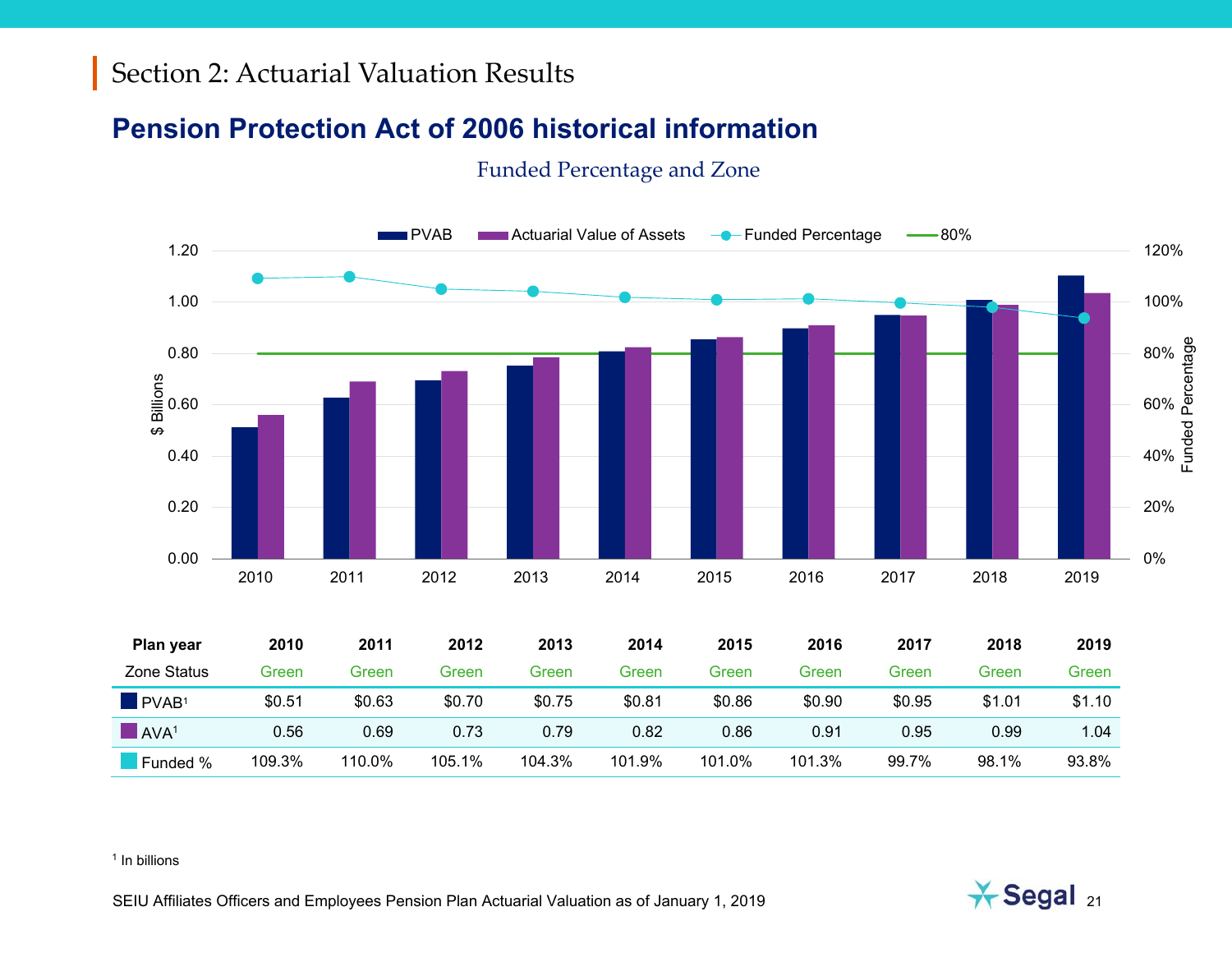#### **Scheduled Cost**

- The Scheduled Cost is an annual contribution objective, reflecting benefit levels and current assets. It is compared to projected contributions to assess the Plan's long-term financial position. Simply avoiding an FSA funding deficiency is not a stable basis for funding the Plan. The Scheduled Cost uses a single amortization schedule for the total unfunded actuarial accrued liability, rather than the ERISA minimum funding approach.
- The actuarial assumptions used for the January 1, 2019 Scheduled Cost that differ from those used for minimum funding are:
	- The annual mandated benefit and compensation limits are assumed to increase 2.75% per year.
	- The Scheduled Cost assets include the long-term receivable contribution of \$2,123,542.
- $\bullet$  The Scheduled Cost amortization period was reset from 11 years to 12 years remaining as of January 1, 2019 pending the Trustees' formal approval at the next Board meeting.

|                                                                       | . ca. Dogmining canaary . |                 |
|-----------------------------------------------------------------------|---------------------------|-----------------|
| <b>Cost Element</b>                                                   | 2018                      | 2019            |
| Normal cost <sup>1</sup>                                              | \$27,835,577              | \$30,476,047    |
| Administrative expenses <sup>1</sup>                                  | 1,944,288                 | 1,832,829       |
| Amortization of the unfunded actuarial accrued liability <sup>1</sup> | 27,917,050                | 36,273,477      |
| • Actuarial accrued liability                                         | 1,214,663,943             | 1,331,625,079   |
| • Actuarial value of assets                                           | 991,391,563               | 1,037,988,114   |
| • Unfunded actuarial accrued liability                                | 223,272,380               | 293,636,965     |
| • Amortization period                                                 | 12                        | 12              |
| Annual Scheduled Cost, payable monthly                                | \$57,696,915              | \$68,582,353    |
| Projected payroll                                                     | \$277,354,778             | \$285,974,562   |
| Projected contributions (21% of payroll)                              | 58,244,503                | 60,054,658      |
| Margin/(deficit)                                                      | \$547,588                 | $-$ \$8,527,695 |
| Margin/(deficit) as a % of projected payroll                          | 0.2%                      | $-3.0\%$        |

#### Scheduled Cost

**Year Beginning January 1** 

<sup>1</sup> Includes adjustment for monthly payments

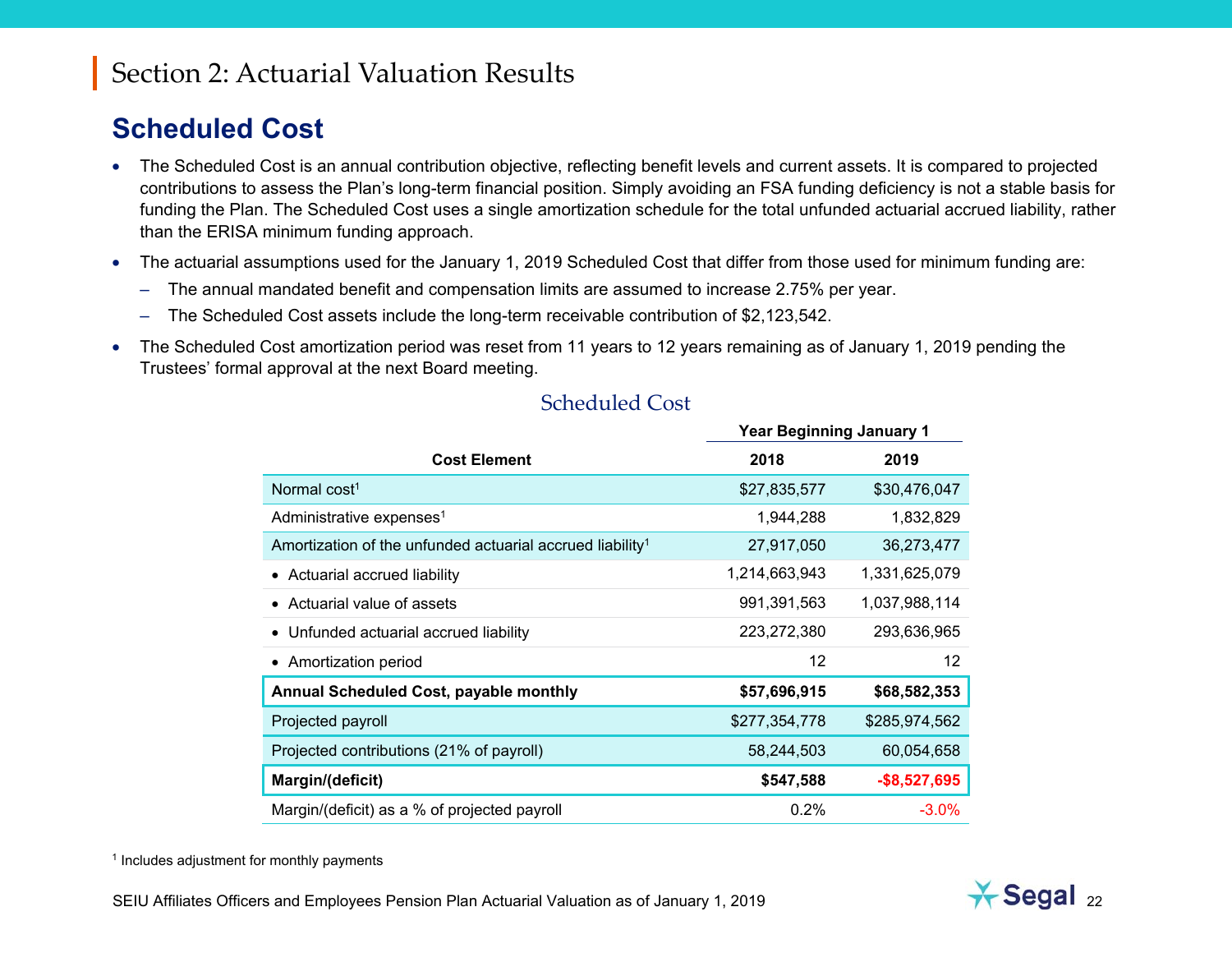## **Scheduled Cost margin/deficit**

- •Projected employer contributions of \$60,054,658 are based on 21% of payroll, estimated to be \$285,974,562 for 2019.
- •This falls short of the Scheduled Cost of \$68,582,353 (24% of payroll) by \$8,527,695, or 3.0% of projected payroll.
- • Prior net investment losses are not fully recognized in the actuarial value of assets. Using the current market value of assets, the Scheduled Cost would be 26.1% of payroll. The deficit would be \$14,695,989, or 5.1% of projected payroll.





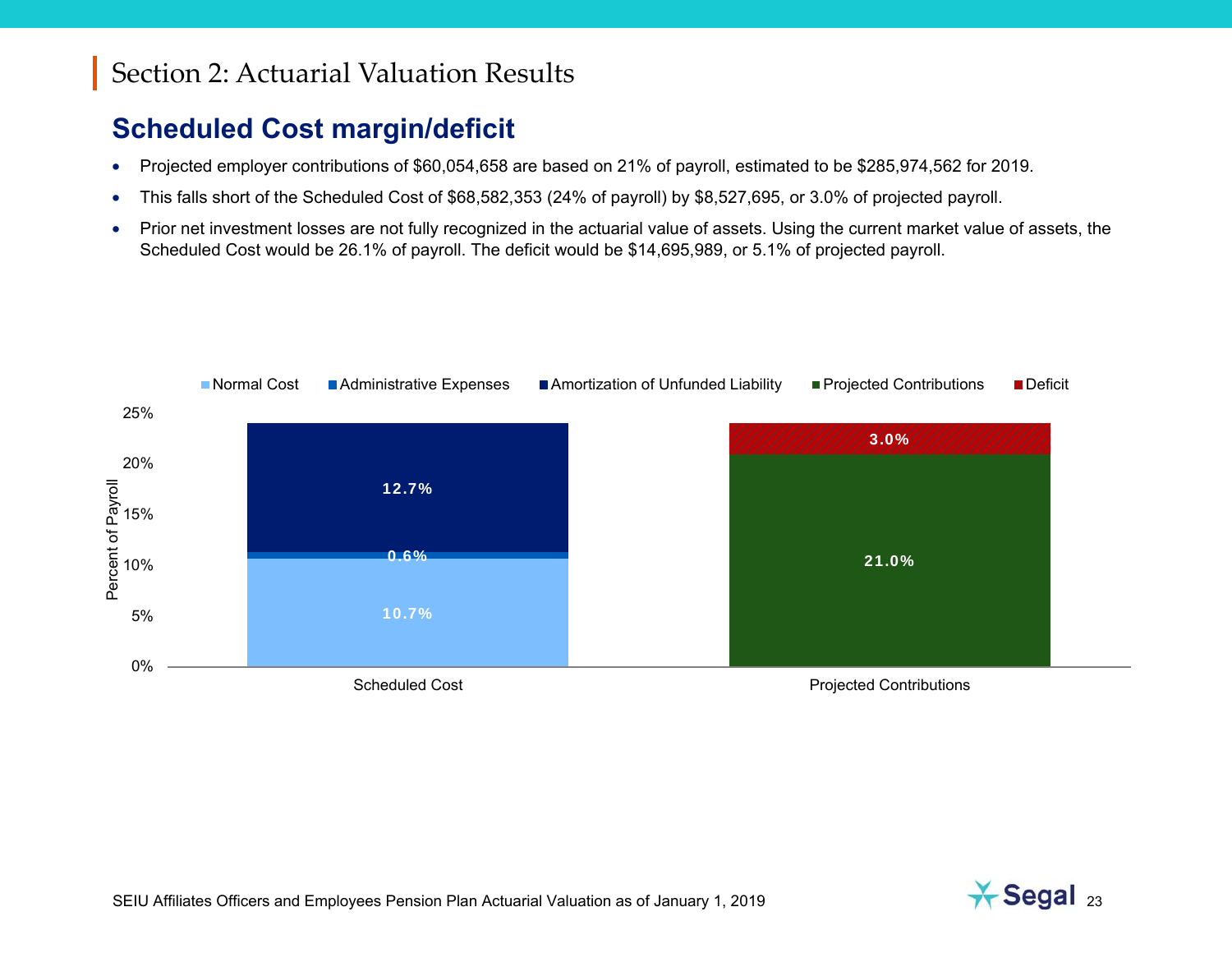#### **Scheduled Cost reconciliation**

| Scheduled Cost as of January 1, 2018                                            |              | \$57,696,915 |
|---------------------------------------------------------------------------------|--------------|--------------|
| • Effect of increases to mandated benefit and compensation limits               | \$73,972     |              |
| • Effect of change in amortization period                                       | $-1,814,844$ |              |
| • Effect of change in administrative expense assumption                         | $-109,035$   |              |
| • Effect of decrease in the long-term rate of return assumption                 | 6,344,204    |              |
| • Effect of contributions less than Scheduled Cost                              | 723          |              |
| • Effect of investment loss                                                     | 3,959,482    |              |
| • Effect of other gains and losses on accrued liability                         | 1,558,933    |              |
| • Effect of net other changes, including composition and number of participants | 872,003      |              |
| <b>Total change</b>                                                             |              | 10,885,438   |
| Scheduled Cost as of January 1, 2019                                            |              | \$68,582,353 |

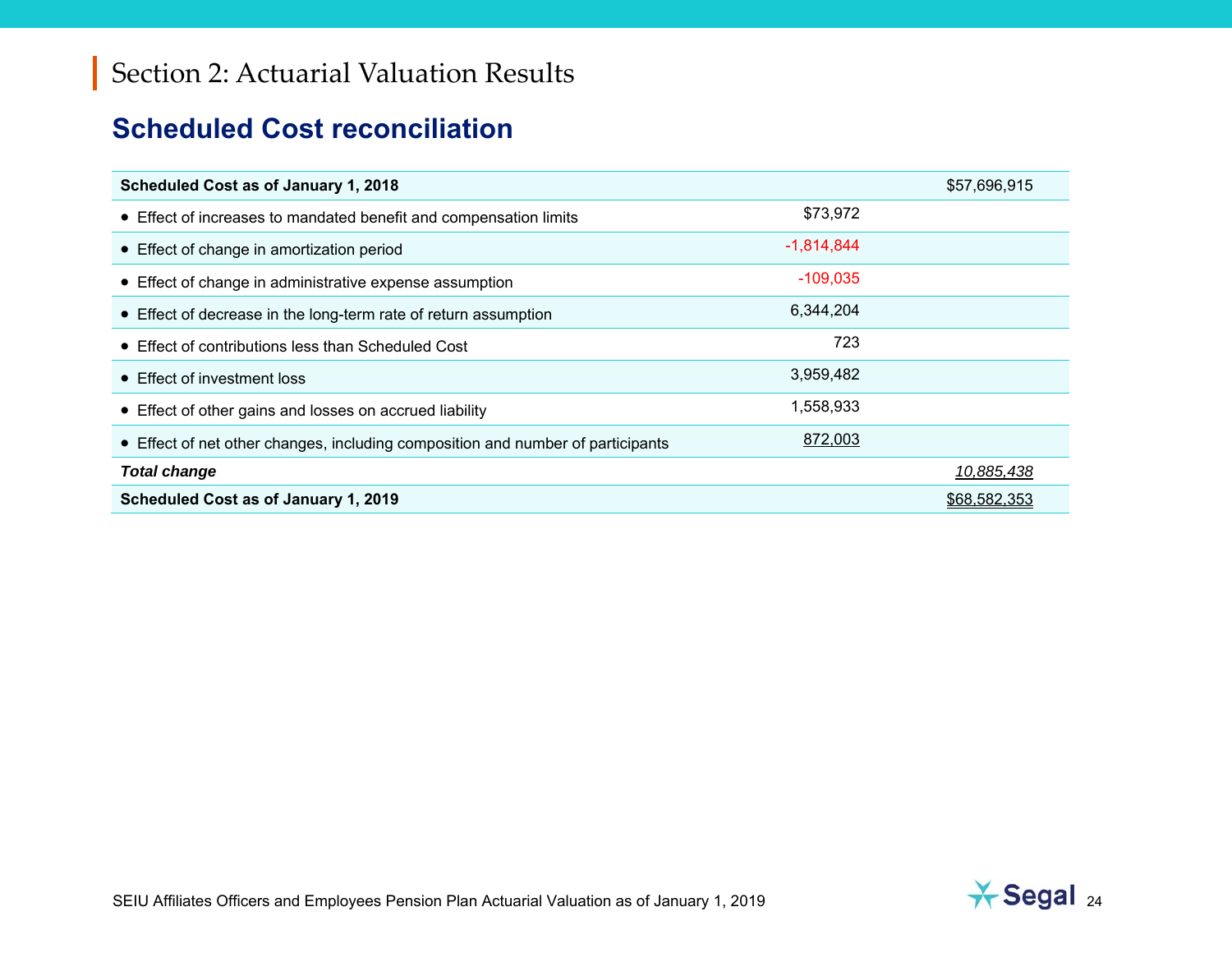#### **Scheduled Cost vs. projected contributions — Historical information**

• The margin or deficit is represented by the difference between the projected contributions and the Scheduled Cost.



■ Scheduled Cost **Projected Contributions** 

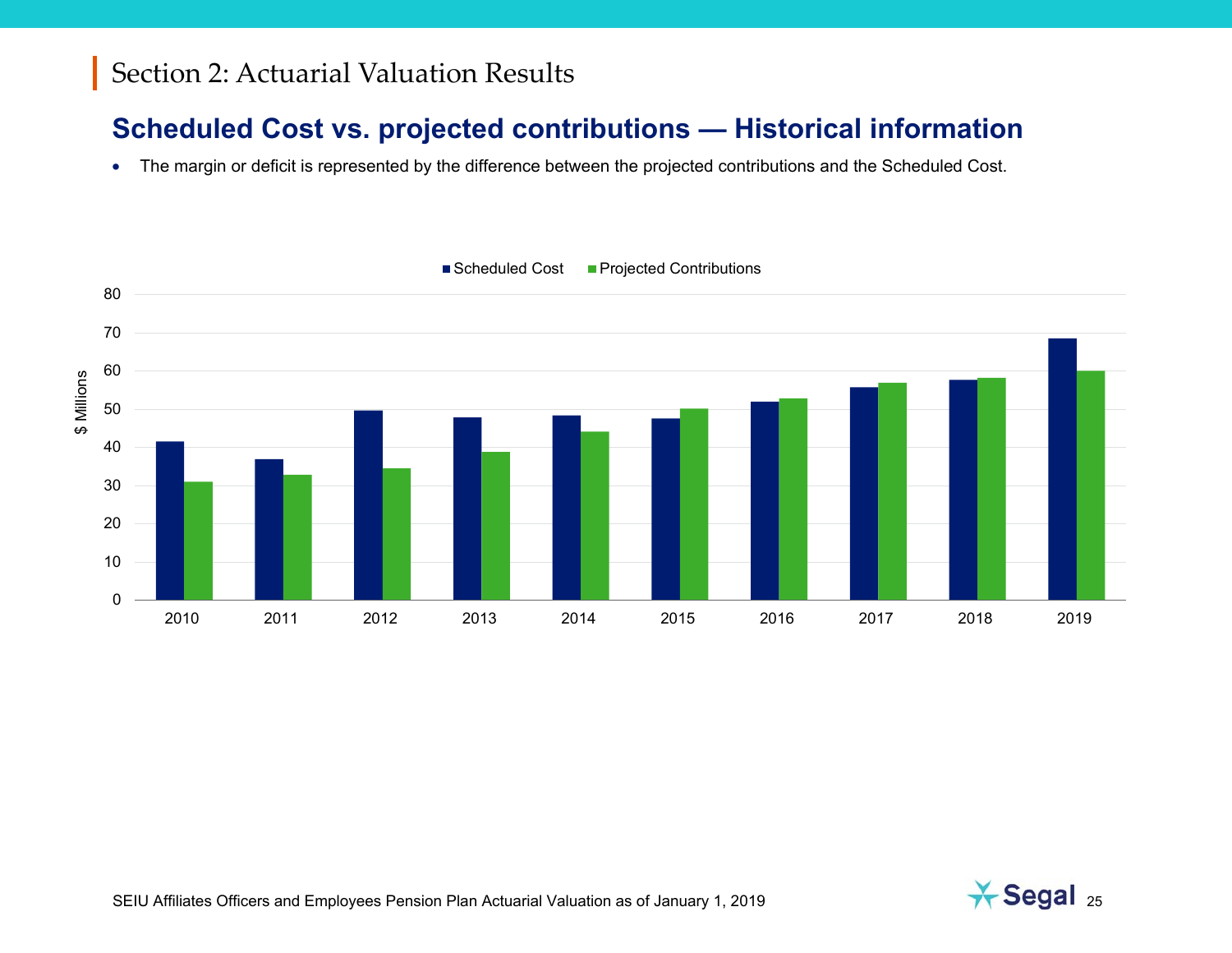### **Risk**

- The actuarial valuation results are dependent on a single set of assumptions. However, there is a risk that emerging results may differ significantly as actual experience proves to be different from the current assumptions.
- We have not been engaged to perform a detailed analysis of the potential range of the impact of risk relative to the Plan's future financial condition, but have included a brief discussion of some risks that may affect the Plan. A more detailed assessment would provide the Trustees with a better understanding of the risks inherent in the Plan.
- • A detailed risk assessment could be important for your Plan because:
	- The outlook for financial markets and future industry activity is uncertain due to COVID-19.
	- The Plan may enter endangered or critical status in the near future depending on experience.
	- Relatively small changes in investment performance can produce large swings in the unfunded liabilities because the assets and liabilities are of similar size.
	- The Plan's asset allocation has potential for a significant amount of investment return volatility.
	- Potential changes in the covered population/plan industry may result in participant choices that vary from those assumed.
	- Actual contributions have been less than Scheduled Cost for the last two years, which may indicate additional funding challenges in the future.
	- The Trustees have not had a detailed risk assessment in several years.
- • Economic Shock Risk. Potential implications for the Plan due to the effects of the COVID-19 pandemic (that were not reflected as of the valuation date) include:
	- Volatile financial markets and investment returns lower than assumed
	- Short-term or long-term employment levels far different than past experience, including a projected rate of change and possible "new normal" long-term state
	- Changes in future demographic experience, such as retirement, disability, turnover, and mortality patterns
- $\bullet$ Investment Risk (the risk that returns will be different than expected)

Since the Plan's assets are much larger than contributions, investment performance will create volatility in contribution requirements.

Based on 2019 capital market expectations (developed by Segal Marco) and the Plan's current target asset allocation, we estimate that there is a 16.7% likelihood that the Plans' annual return will be less than -3.4% in any given year.

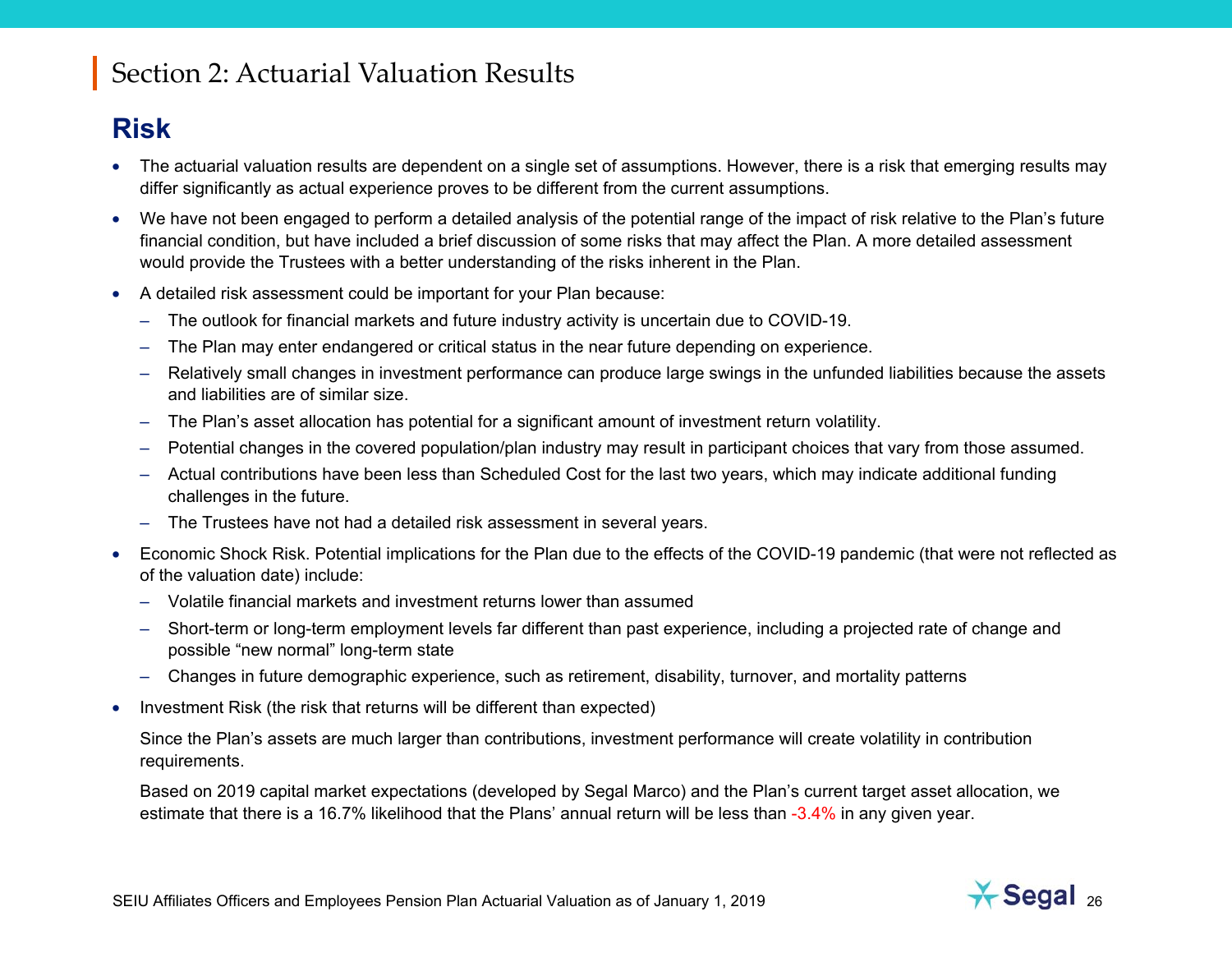As can be seen in Section 2, the market value rate of return over the last 20 years ended December 31, 2018 has ranged from a low of -28.35% to a high of 16.26%.

• Contribution/Employment Risk (the risk that actual contributions will be different from projected contributions)

The Plan relies on contributions to pay benefits and expenses. To the extent contributions do not cover those costs, investment income is needed. As such, there is risk associated with a decline in the number of active participants to the extent it causes a decrease in contributions to the Plan. A significant decrease in the number of active participants may require increased funding to the Plan that is not sustainable solely through investment earnings.

If contributions remain at the current contribution rate of 21% of payroll, we project the unfunded actuarial accrued liability for Scheduled Cost purposes will be paid off in 19.4 years rather than the Trustees' amortization policy of 12 years.

We are prepared to model the effect of decreases in the number of actives (and projected contributions) on the projected Funded Percentage and credit balance.

•Longevity Risk (the risk that mortality experience will be different than expected)

The actuarial valuation includes an expectation of future improvement in life expectancy. Emerging plan experience that does not match these expectations will result in either an increase or decrease in the required contribution.

• Other Demographic Risk (the risk that participant experience will be different than assumed)

Examples of this risk include:

- Actual retirements occurring earlier or later than assumed. The value of retirement plan benefits is sensitive to the rate of benefit accruals and any early retirement subsidies that apply. While it is difficult to quantify the impact of potential experience, earlier retirements would generally result in higher costs for your plan.
- More or less active participant turnover than assumed. Lower turnover would generally result in higher costs for your Plan.
- Return to covered employment of previously inactive participants. More rehires would generally result in higher costs for your Plan.
- •Actual Experience over the Last Ten Years

Past experience can help demonstrate the sensitivity of key results to the Plan's risk profile. Over the past ten years ended December 31, 2018, the investment gain (loss) on market value for a year has ranged from a loss of \$105,192,161 to a gain of \$62,162,720.

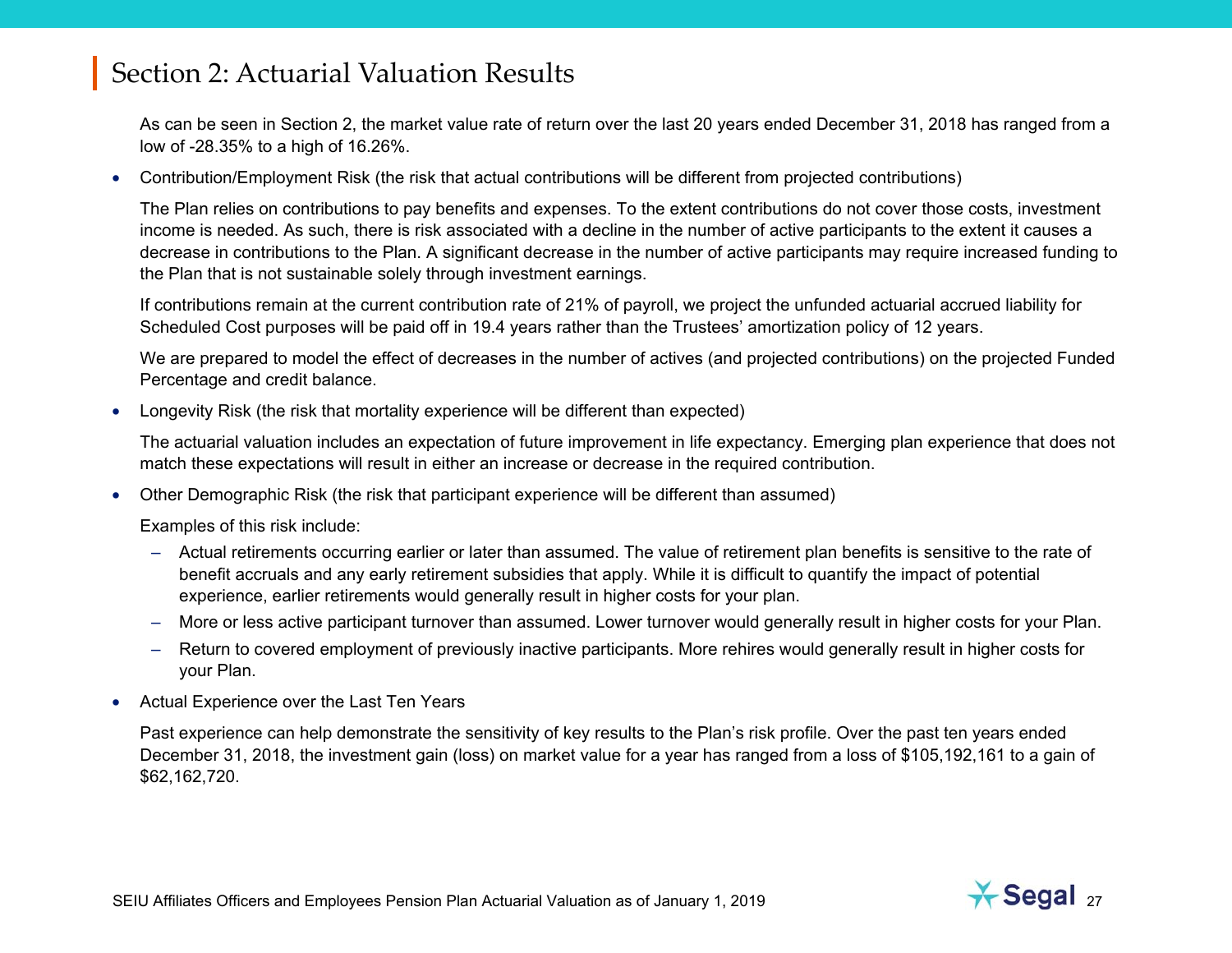•Maturity Measures

> The risk associated with a pension plan increases as it becomes more mature, meaning that the actives represent a smaller portion of the liabilities of the plan. When this happens, there is a greater risk that fluctuations in the experience of the non-active participants or of the assets of the plan can result in large swings in the contribution requirements.

- As of January 1, 2019, the retired life actuarial accrued liability represents 43% of the total actuarial accrued liability. In addition, the actuarial accrued liability for inactive vested participants represents 16% of the total. The higher the non-active actuarial accrued liability is as a percent of the total liability, the greater the danger of volatility in results.
- Over the past ten years ended December 31, 2018, the ratio of non-active participants to active participants has increased from a low of 1.31 in 2011 to a high of 1.96 in 2019. However, the ratio of benefit payments to contributions has only increased from 0.9 ten years ago to 1.0 last year. As these ratios increase, the Plan becomes more dependent upon investment returns in order to pay benefits.
- • There are external factors including legislative, regulatory or financial reporting changes that could impact the Plan's funding and disclosure requirements. While we do not assume any changes in such external factors, it is important to understand that they could have significant consequences for the Plan. For example, legislative proposals in 2018 showed that Congress continues to consider possible changes to funding requirements for multiemployer plans (such as changes to the zone rules) and increases in PBGC premiums.

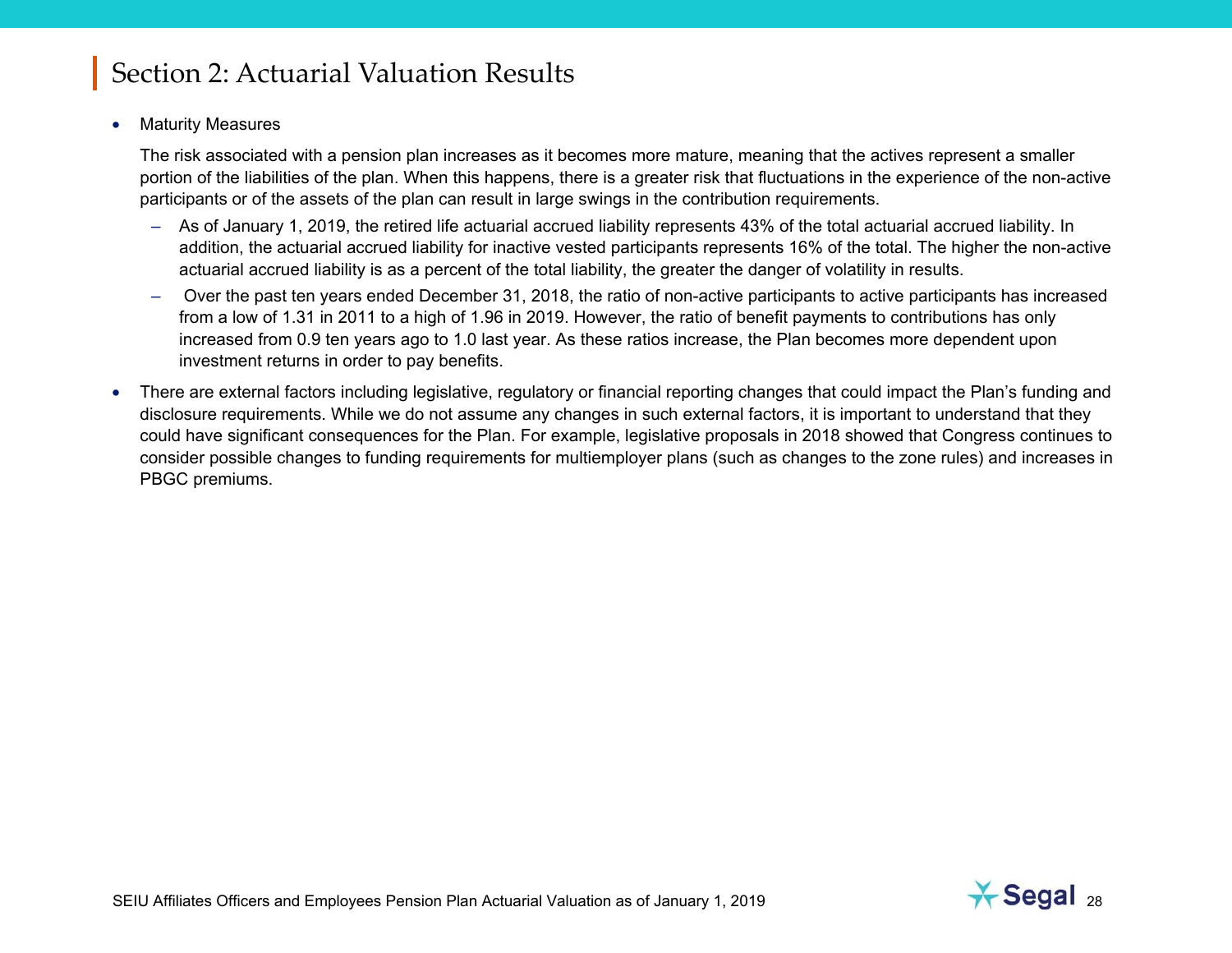### **Withdrawal liability**

- The present value of vested benefits for withdrawal liability purposes reflects the assumption changes effective January 1, 2019. For purposes of determining the present value of vested benefits, we excluded all benefits that are not protected by IRC Section 411(d)(6), including lump sum benefits.
- Because the Trustees have adopted the "one-pool" allocation method, an employer withdrawing in the Plan Year ending December 31, 2019 will be assessed withdrawal liability.
- The \$53,326,008 increase in the unfunded present value of vested benefits from the prior year is primarily due to the market investment loss and the decrease in the long-term rate of return assumption.

|                                                                           | December 31     |                 |
|---------------------------------------------------------------------------|-----------------|-----------------|
|                                                                           | 2017            | 2018            |
| PVVB measured for withdrawal purposes                                     | \$1,493,391,955 | \$1,519,639,189 |
| Market value of assets                                                    | 1,013,010,466   | 985,931,692     |
| Unfunded present value of vested benefits (UVB): 1 - 2, not less than \$0 | \$480,381,489   | \$533,707,497   |

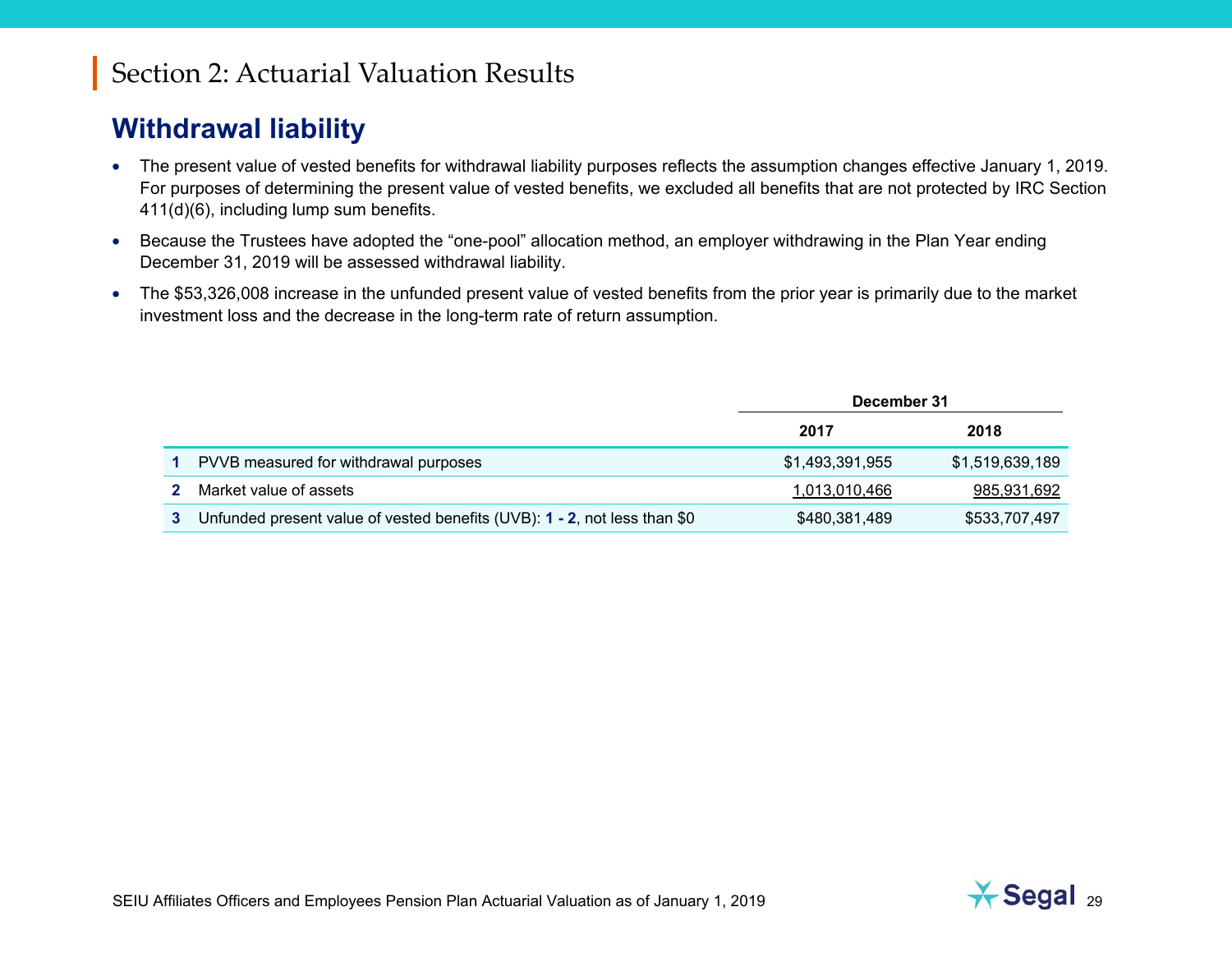#### **Withdrawal liability assumptions**

- The actuarial assumptions and methods are reasonable (taking into account the experience of the Plan and reasonable expectations) and, in combination, represent the actuary's best estimate of anticipated experience under the Plan to determine the unfunded vested benefits for withdrawal liability purposes.
- $\bullet$  The interest rate is based on a blend, which includes rates selected based on estimated annuity purchase rates for benefits being settled, because withdrawal liability is a final settlement of an employer's obligations to the Plan. For benefits that could be settled immediately, because assets on hand are sufficient, the annuity purchase rates are those promulgated by PBGC under ERISA Sec. 4044 for multiemployer plans terminating by mass withdrawal on the measurement date. For benefits that cannot be settled immediately because they are not currently funded, the calculation uses rates equal to the interest rate used for plan funding calculations.

| <b>Interest</b>       | For liabilities up to market value of assets, 2.84% for 20 years and 2.76% beyond (2.34% for 20 years and 2.63% beyond, in<br>the prior year valuation). For liabilities in excess of market value of assets, same as used for plan funding as of January 1,<br>2019 (the corresponding funding rate as of a year earlier was used for the prior year's value). |
|-----------------------|-----------------------------------------------------------------------------------------------------------------------------------------------------------------------------------------------------------------------------------------------------------------------------------------------------------------------------------------------------------------|
| <b>Administrative</b> | Calculated as prescribed by PBGC formula (29 CFR Part 4044, Appendix C); not applicable to those liabilities determined                                                                                                                                                                                                                                         |
| <b>Expenses</b>       | using funding interest rates.                                                                                                                                                                                                                                                                                                                                   |
| <b>Mortality</b>      | Same as used for plan funding as of January 1, 2019 (the corresponding mortality rates as of a year earlier were used for<br>the prior year's value)                                                                                                                                                                                                            |
| Retirement            | Same as used for plan funding as of January 1, 2019 (the corresponding retirement rates as of a year earlier were used for                                                                                                                                                                                                                                      |
| Rates                 | the prior year's value)                                                                                                                                                                                                                                                                                                                                         |

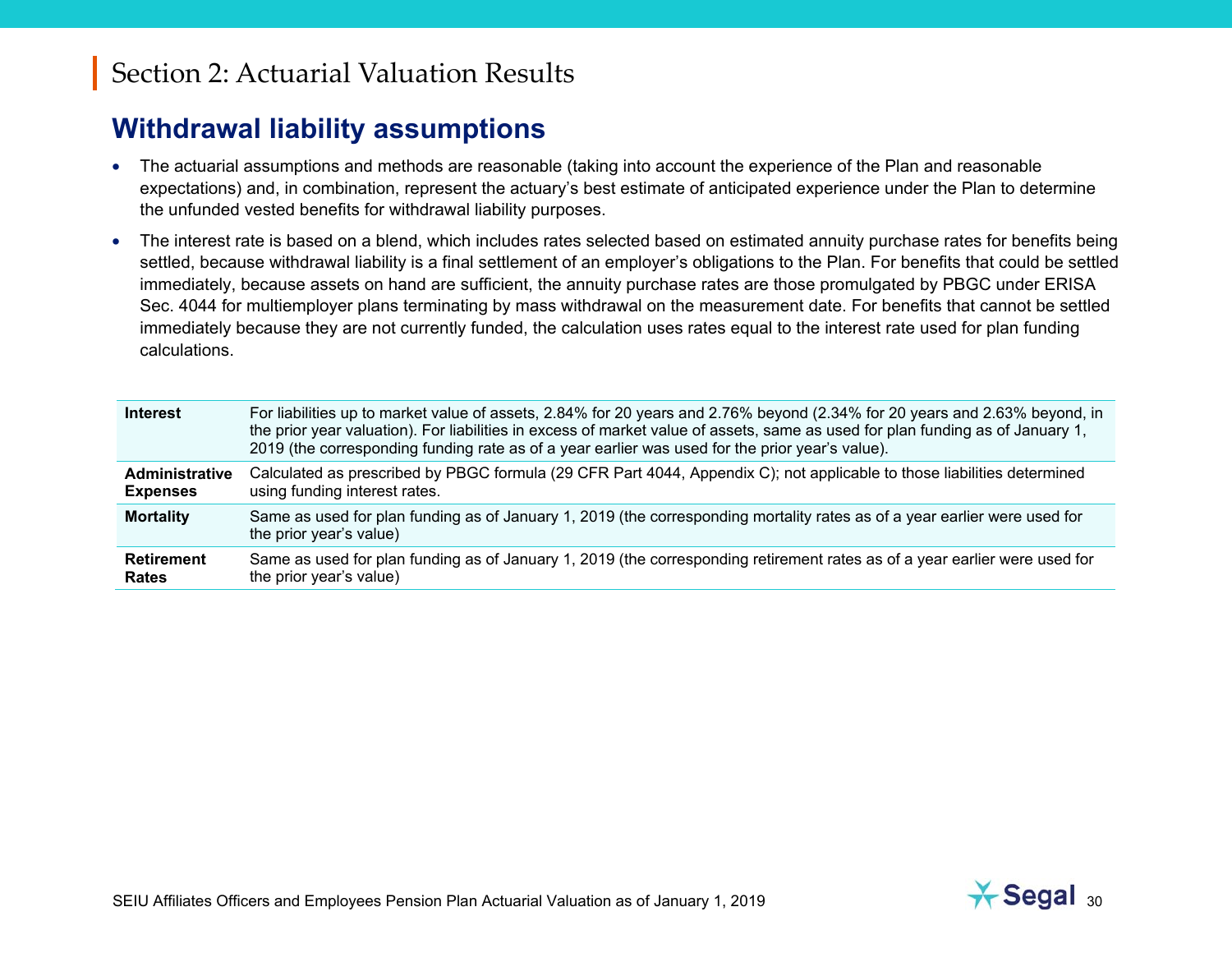#### **Summary of PPA'06 zone status rules**

- Based on projections of the credit balance in the FSA, the funded percentage, and cash flow sufficiency tests, plans are categorized in one of the "zones" described below.
- The funded percentage is determined using the actuarial value of assets and the present value of benefits earned to date, based on the actuary's best estimate assumptions.

| <b>Critical</b>             | A plan is classified as being in critical status (the Red Zone) if:                                                                                                                                                                                                                                                                                                                                                                                                                                                     |
|-----------------------------|-------------------------------------------------------------------------------------------------------------------------------------------------------------------------------------------------------------------------------------------------------------------------------------------------------------------------------------------------------------------------------------------------------------------------------------------------------------------------------------------------------------------------|
| <b>Status</b><br>(Red Zone) | • The funded percentage is less than 65%, and either there is a projected FSA deficiency within five years or the<br>plan is projected to be unable to pay benefits within seven years, or                                                                                                                                                                                                                                                                                                                              |
|                             | • There is a projected FSA deficiency within four years, or                                                                                                                                                                                                                                                                                                                                                                                                                                                             |
|                             | • There is a projected inability to pay benefits within five years, or                                                                                                                                                                                                                                                                                                                                                                                                                                                  |
|                             | • The present value of vested benefits for inactive participants exceeds that for actives, contributions are less<br>than the value of the current year's benefit accruals plus interest on existing unfunded accrued benefit<br>liabilities, and there is a projected FSA deficiency within five years, or                                                                                                                                                                                                             |
|                             | • As permitted by the Multiemployer Pension Reform Act of 2014, the plan is projected to be in the Red Zone<br>within the next five years and the plan sponsor elects to be in critical status.                                                                                                                                                                                                                                                                                                                         |
|                             | • A critical status plan is further classified as being in critical and declining status if:                                                                                                                                                                                                                                                                                                                                                                                                                            |
|                             | • The ratio of inactive participants to active participants is at least 2 to 1, and there is an inability to pay benefits<br>projected within 20 years, or                                                                                                                                                                                                                                                                                                                                                              |
|                             | • The funded percentage is less than 80%, and there is an inability to pay benefits projected within 20 years, or                                                                                                                                                                                                                                                                                                                                                                                                       |
|                             | • There is an inability to pay benefits projected within 15 years.                                                                                                                                                                                                                                                                                                                                                                                                                                                      |
|                             | Any amortization extensions are ignored for testing initial entry into the Red Zone.                                                                                                                                                                                                                                                                                                                                                                                                                                    |
|                             | The Trustees are required to adopt a formal Rehabilitation Plan, designed to allow the plan to emerge from<br>critical status by the end of the rehabilitation period. If they determine that such emergence is not reasonable,<br>the Rehabilitation Plan must be designed to emerge as of a later time or to forestall possible insolvency.                                                                                                                                                                           |
|                             | Trustees of Red Zone plans have tools, such as the ability to reduce or eliminate early retirement subsidies, to<br>remedy the situation. Accelerated forms of benefit payment (such as lump sums) are prohibited. However,<br>unless the plan is critical and declining, Trustees may not reduce benefits of participants who retired before<br>being notified of the plan's critical status (other than rolling back recent benefit increases) or alter core retirement<br>benefits payable at normal retirement age. |

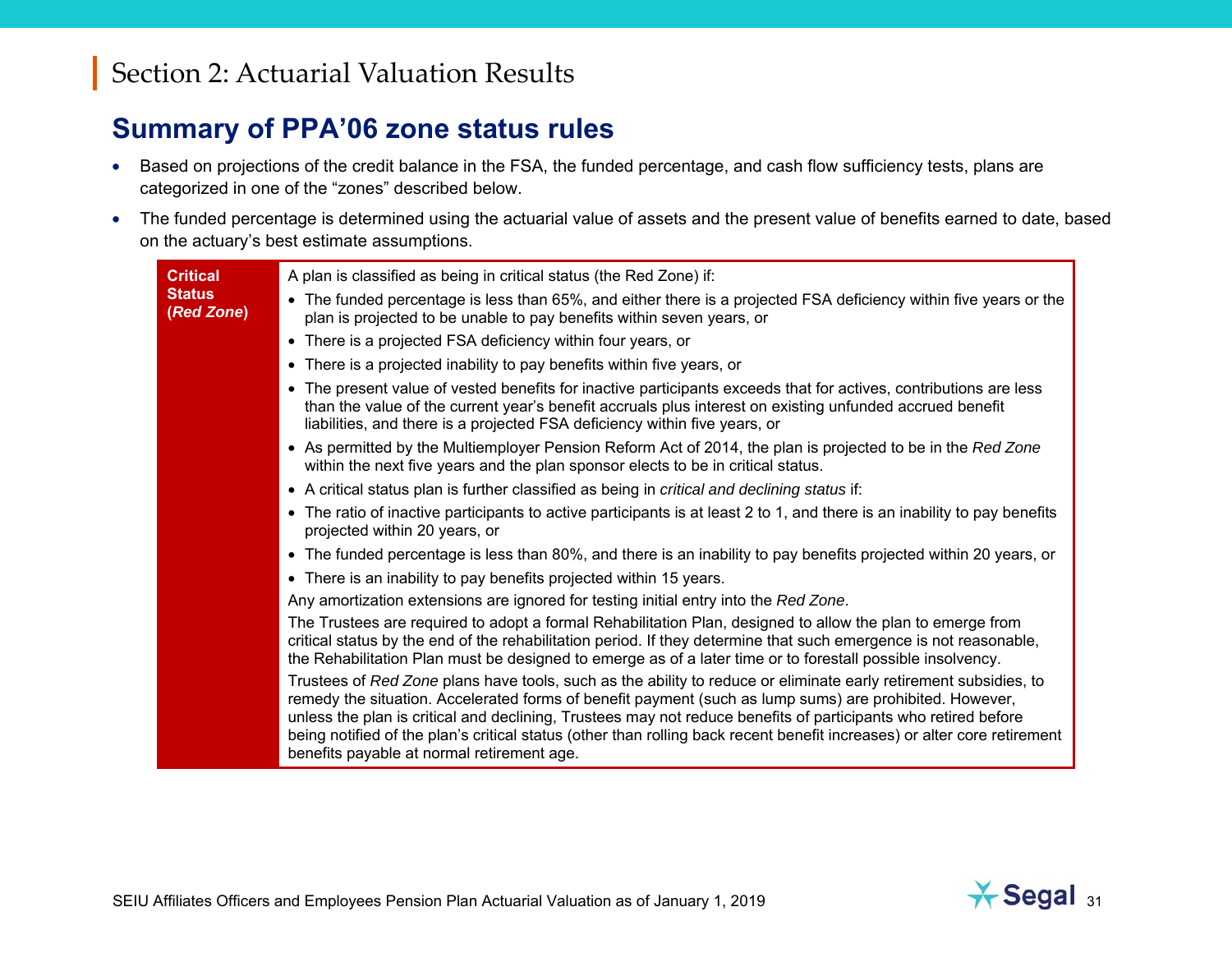| <b>Endangered</b><br><b>Status</b><br>(Yellow Zone)   | A plan not in critical status (Red Zone) is classified as being in endangered status (the Yellow Zone) if:<br>• The funded percentage is less than 80%, or<br>• There is a projected FSA deficiency within seven years.<br>A plan that has both of the endangered conditions present is classified as seriously endangered.<br>Trustees of a plan that was in the Green Zone in the prior year can elect not to enter the Yellow Zone in the<br>current year (although otherwise required to do so) if the plan's current provisions would be sufficient (with no<br>further action) to allow the plan to emerge from the Yellow Zone within ten years.<br>The Trustees are required to adopt a formal Funding Improvement Plan, designed to improve the current funded<br>percentage, and avoid a funding deficiency as of the emergence date. |
|-------------------------------------------------------|-------------------------------------------------------------------------------------------------------------------------------------------------------------------------------------------------------------------------------------------------------------------------------------------------------------------------------------------------------------------------------------------------------------------------------------------------------------------------------------------------------------------------------------------------------------------------------------------------------------------------------------------------------------------------------------------------------------------------------------------------------------------------------------------------------------------------------------------------|
| <b>Green Zone</b>                                     | A plan not in critical status (the Red Zone) nor in endangered status (the Yellow Zone) is classified as being in                                                                                                                                                                                                                                                                                                                                                                                                                                                                                                                                                                                                                                                                                                                               |
|                                                       | the Green Zone.                                                                                                                                                                                                                                                                                                                                                                                                                                                                                                                                                                                                                                                                                                                                                                                                                                 |
|                                                       |                                                                                                                                                                                                                                                                                                                                                                                                                                                                                                                                                                                                                                                                                                                                                                                                                                                 |
| <b>Early Election</b><br>of Critical<br><b>Status</b> | Trustees of a Green or Yellow Zone plan that is projected to enter the Red Zone within the next five years may<br>elect whether or not to enter the Red Zone for the current year.                                                                                                                                                                                                                                                                                                                                                                                                                                                                                                                                                                                                                                                              |

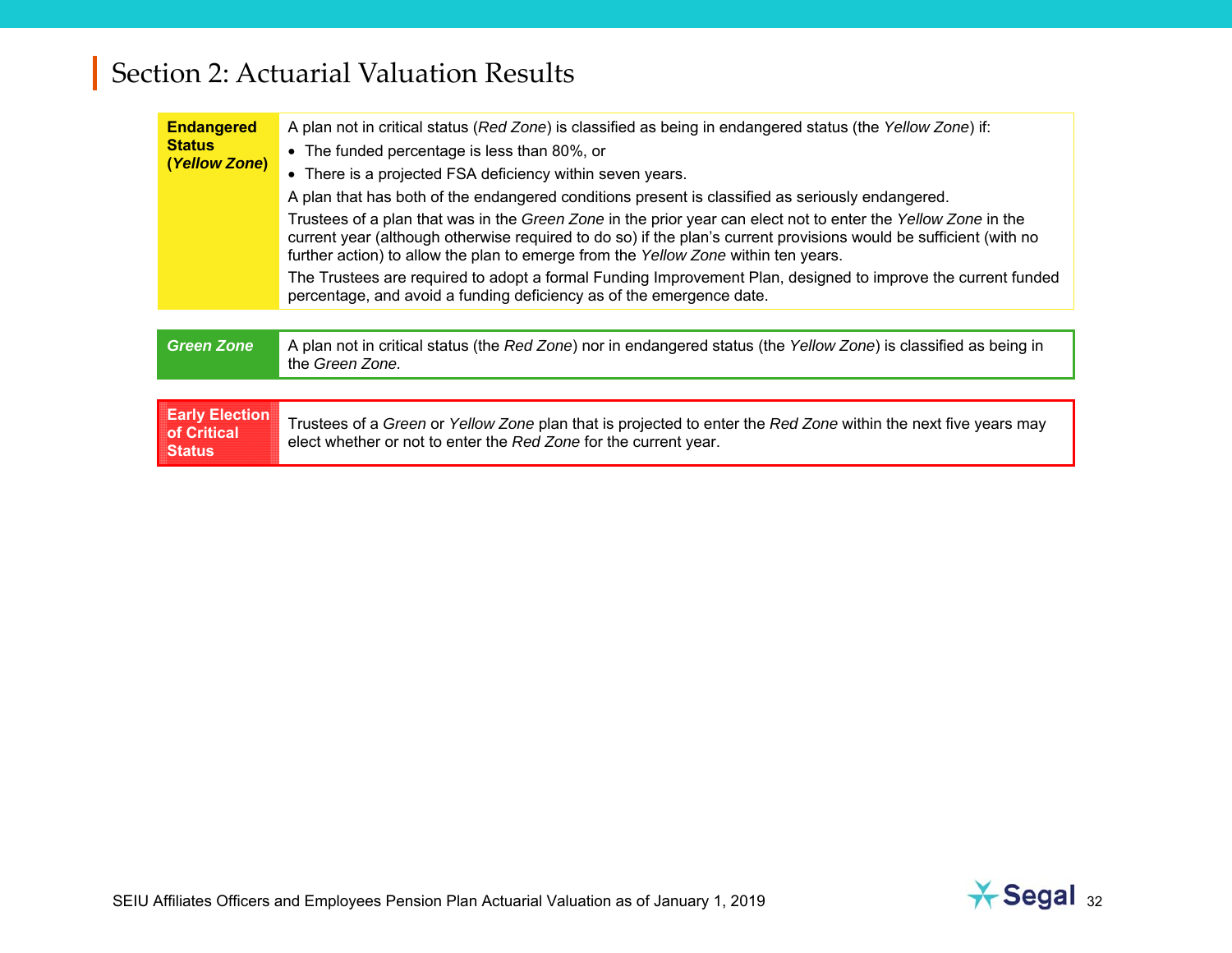October 9, 2020

#### Certificate of Actuarial Valuation

This is to certify that Segal has prepared an actuarial valuation of the SEIU Affiliates Officers and Employees Pension Plan as of January 1, 2019 in accordance with generally accepted actuarial principles and practices. It has been prepared at the request of the Board of Trustees to assist in administering the Fund and meeting filing requirements of federal government agencies. This valuation report may not otherwise be copied or reproduced in any form without the consent of the Board of Trustees and may only be provided to other parties in its entirety.

The measurements shown in this actuarial valuation may not be applicable for other purposes. Future actuarial measurements may differ significantly from the current measurements presented in this report due to such factors as the following: plan experience differing from that anticipated by the economic or demographic assumptions; changes in economic or demographic assumptions; increases or decreases expected as part of the natural operation of the methodology used for these measurements (such as the end of an amortization period or additional cost or contribution requirements based on the plan's funded status); and changes in plan provisions or applicable law.

The valuation is based on the assumption that the Plan is qualified as a multiemployer plan for the year and on information supplied by the auditor with respect to contributions and assets and reliance on the Benefit Funds Office with respect to the participant data. Segal does not audit the data provided. The accuracy and comprehensiveness of the data is the responsibility of those supplying the data. To the extent we can, however, Segal does review the data for reasonableness and consistency. Based on our review of the data, we have no reason to doubt the substantial accuracy of the information on which we have based this report and we have no reason to believe there are facts or circumstances that would affect the validity of these results. Adjustments for incomplete or apparently inconsistent data were made as described in the attached Exhibit K.

I am a member of the American Academy of Actuaries and I meet the Qualification Standards of the American Academy of Actuaries to render the actuarial opinion herein. To the best of my knowledge, the information supplied in this actuarial valuation is complete and accurate, except as noted in Exhibit A. Each prescribed assumption for the determination of Current Liability was applied in accordance with applicable law and regulations. In my opinion, each other assumption is reasonable (taking into account the experience of the plan and reasonable expectations) and such other assumptions, in combination, offer my best estimate of anticipated experience under the plan.

 $\overline{a}$   $\overline{b}$   $\overline{a}$   $\overline{b}$   $\overline{c}$   $\overline{c}$   $\overline{c}$   $\overline{c}$   $\overline{c}$   $\overline{c}$   $\overline{c}$   $\overline{c}$   $\overline{c}$   $\overline{c}$   $\overline{c}$   $\overline{c}$   $\overline{c}$   $\overline{c}$   $\overline{c}$   $\overline{c}$   $\overline{c}$   $\overline{c}$   $\overline{c}$   $\overline{c}$   $\overline{$ 

Deborah J. Marcotte, FCA, MAAA Senior Vice President and Actuary Enrolled Actuary No. 20-5560

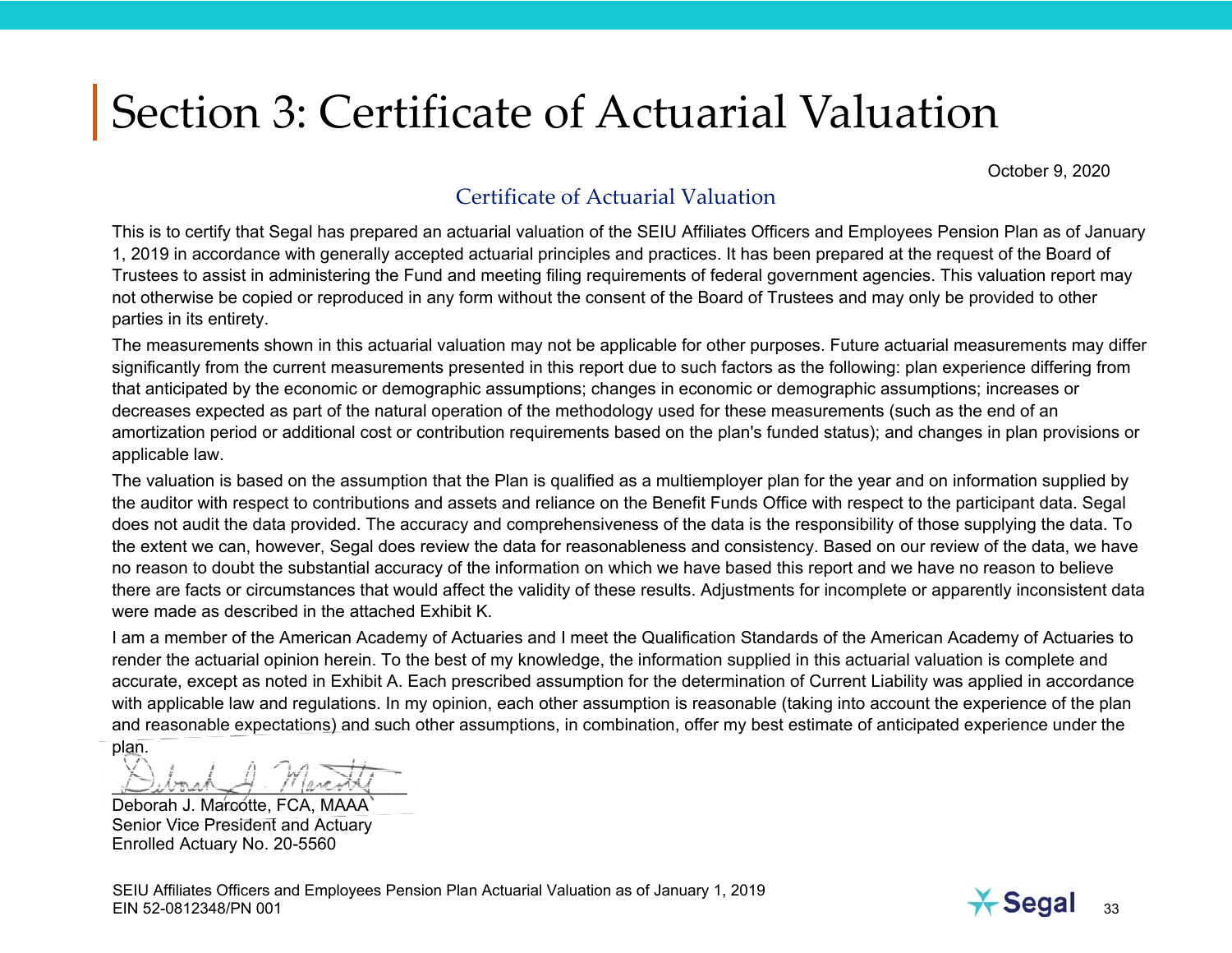#### **Exhibit A: Table of Plan Coverage**

The valuation was made with respect to the following data supplied to us by the Benefit Funds Offices.

|                                                 |          | January 1      |                                         |
|-------------------------------------------------|----------|----------------|-----------------------------------------|
| Category                                        | 2018     | 2019           | <b>Change from</b><br><b>Prior Year</b> |
| Active participants in valuation:               |          |                |                                         |
| • Number                                        | 3,923    | 3,783          | $-3.6%$                                 |
| • Average age                                   | 44.5     | 44.6           | 0.1                                     |
| • Average years of benefit service              | 7.7      | 7.9            | 0.2                                     |
| • Average compensation                          | \$70,700 | \$75,595       | 6.9%                                    |
| • Number with unknown age                       | 60       | $\overline{7}$ | $-88.3%$                                |
| • Total active vested participants              | 2,914    | 2,839          | $-2.6%$                                 |
| • Number of Common Service employees            | 235      | 196            | $-16.6%$                                |
| Inactive participants with rights to a pension: |          |                |                                         |
| • Number                                        | 4,526    | 4,799          | 6.0%                                    |
| $\bullet$ Average age                           | 49.9     | 50.1           | 0.2                                     |
| • Average estimated monthly benefit             | \$579    | \$602          | 4.0%                                    |
| <b>Pensioners:</b>                              |          |                |                                         |
| • Number in pay status                          | 2,130    | 2,243          | 5.3%                                    |
| • Average age                                   | 71.5     | 71.8           | 0.3                                     |
| • Average monthly benefit                       | \$1,784  | \$1,805        | 1.2%                                    |
| • Number in suspended status                    | 20       | 17             | $-15.0%$                                |
| <b>Beneficiaries:</b>                           |          |                |                                         |
| • Number in pay status                          | 336      | 347            | 3.3%                                    |
| • Average age                                   | 72.1     | 72.7           | 0.6                                     |
| • Average monthly benefit                       | \$1,138  | \$1,159        | 1.8%                                    |
| <b>Total participants</b>                       | 10,935   | 11,189         | 2.3%                                    |

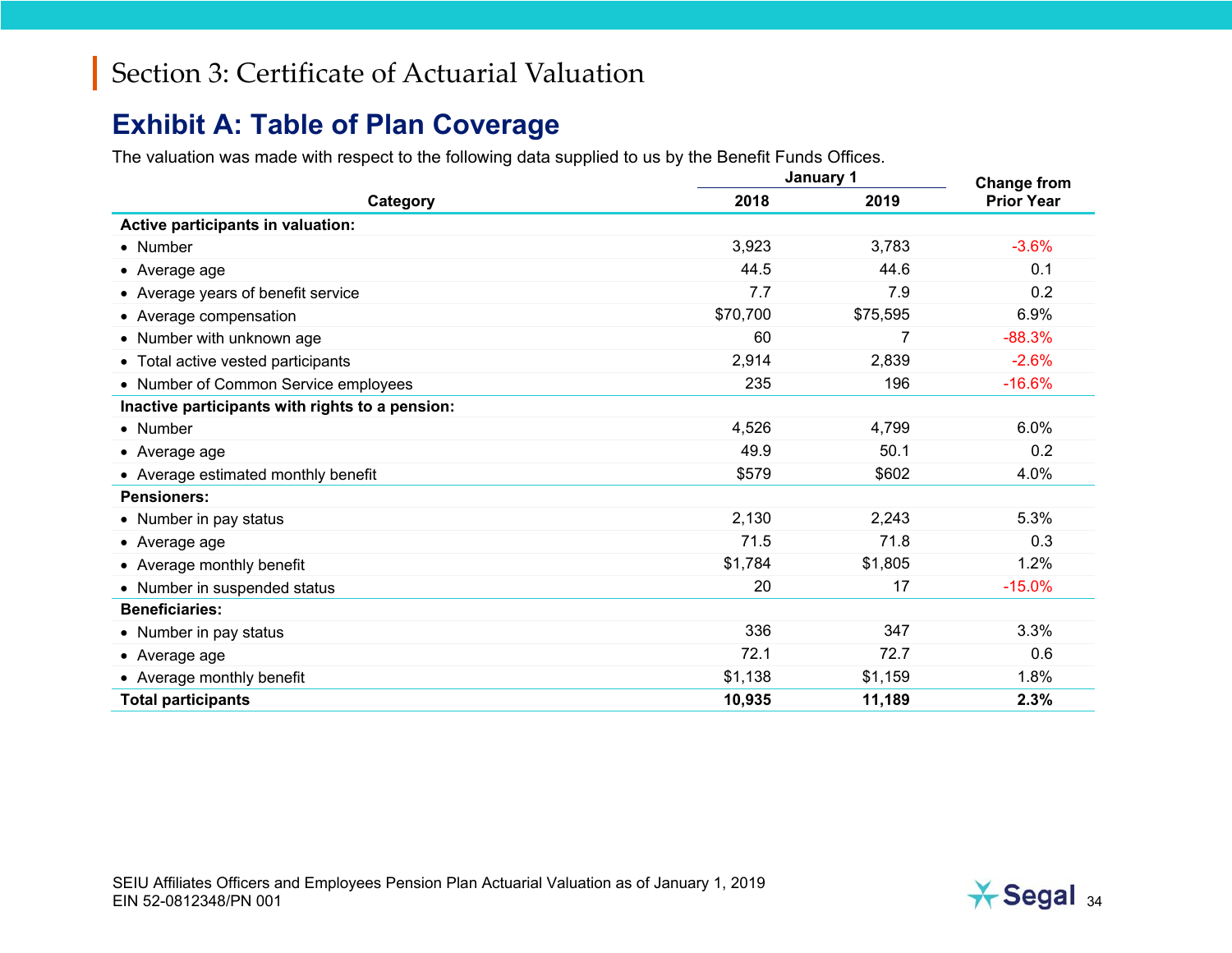### **Exhibit B: Actuarial Factors for Minimum Funding**

|                                                            | 2018            | 2019            |
|------------------------------------------------------------|-----------------|-----------------|
| Interest rate assumption                                   | 7.50%           | 7.25%           |
| Normal cost, including administrative expenses             | \$27,832,581    | \$30,150,734    |
| Actuarial present value of projected benefits              | \$1,364,024,274 | \$1,495,057,048 |
| Present value of future normal costs                       | 163,569,865     | 180,193,876     |
| <b>Actuarial accrued liability</b>                         | \$1,200,454,409 | \$1,314,863,172 |
| • Pensioners and beneficiaries                             | \$523,946,798   | \$562,411,283   |
| • Inactive participants with vested rights                 | 176,601,275     | 207,096,664     |
| • Active participants                                      | 499,906,336     | 545,355,225     |
| Actuarial value of assets                                  | \$989,465,059   | \$1,035,864,572 |
| Market value as reported by Calibre CPA Group <sup>1</sup> | 1,013,010,466   | 985,931,692     |
| Unfunded actuarial accrued liability                       | 210,989,350     | 278,998,600     |

<sup>1</sup> Reported market value reduced by long-term receivable contributions.

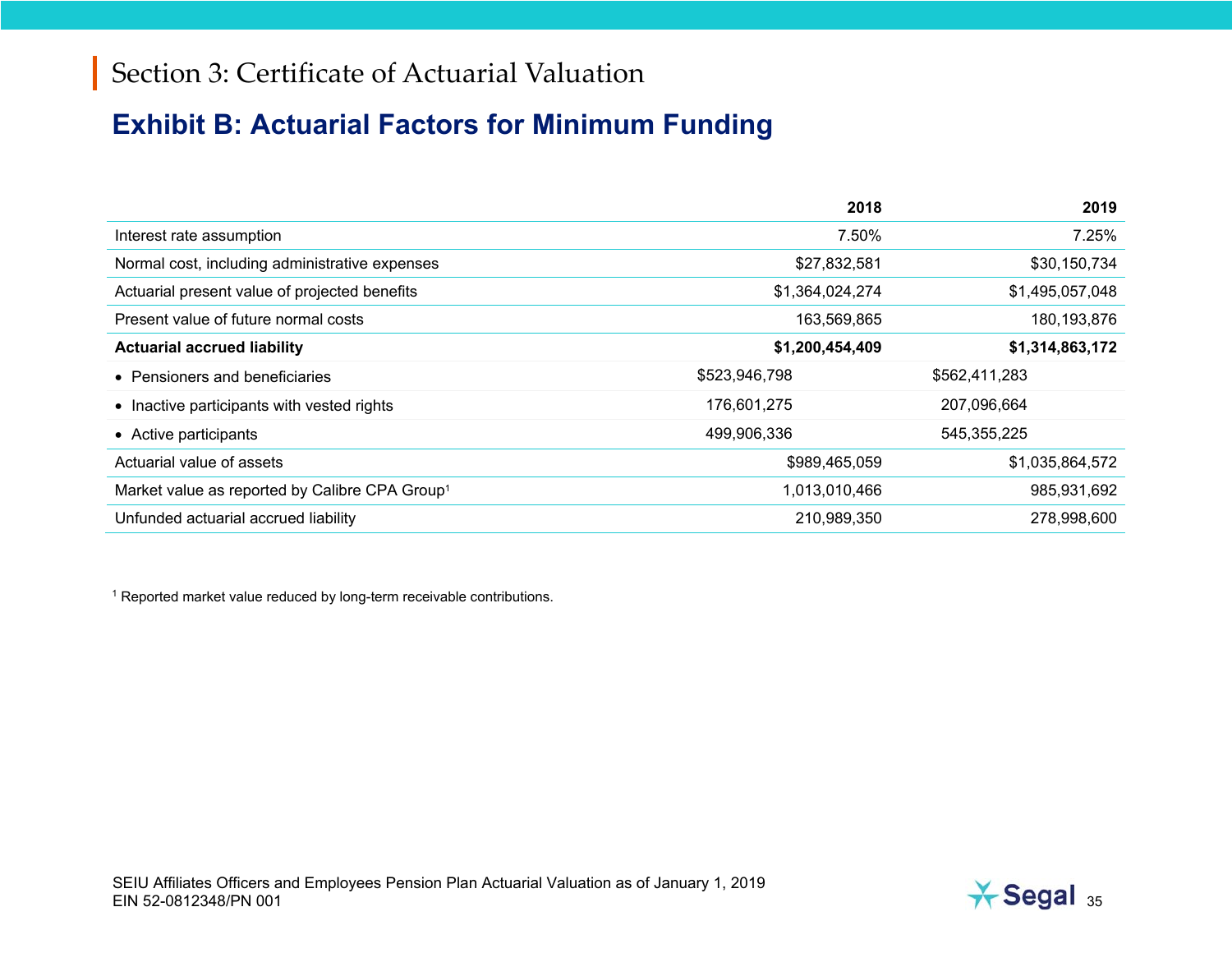#### **Exhibit C: Summary Statement of Income and Expenses on a Market Value Basis**

|                                       | Year Ended December 31, 2017 |                 | Year Ended December 31, 2018 |                  |
|---------------------------------------|------------------------------|-----------------|------------------------------|------------------|
| <b>Contribution income:</b>           |                              | \$54,413,224    |                              | \$57,666,589     |
| <b>Investment income:</b>             |                              |                 |                              |                  |
| • Interest and dividends              | \$12,490,374                 |                 | \$16,212,945                 |                  |
| • Capital appreciation/(depreciation) | 117,068,049                  |                 | $-45,358,283$                |                  |
| • Less investment fees <sup>1</sup>   | $-1,062,670$                 |                 | 0                            |                  |
| Net investment income                 |                              | 128,495,753     |                              | $-29, 145, 338$  |
| Total income available for benefits   |                              | \$182,908,977   |                              | \$28,521,251     |
| Less benefit payments and expenses:   |                              |                 |                              |                  |
| • Pension benefits                    | $-$52,579,451$               |                 | $-54,017,241$                |                  |
| • Administrative expenses             | $-1,696,655$                 |                 | $-1,582,784$                 |                  |
| Total benefit payments and expenses   |                              | $-$54,276,106$  |                              | $-$ \$55,600,025 |
| Market value of assets                |                              | \$1,013,010,466 |                              | \$985,931,692    |

1 Not reported in financials as of December 31, 2018.

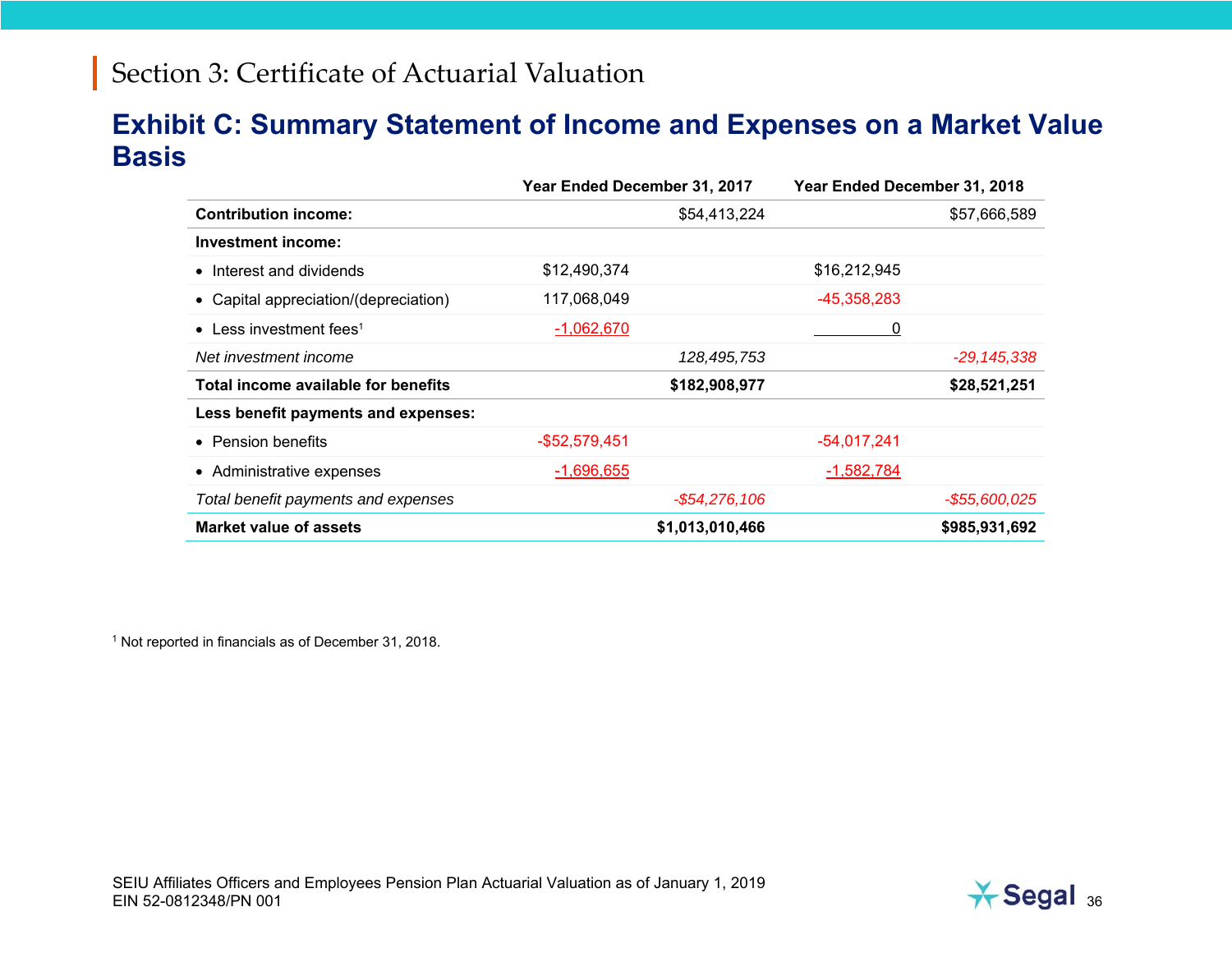#### **Exhibit D: Determination of Actuarial Value of Assets**

|                | Market value of assets, December 31, 2018                           |                                 |                                     | \$985,931,6921   |
|----------------|---------------------------------------------------------------------|---------------------------------|-------------------------------------|------------------|
| $\mathbf{2}$   | Calculation of unrecognized return                                  | Original<br>Amount <sup>2</sup> | Unrecognized<br>Return <sup>3</sup> |                  |
|                | Year ended December 31, 2018<br>(a)                                 | $-$103,426,256$                 | -\$77,569,692                       |                  |
|                | Year ended December 31, 2017<br>(b)                                 | 57,412,914                      | 28,706,457                          |                  |
|                | Year ended December 31, 2016<br>(c)                                 | $-4,278,581$                    | $-1,069,645$                        |                  |
|                | Year ended December 31, 2015<br>(d)                                 | $-69,499,951$                   | 0                                   |                  |
|                | Total unrecognized return<br>(e)                                    |                                 |                                     | $-$ \$49,932,880 |
| 3 <sup>1</sup> | Preliminary actuarial value:<br>1 - 2e                              |                                 |                                     | 1,035,864,572    |
| 4              | Adjustment to be within 20% corridor                                |                                 |                                     | 0                |
| 5.             | Final actuarial value of assets as of December 31, 2018:<br>$3 + 4$ |                                 |                                     | 1,035,864,572    |
| 6              | Actuarial value as a percentage of market value:<br>$5 \div 1$      |                                 |                                     | 105.1%           |
| 7              | Amount deferred for future recognition:<br>$1 - 5$                  |                                 |                                     | $-$ \$49,932,880 |

1 Excludes \$2,123,542 of long-term receivable contributions.

 $2$  Total return on market value basis minus expected return on actuarial basis using the net investment return

3 Recognition at 25% per year over four years

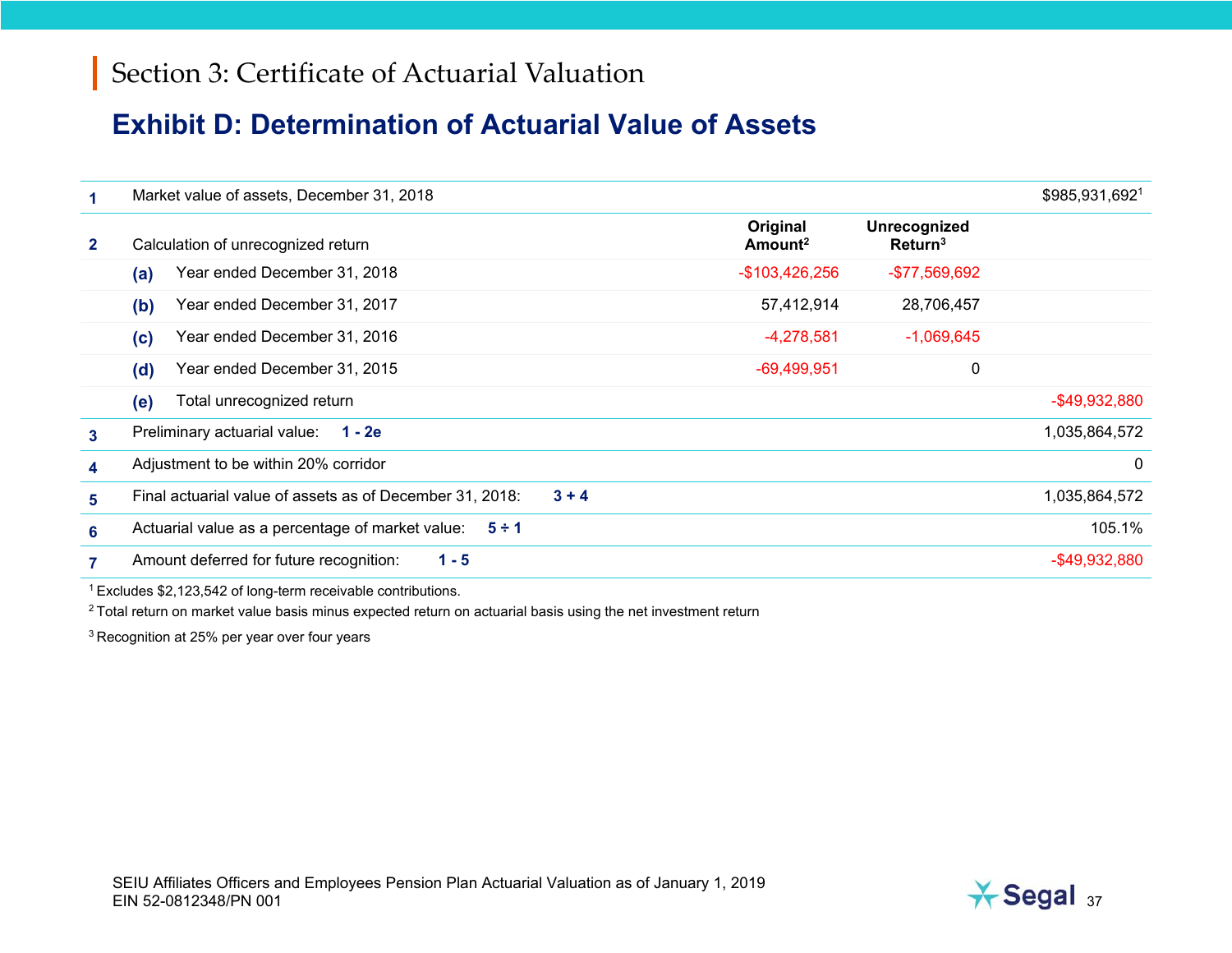#### **Exhibit E: Information on Plan Status as of January 1, 2019**

| Plan status (as certified on March 29, 2019, for the 2019 zone certification) | Green           |
|-------------------------------------------------------------------------------|-----------------|
| Actuarial value of assets for FSA                                             | \$1.035.864.572 |
| Accrued liability under unit credit cost method                               | 1,103,815,616   |
| Funded percentage for monitoring plan's status                                | 93.8%           |

#### Annual Funding Notice for Plan Year Beginning January 1, 2019 and Ending December 31, 2019

|                                            | 2019<br><b>Plan Year</b> | 2018<br><b>Plan Year</b> | 2017<br><b>Plan Year</b> |
|--------------------------------------------|--------------------------|--------------------------|--------------------------|
| Actuarial valuation date                   | January 1, 2019          | January 1, 2018          | January 1, 2017          |
| Funded percentage                          | 93.8%                    | 98.1%                    | 99.7%                    |
| Value of assets                            | \$1,035,864,572          | \$989,465,059            | \$947,708,341            |
| Value of liabilities                       | 1,103,815,616            | 1,008,769,783            | 950,585,358              |
| Market value of assets as of plan year end | Not available            | 985,931,692              | 1,013,010,466            |

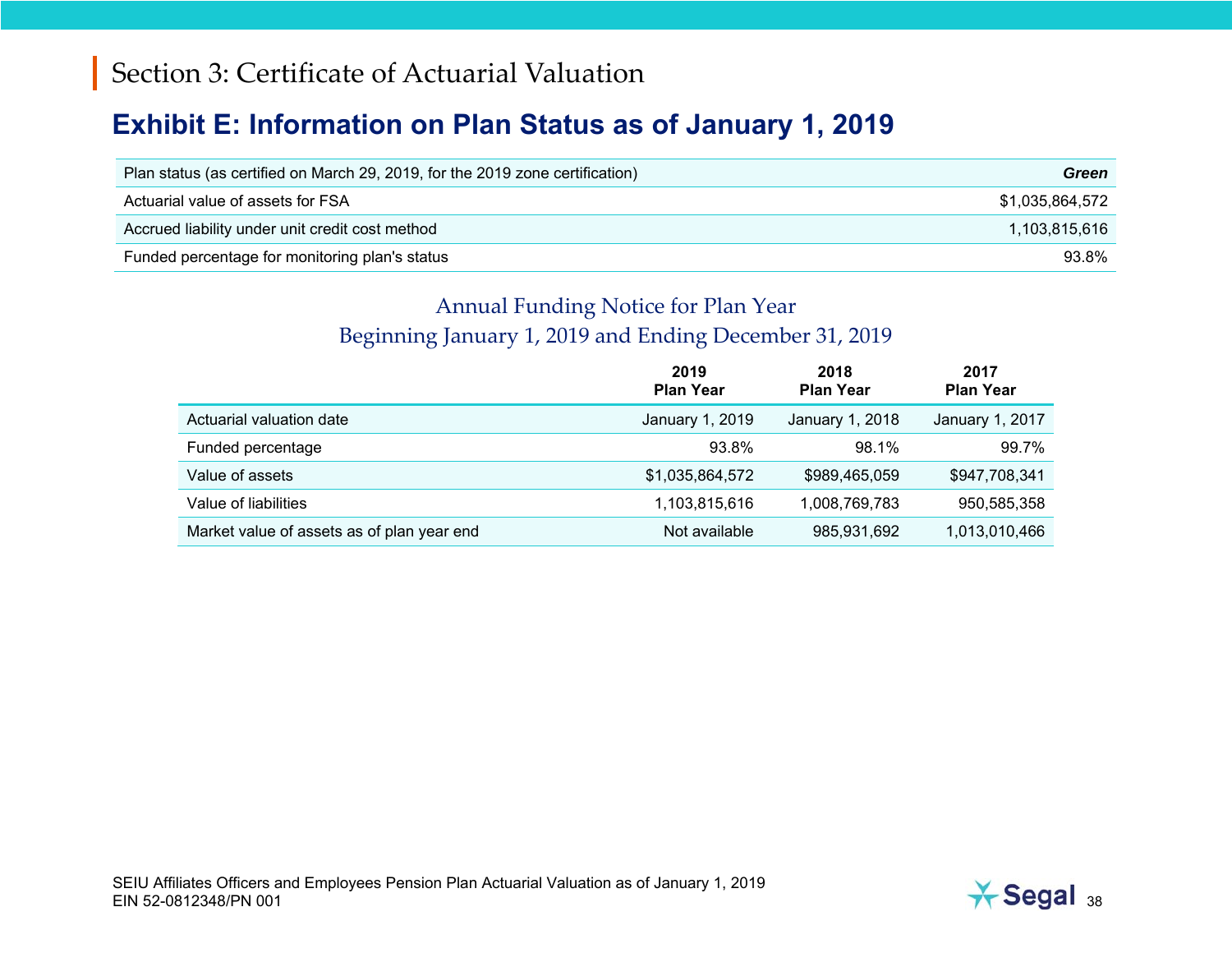#### **Exhibit F: Schedule of Projection of Expected Benefit Payments**

| Plan<br>Year | <b>Expected Annual</b><br><b>Benefit Payments</b> |
|--------------|---------------------------------------------------|
| 2019         | \$68,015,210                                      |
| 2020         | 67,774,760                                        |
| 2021         | 71,146,594                                        |
| 2022         | 73,796,790                                        |
| 2023         | 76,884,586                                        |
| 2024         | 79,311,325                                        |
| 2025         | 81,496,291                                        |
| 2026         | 83,627,435                                        |
| 2027         | 85,399,696                                        |
| 2028         | 87.309.594                                        |

#### (Schedule MB, Line 8b(1))

This assumes the following:

- •No additional benefits will be accrued.
- •Experience is in line with valuation assumptions.
- No new entrants are covered by the plan.

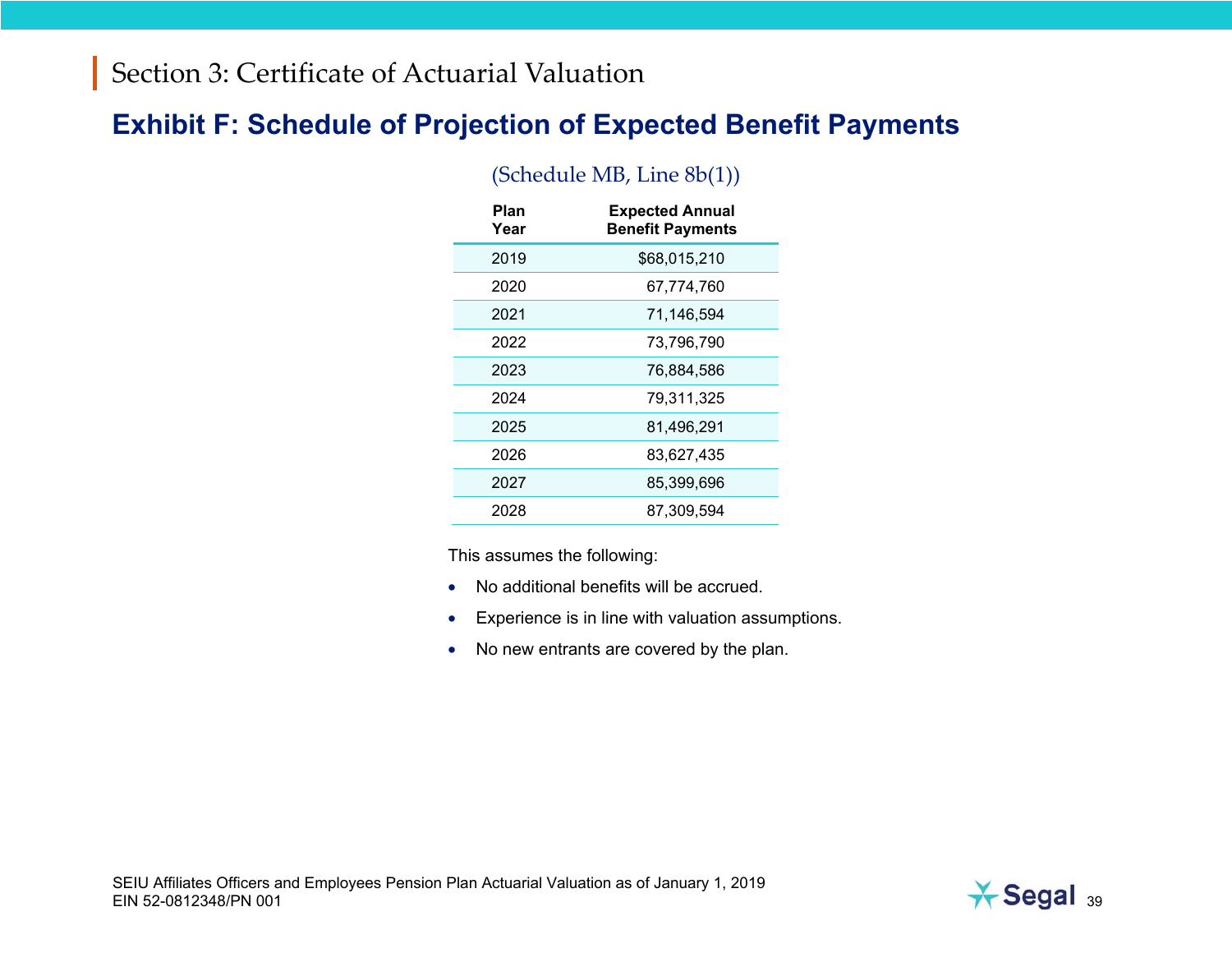#### **Exhibit G: Schedule of Active Participant Data**

(Schedule MB, Line 8b(2))

The participant data is as of January 1, 2019.

| Age       | <b>Total</b>   | $0 - 1$        | $1 - 4$         | $5 - 9$        | $10 - 14$       | $15 - 19$       | 20 - 24        | 25 - 29         | $30 - 34$      | $35 - 39$       | <b>40 &amp; over</b> |
|-----------|----------------|----------------|-----------------|----------------|-----------------|-----------------|----------------|-----------------|----------------|-----------------|----------------------|
| Under 25  | 99             | 51             | 45              | $\overline{2}$ | $\overline{1}$  |                 |                |                 |                |                 |                      |
|           | \$46,284       | \$40,136       | \$56,104        |                |                 |                 |                |                 |                |                 |                      |
| $25 - 29$ | 327            | 98             | 206             | 22             | $\mathbf{1}$    |                 |                |                 |                |                 |                      |
|           | 60,877         | 49,011         | 65,502          | 72,877         |                 |                 |                |                 |                |                 |                      |
| $30 - 34$ | 463            | 90             | 225             | 123            | 25              |                 |                |                 |                |                 |                      |
|           | 69,758         | 55,430         | 66,348          | 81,669         | 93,417          |                 |                |                 |                |                 |                      |
| $35 - 39$ | 597            | 57             | 200             | 199            | 123             | 18              |                |                 |                |                 |                      |
|           | 77,662         | 57,450         | 69,401          | 84,212         | 88,654          |                 |                |                 |                |                 |                      |
| $40 - 44$ | 552            | 43             | 170             | 157            | 117             | 61              | $\overline{4}$ |                 |                |                 |                      |
|           | 80,029         | 46,872         | 66,639          | 82,304         | 97,928          | 98,478          |                |                 |                |                 |                      |
| $45 - 49$ | 449            | 36             | 124             | 101            | 90              | 62              | 31             | $\overline{4}$  | $\mathbf{1}$   |                 |                      |
|           | 81,145         | 61,663         | 68,274          | 82,038         | 87,791          | 94,957          | 105,964        |                 |                |                 |                      |
| $50 - 54$ | 434            | 32             | 91              | 92             | 98              | 69              | 29             | 16              | $\overline{7}$ |                 |                      |
|           | 82,448         | 51,503         | 69,370          | 75,131         | 91,952          | 94,953          | 102,179        |                 |                |                 |                      |
| $55 - 59$ | 402            | 17             | 89              | 84             | 81              | 62              | 41             | 17              | 10             | $\mathbf{1}$    |                      |
|           | 77,443         |                | 63,550          | 75,337         | 79,889          | 84,957          | 92,881         |                 |                |                 |                      |
| $60 - 64$ | 301            | 13             | 49              | 58             | 70              | 54              | 29             | 15              | $\overline{7}$ | $\mathbf{3}$    | 3                    |
|           | 79,453         |                | 67,056          | 76,389         | 75,683          | 82,159          | 95,934         |                 |                |                 |                      |
| $65 - 69$ | 122            | 3              | $\overline{20}$ | 29             | 31              | 17              | 10             | $6\overline{6}$ | $\overline{4}$ | $\mathbf{1}$    | $\mathbf{1}$         |
|           | 76,214         |                | 61,537          | 67,327         | 75,980          |                 |                |                 |                |                 |                      |
| 70 & over | $\sim$ 30      | $\overline{2}$ | $5\overline{)}$ | 5 <sup>5</sup> | $6\overline{6}$ | $4\overline{ }$ | $2^{\circ}$    | 3 <sup>1</sup>  | $\mathbf{3}$   |                 |                      |
|           | 61,359         |                |                 |                |                 |                 |                |                 |                |                 |                      |
| Unknown   | $\overline{7}$ | $\overline{4}$ | $\mathbf{3}$    |                |                 |                 |                |                 |                |                 |                      |
|           |                |                |                 |                |                 |                 |                |                 |                |                 |                      |
| Totals    | 3,783          | 446            | 1,227           | 872            | 643             | 347 146         |                | 61              | 32             | $5\overline{)}$ | $\overline{4}$       |
|           | 75,595         | 51,663         | 66,335          | 79,641         | 87,377          | 90,349          | 98,744         | 97,616          | 100,701        |                 |                      |

SEIU Affiliates Officers and Employees Pension Plan Actuarial Valuation as of January 1, 2019 EIN 52-0812348/PN 001 $\overline{1}$  and  $\overline{1}$  and  $\overline{1}$  and  $\overline{1}$  and  $\overline{1}$  and  $\overline{1}$  and  $\overline{1}$  and  $\overline{1}$  and  $\overline{1}$  and  $\overline{1}$  and  $\overline{1}$  and  $\overline{1}$  and  $\overline{1}$  and  $\overline{1}$  and  $\overline{1}$  and  $\overline{1}$  and  $\overline{1}$  and

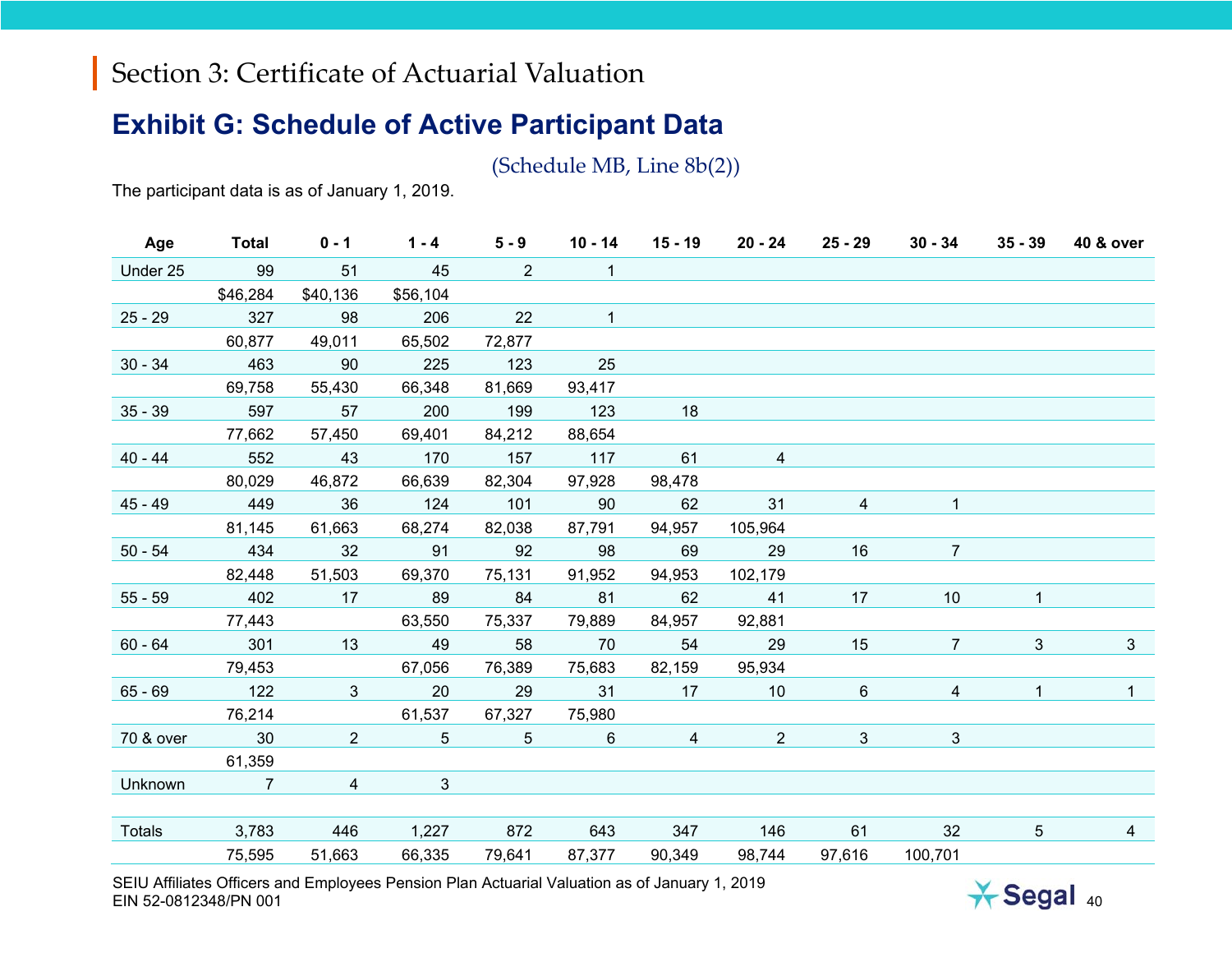### **Exhibit H: Funding Standard Account (FSA)**

- ERISA imposes a minimum funding standard that requires the Plan to maintain an FSA. The accumulation of contributions in excess of the minimum required contributions is called the FSA credit balance. If actual contributions fall short on a cumulative basis, a funding deficiency has occurred.
- The FSA is charged with the normal cost and the amortization of increases or decreases in the unfunded actuarial accrued liability due to plan amendments, experience gains or losses, and changes in actuarial assumptions and funding methods. The FSA is credited with employer contributions and withdrawal liability payments.
- Increases or decreases in the unfunded actuarial accrued liability are amortized over 15 years except that short-term benefits, such as 13th checks, are amortized over the scheduled payout period.

|    |                                                                                                           | December 31, 2018 | <b>December 31, 2019</b> |
|----|-----------------------------------------------------------------------------------------------------------|-------------------|--------------------------|
| 1  | Prior year funding deficiency                                                                             | \$0               | \$0                      |
| 2  | Normal cost, including administrative expenses                                                            | 27,832,581        | 30,150,734               |
| 3  | Amortization charges                                                                                      | 50,556,521        | 58,537,551               |
| 4  | Interest on 1, 2 and 3                                                                                    | 5,879,183         | 6,429,901                |
| 5  | Total charges                                                                                             | \$84,268,285      | \$95,118,186             |
| 6  | Prior year credit balance                                                                                 | \$136,563,073     | \$134,147,165            |
| 7  | <b>Employer contributions</b>                                                                             | 57,666,589        | TBD                      |
| 8  | Amortization credits                                                                                      | 11,126,761        | 11,044,909               |
| 9  | Interest on 6, 7 and 8                                                                                    | 13,059,027        | 10,526,425               |
|    | <b>10 Full funding limitation credits</b>                                                                 | $\overline{0}$    | $\overline{0}$           |
| 11 | <b>Total credits</b>                                                                                      | 218,415,450       | 155,718,499              |
|    | 12 Credit balance/(Funding deficiency): 11 - 5                                                            | \$134,147,165     | TBD                      |
|    | 13 Minimum contribution with interest required to avoid a funding<br>deficiency: 5 -11 not less than zero | N/A               | \$0                      |

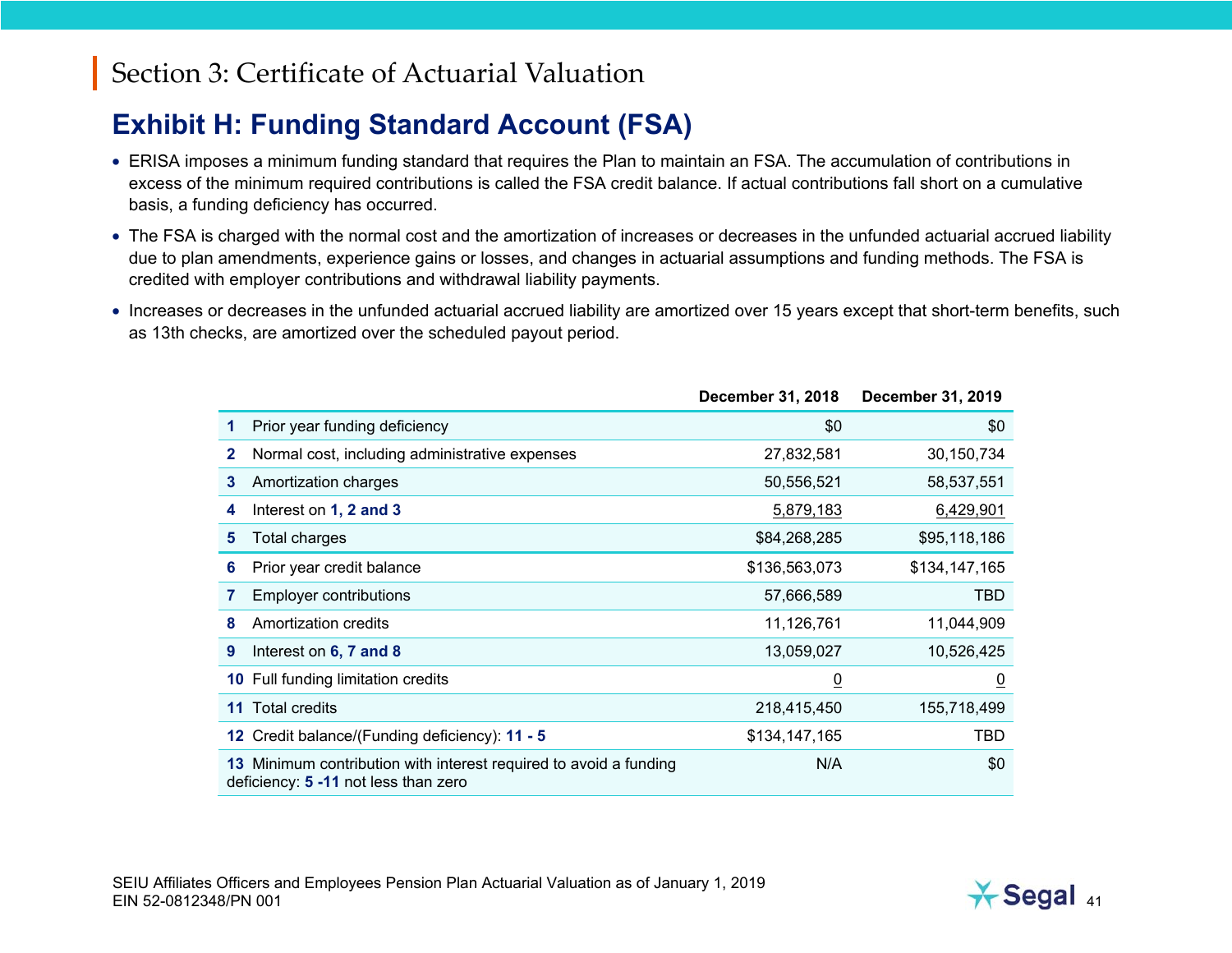| .                                           |               |
|---------------------------------------------|---------------|
| ERISA FFL (accrued liability FFL)           | \$528,988,509 |
| RPA'94 override (90% current liability FFL) | 920,413,653   |
| FFL credit                                  |               |

#### **Full Funding Limitation (FFL) and Credits for Plan Year January 1, 2019**

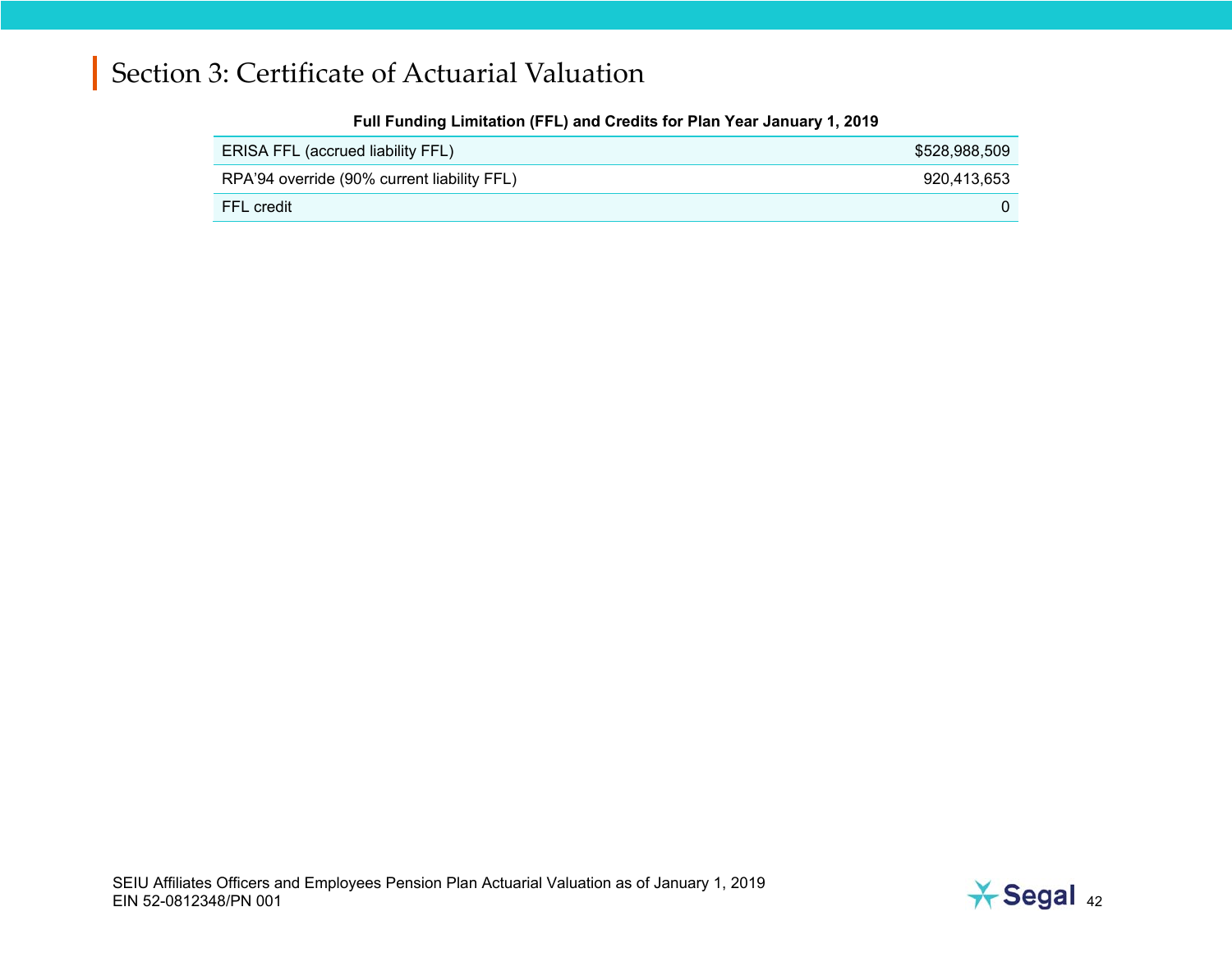| <b>Type of Base</b>               | <b>Date</b><br><b>Established</b> | Outstanding<br><b>Balance</b> | <b>Years</b><br>Remaining | Amortization<br><b>Amount</b> |
|-----------------------------------|-----------------------------------|-------------------------------|---------------------------|-------------------------------|
| Change in Actuarial Assumptions   | 01/01/2009                        | \$31,731                      | 5                         | \$7,264                       |
| Plan Amendment                    | 01/01/2009                        | 1,137,829                     | 5                         | 260,481                       |
| <b>Experience Loss</b>            | 01/01/2009                        | 52,950,344                    | 5                         | 12,121,826                    |
| Investment Loss Subject to Relief | 01/01/2009                        | 103,606,617                   | 19                        | 9,522,582                     |
| Investment Loss Subject to Relief | 01/01/2010                        | 13,603,582                    | 19                        | 1,250,318                     |
| Merger                            | 06/01/2010                        | 9,896,716                     | 6.42                      | 1,849,066                     |
| Investment Loss Subject to Relief | 01/01/2011                        | 9,389,261                     | 19                        | 862,976                       |
| <b>Plan Amendment</b>             | 01/01/2012                        | 772,955                       | 8                         | 121,867                       |
| <b>Experience Loss</b>            | 01/01/2012                        | 1,554,869                     | 8                         | 245,146                       |
| Investment Loss Subject to Relief | 01/01/2012                        | 11,718,865                    | 19                        | 1,077,092                     |
| Change in Actuarial Assumptions   | 01/01/2012                        | 27,956,749                    | 8                         | 4,407,751                     |
| <b>Plan Amendment</b>             | 01/01/2013                        | 631,040                       | 9                         | 91,272                        |
| Investment Loss Subject to Relief | 01/01/2013                        | 13,289,556                    | 19                        | 1,221,456                     |
| Plan Amendment                    | 01/01/2014                        | 637,820                       | 10                        | 85,654                        |
| Investment Loss Subject to Relief | 01/01/2014                        | 32,033,999                    | 19                        | 2,944,275                     |
| Plan Amendment                    | 01/01/2015                        | 58,709                        | 11                        | 7,391                         |
| <b>Experience Loss</b>            | 01/01/2015                        | 18,426,057                    | 11                        | 2,319,748                     |
| Change in Actuarial Assumptions   | 01/01/2016                        | 745,365                       | 12                        | 88,669                        |
| <b>Experience Loss</b>            | 01/01/2016                        | 19,718,678                    | 12                        | 2,345,736                     |
| Plan Amendment                    | 01/01/2017                        | 1,116,842                     | 13                        | 126,369                       |
| <b>Experience Loss</b>            | 01/01/2017                        | 32,430,230                    | 13                        | 3,669,437                     |
| Plan Amendment                    | 01/01/2018                        | 1,120,366                     | 14                        | 121,245                       |
| <b>Experience Loss</b>            | 01/01/2018                        | 48,709,353                    | 14                        | 5,271,293                     |
| Plan Amendment                    | 01/01/2019                        | 1,344,320                     | 15                        | 139,803                       |

#### Schedule of FSA Charge Bases (Schedule MB, Line 9c)

SEIU Affiliates Officers and Employees Pension Plan Actuarial Valuation as of January 1, 2019 EIN 52-0812348/PN 001 $\frac{1}{2}$  and  $\frac{1}{2}$  and  $\frac{1}{2}$  and  $\frac{1}{2}$  and  $\frac{1}{2}$  and  $\frac{1}{2}$  and  $\frac{1}{2}$  and  $\frac{1}{2}$  and  $\frac{1}{2}$  and  $\frac{1}{2}$  and  $\frac{1}{2}$  and  $\frac{1}{2}$  and  $\frac{1}{2}$  and  $\frac{1}{2}$  and  $\frac{1}{2}$  and  $\frac{1}{2}$  a

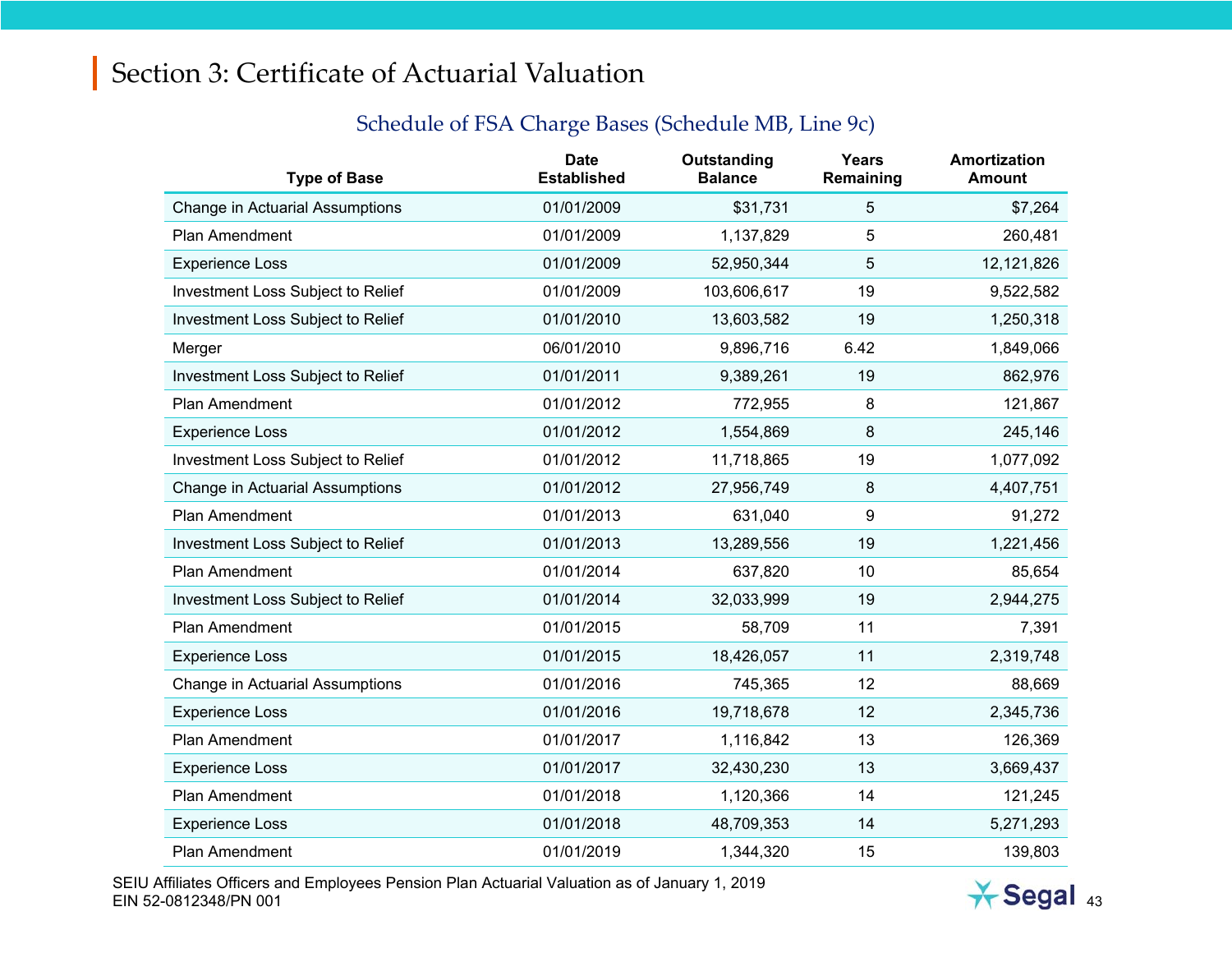| <b>Type of Base</b>             | <b>Date</b><br><b>Established</b> | Outstanding<br><b>Balance</b> | Years<br>Remaining | Amortization<br>Amount |
|---------------------------------|-----------------------------------|-------------------------------|--------------------|------------------------|
| Change in Actuarial Assumptions | 01/01/2019                        | 39,144,382                    | 15                 | 4,070,820              |
| Experience Loss                 | 01/01/2019                        | 41.425.200                    | 15                 | 4,308,014              |
| Total                           |                                   | \$483,451,435                 |                    | \$58,537,551           |

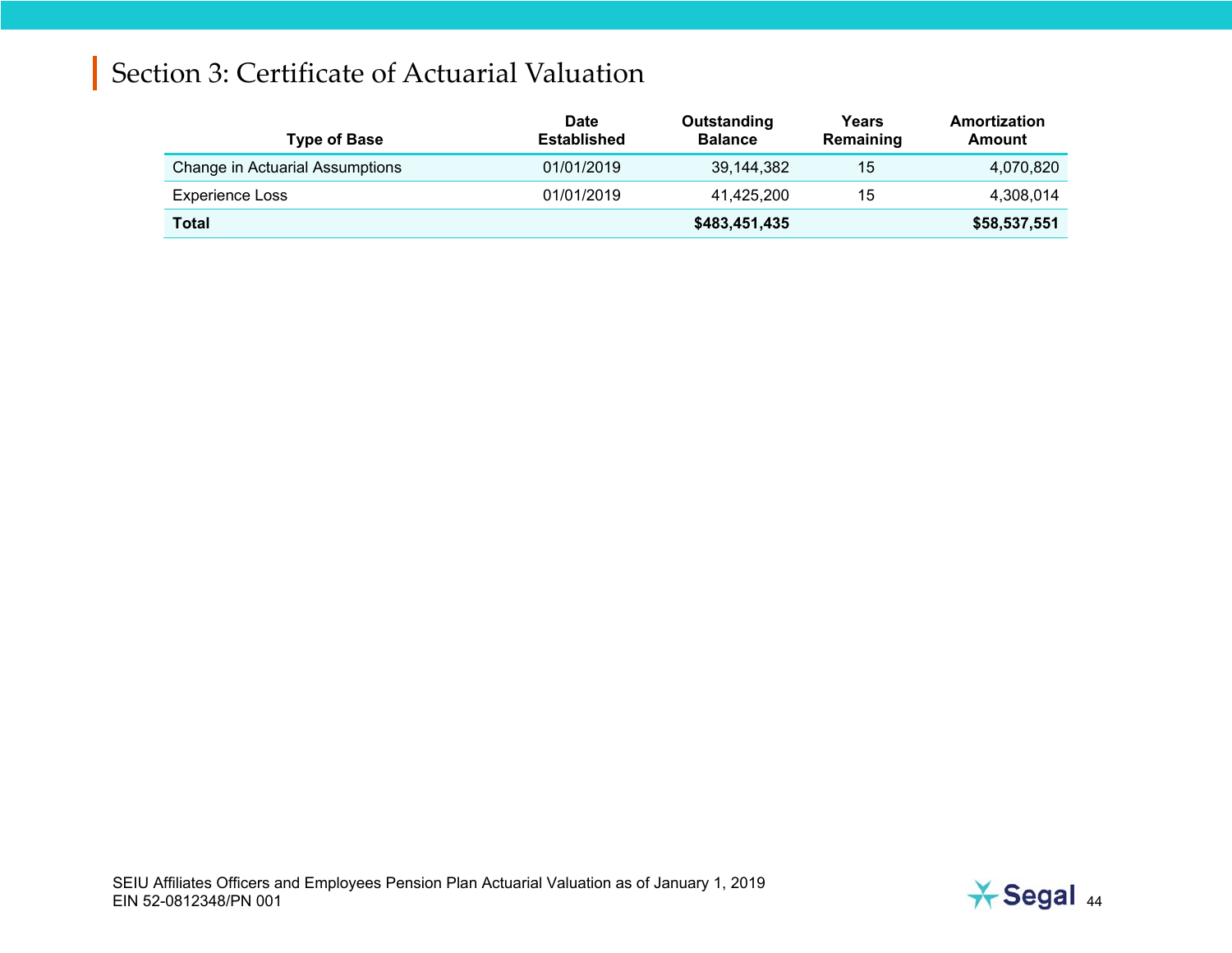| <b>Type of Base</b>             | Date<br><b>Established</b> | Outstanding<br><b>Balance</b> | Years<br>Remaining | Amortization<br><b>Amount</b> |
|---------------------------------|----------------------------|-------------------------------|--------------------|-------------------------------|
| Change in Actuarial Assumptions | 01/01/2010                 | \$954,038                     | 6                  | \$188,066                     |
| <b>Experience Gain</b>          | 01/01/2010                 | 12,478,246                    | 6                  | 2,459,787                     |
| Change in Actuarial Assumptions | 01/01/2011                 | 965,584                       | 7                  | 168,515                       |
| <b>Experience Gain</b>          | 01/01/2011                 | 14,543,032                    | 7                  | 2,538,063                     |
| Change in Actuarial Assumptions | 01/01/2013                 | 2,980,942                     | 9                  | 431,153                       |
| <b>Experience Gain</b>          | 01/01/2013                 | 17,713,360                    | 9                  | 2,562,001                     |
| Change in Actuarial Assumptions | 01/01/2014                 | 3,723,952                     | 10                 | 500,094                       |
| <b>Experience Gain</b>          | 01/01/2014                 | 13,054,848                    | 10                 | 1,753,151                     |
| Change in Actuarial Assumptions | 01/01/2015                 | 751,079                       | 11                 | 94,557                        |
| Change in Actuarial Assumptions | 01/01/2017                 | 1,957,572                     | 13                 | 221,497                       |
| Change in Actuarial Assumptions | 01/01/2018                 | 1,183,017                     | 14                 | 128,025                       |
| Total                           |                            | \$70,305,670                  |                    | \$11,044,909                  |

#### Schedule of FSA Credit Bases (Schedule MB, Line 9h)

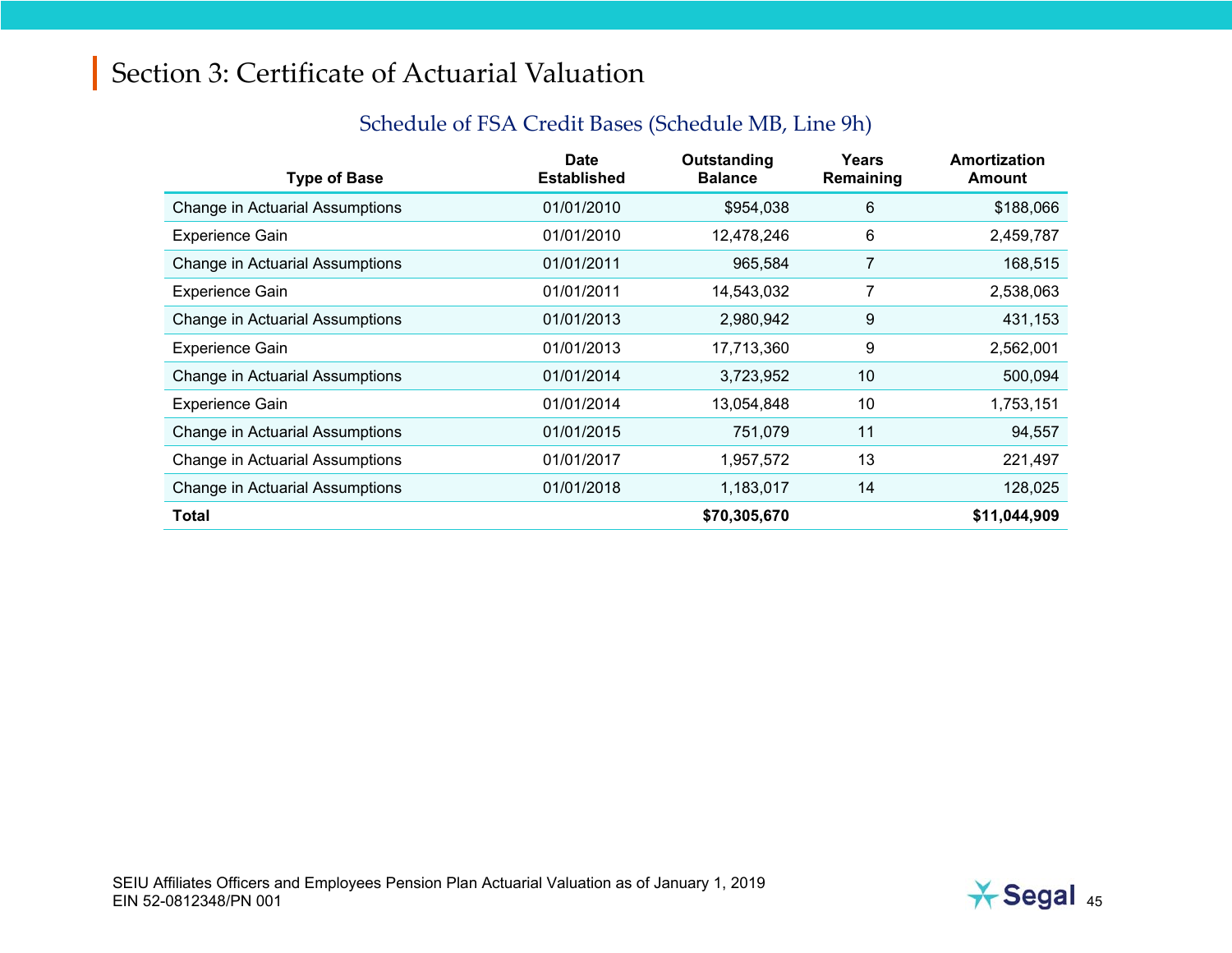### **Exhibit I: Current Liability**

The table below presents the current liability for the Plan Year beginning January 1, 2019.

| Item <sup>1</sup>                                                                               | <b>Number of</b><br><b>Participants</b> | <b>Current</b><br>Liability |
|-------------------------------------------------------------------------------------------------|-----------------------------------------|-----------------------------|
| Interest rate assumption                                                                        |                                         | 3.06%                       |
| Retired participants and beneficiaries receiving payments                                       | 2,607                                   | \$860,273,986               |
| Inactive vested participants                                                                    | 4,799                                   | 462,996,684                 |
| Active participants                                                                             |                                         |                             |
| • Non-vested benefits                                                                           |                                         | 86,621,816                  |
| • Vested benefits                                                                               |                                         | 672,110,029                 |
| • Total active                                                                                  | 3,783                                   | \$758,731,845               |
| <b>Total</b>                                                                                    | 11,189                                  | \$2,082,002,515             |
|                                                                                                 |                                         |                             |
| Expected increase in current liability due to benefits accruing during the plan year            |                                         | \$96,695,252                |
| Expected release from current liability for the plan year                                       |                                         | 69,609,052                  |
| Expected plan disbursements for the plan year, including administrative expenses of \$1,765,000 |                                         | 71,374,052                  |
|                                                                                                 |                                         |                             |
| Current value of assets                                                                         |                                         | \$985,931,692               |
| Percentage funded for Schedule MB                                                               |                                         | 47.35%                      |

<sup>1</sup> The actuarial assumptions used to calculate these values are shown in Exhibit K.

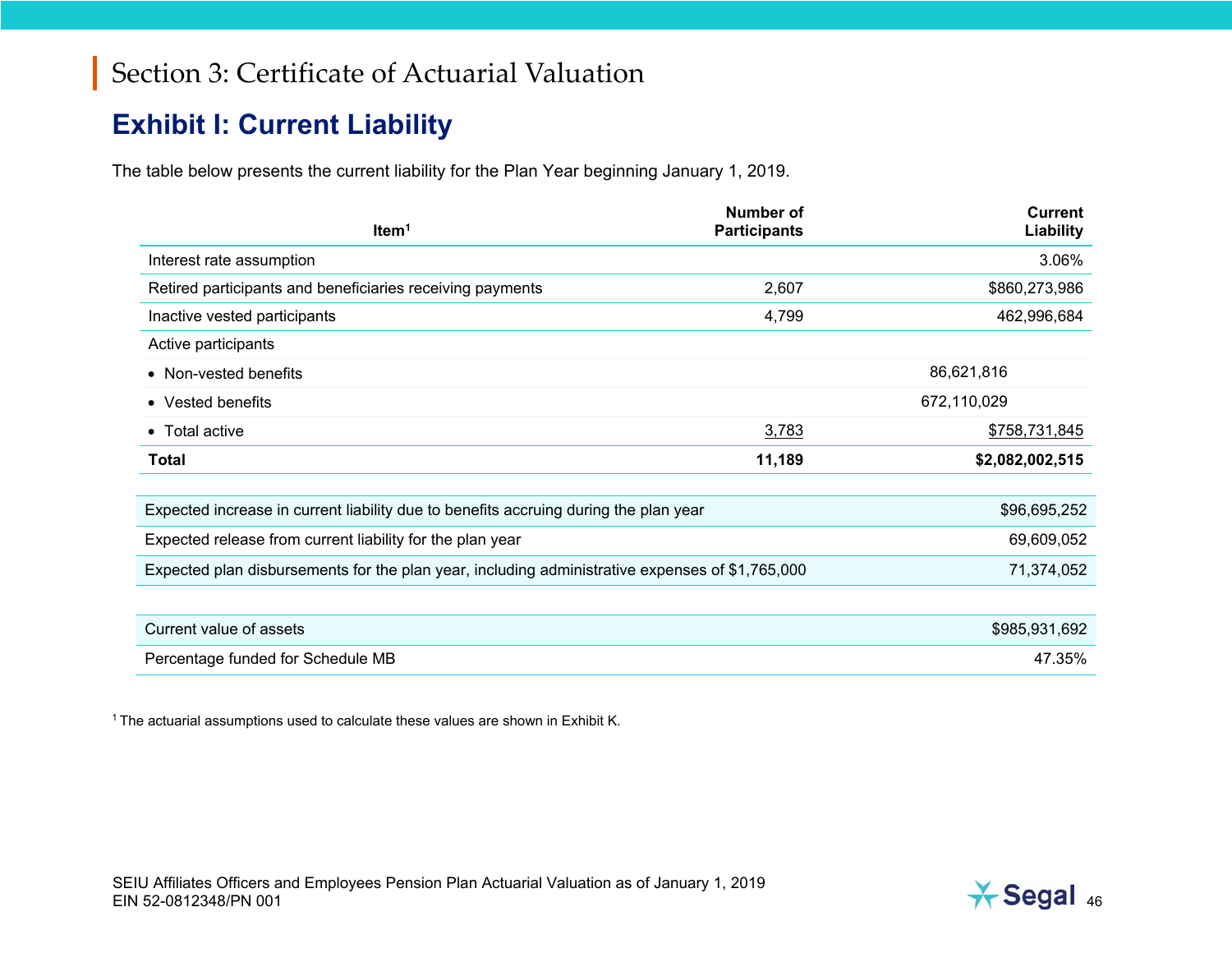#### **Exhibit J: Actuarial Present Value of Accumulated Plan Benefits**

The actuarial present value of accumulated plan benefits calculated in accordance with FASB ASC 960 is shown below as of January 1, 2018 and as of January 1, 2019. In addition, a reconciliation between the two dates follows.

|                                                                 | <b>Benefit Information Date</b> |                        |
|-----------------------------------------------------------------|---------------------------------|------------------------|
|                                                                 | <b>January 1, 2018</b>          | <b>January 1, 2019</b> |
| Actuarial present value of vested accumulated plan benefits:    |                                 |                        |
| • Participants currently receiving payments                     | \$523,946,798                   | \$562,411,283          |
| • Other vested benefits                                         | 442,403,009                     | 495,691,003            |
| Total vested benefits<br>$\bullet$                              | \$966,349,807                   | \$1,058,102,286        |
| Actuarial present value of non-vested accumulated plan benefits | 42,419,976                      | 45,713,330             |
| Total actuarial present value of accumulated plan benefits      | \$1,008,769,783                 | \$1,103,815,616        |

|                                                                    | <b>Change in Actuarial</b><br><b>Present Value of</b> |
|--------------------------------------------------------------------|-------------------------------------------------------|
| <b>Factors</b>                                                     | <b>Accumulated Plan Benefits</b>                      |
| Plan amendments                                                    | \$144,499                                             |
| Benefits accumulated, net experience gain or loss, changes in data | 44,361,099                                            |
| Benefits paid                                                      | $-54,017,241$                                         |
| Changes in actuarial assumptions                                   | 31,094,193                                            |
| Interest                                                           | 73,463,283                                            |
| <b>Total</b>                                                       | \$95,045,833                                          |

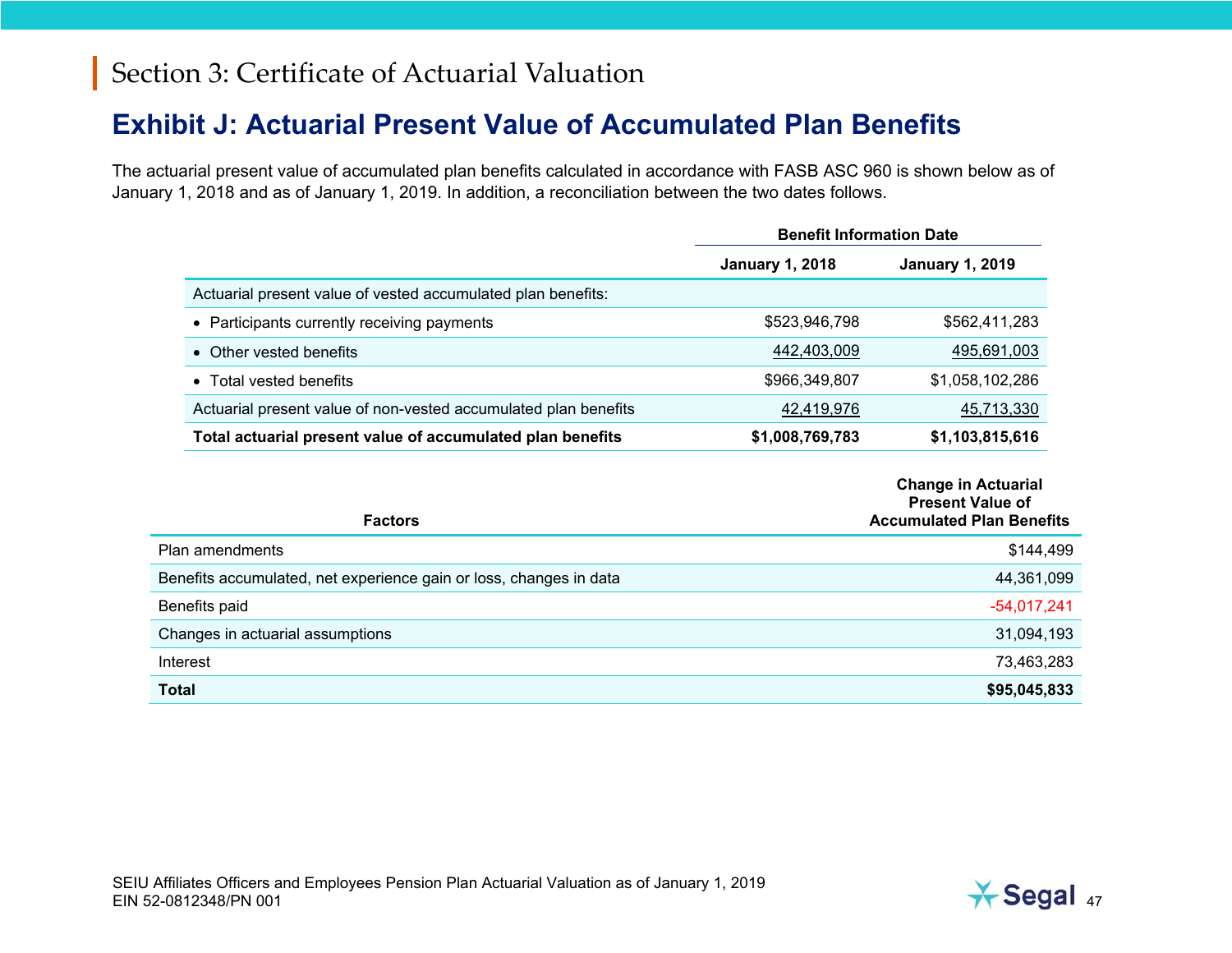### **Exhibit K: Statement of Actuarial Assumptions/Methods**

(Schedule MB, Line 6)

| <b>Mortality Rates</b> | Healthy: 104.4% of the RP-2014 Blue Collar Mortality Table (separate employee and annuitant tables) projected<br>generationally from 2018 with 2018 SSA scale.                                                                                                                                                                                                                                                                                                                 |
|------------------------|--------------------------------------------------------------------------------------------------------------------------------------------------------------------------------------------------------------------------------------------------------------------------------------------------------------------------------------------------------------------------------------------------------------------------------------------------------------------------------|
|                        | Disabled: Healthy life (annuitant) mortality, with ages set forward 10 years                                                                                                                                                                                                                                                                                                                                                                                                   |
|                        | The RP-2014 Blue Collar tables (with ages set forward for disabled lives and the 4.4% load) and generational projection<br>to the valuation date reasonably reflect the mortality experience of the Plan as of the measurement date.                                                                                                                                                                                                                                           |
|                        | These mortality tables were then adjusted to future years using a generational projection to reflect future mortality<br>improvement between the measurement date and those years.                                                                                                                                                                                                                                                                                             |
|                        | The mortality rates were based on historical and current demographic data, adjusted to reflect health characteristics of<br>the industry, and estimated future experience and professional judgment. As part of the analysis, a comparison was<br>made between the actual number of deaths by age and the projected number based on the prior years' assumption<br>over the most recent eight years, taking into consideration the results of Segal's industry mortality study |

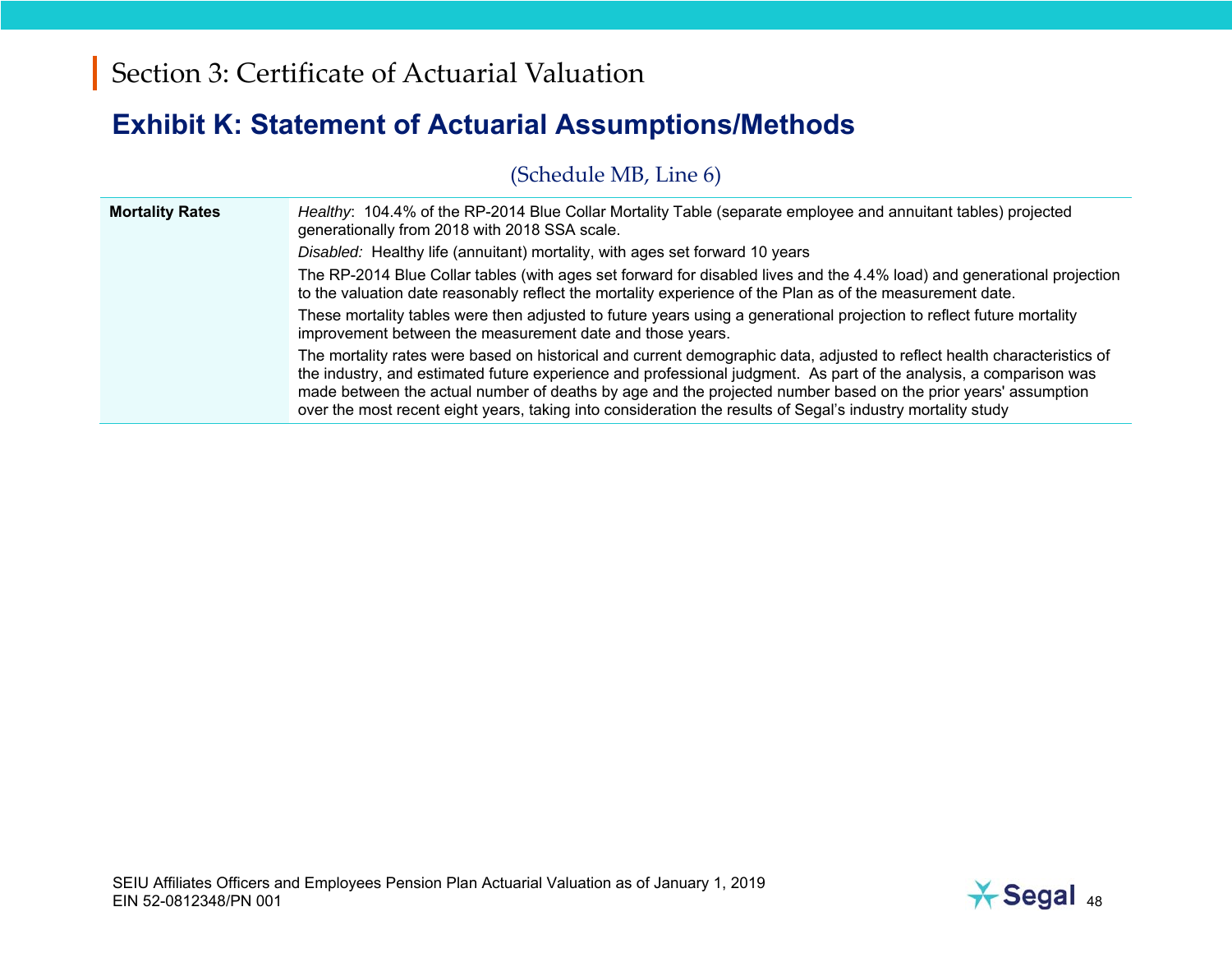#### **Termination Rates**

|     | <b>Rate (%)</b>   |                   |  |
|-----|-------------------|-------------------|--|
| Age | <b>Disability</b> | <b>Withdrawal</b> |  |
| 20  | 0.02              | 20.00             |  |
| 25  | 0.03              | 20.00             |  |
| 30  | 0.04              | 19.16             |  |
| 35  | 0.05              | 16.58             |  |
| 40  | 0.07              | 13.61             |  |
| 45  | 0.12              | 10.20             |  |
| 50  | 0.20              | 7.21              |  |
| 55  | 0.34              | 4.21              |  |
| 60  | 0.54              | 1.22              |  |

The assumed rates of withdrawal shown above apply to employees with three or more years of service. For employees with less than three years of service, the assumed withdrawal rates are as follows:

| <b>Years of Service</b> | Rate $(\% )$ |
|-------------------------|--------------|
| Less than 1             | 30           |
| Between 1 and 2         | 23           |
| Between 2 and 3         |              |

The termination rates and disability rates were based on historical and current demographic data, estimated future experience, and professional judgment. As part of the analysis, a comparison was made between the actual number of terminations and disability retirements by age and the projected number based on the prior years' assumption over the most recent five years.

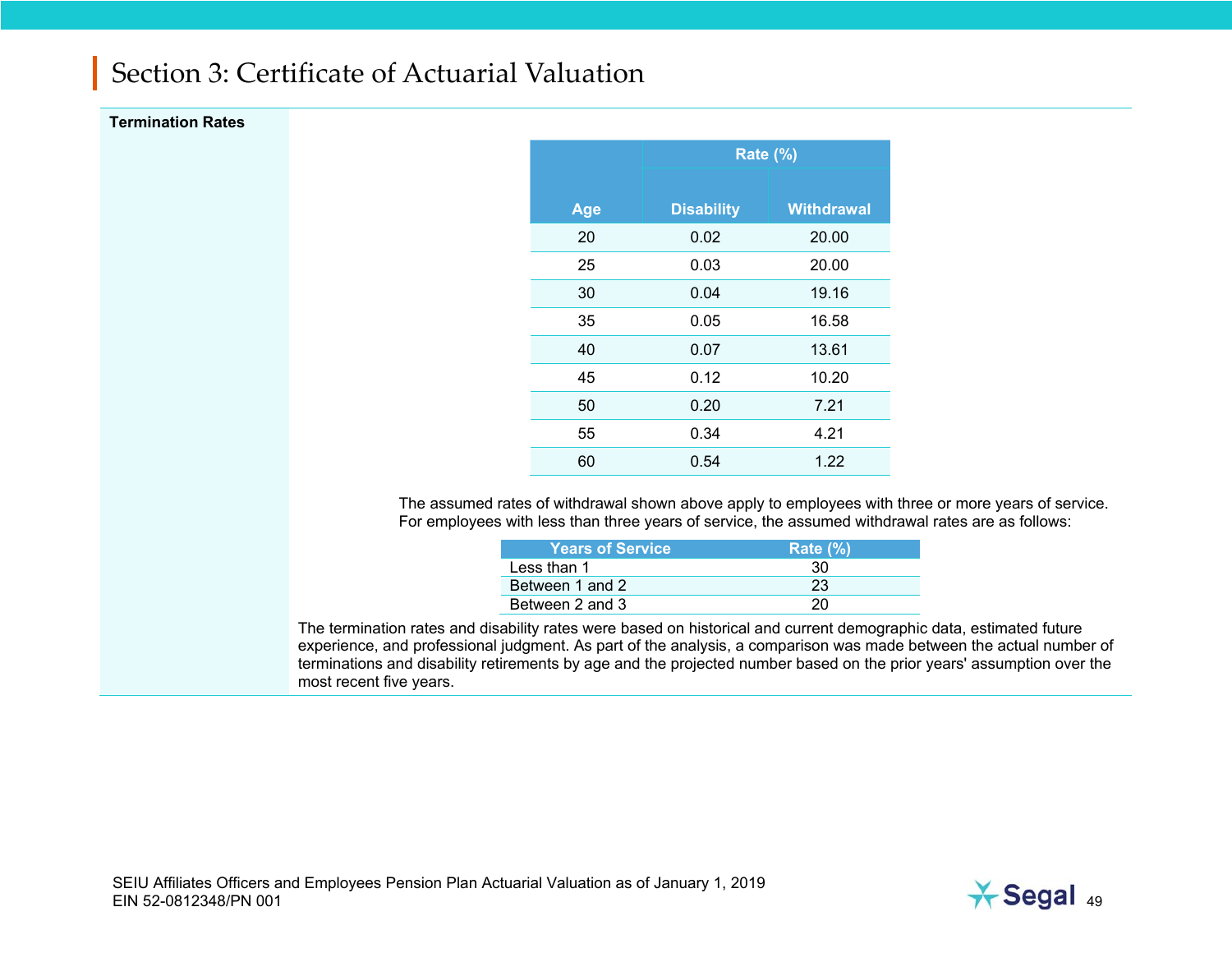| <b>Retirement Rates</b>                                                                        |                                                                                                                                                                                                                           | <b>Age</b> | <b>Eligible for</b><br><b>Unreduced Benefit</b>                                                    | <b>Eligible for</b><br><b>Reduced Benefit</b> |                                                                                                                                                                                                                                                                                                                                                                                                                                                                                        |
|------------------------------------------------------------------------------------------------|---------------------------------------------------------------------------------------------------------------------------------------------------------------------------------------------------------------------------|------------|----------------------------------------------------------------------------------------------------|-----------------------------------------------|----------------------------------------------------------------------------------------------------------------------------------------------------------------------------------------------------------------------------------------------------------------------------------------------------------------------------------------------------------------------------------------------------------------------------------------------------------------------------------------|
|                                                                                                |                                                                                                                                                                                                                           | $50 - 54$  | 15.0%                                                                                              | N/A                                           |                                                                                                                                                                                                                                                                                                                                                                                                                                                                                        |
|                                                                                                |                                                                                                                                                                                                                           | 55         | 15.0                                                                                               | 2.5%                                          |                                                                                                                                                                                                                                                                                                                                                                                                                                                                                        |
|                                                                                                |                                                                                                                                                                                                                           | $56 - 59$  | 12.0                                                                                               | 2.5                                           |                                                                                                                                                                                                                                                                                                                                                                                                                                                                                        |
|                                                                                                |                                                                                                                                                                                                                           | $60 - 61$  | 15.0                                                                                               | 5.0                                           |                                                                                                                                                                                                                                                                                                                                                                                                                                                                                        |
|                                                                                                |                                                                                                                                                                                                                           | 62         | 15.0                                                                                               | 12.0                                          |                                                                                                                                                                                                                                                                                                                                                                                                                                                                                        |
|                                                                                                |                                                                                                                                                                                                                           | $63 - 64$  | 15.0                                                                                               | 12.0                                          |                                                                                                                                                                                                                                                                                                                                                                                                                                                                                        |
|                                                                                                |                                                                                                                                                                                                                           | $65 - 69$  | 25.0                                                                                               | 25.0                                          |                                                                                                                                                                                                                                                                                                                                                                                                                                                                                        |
|                                                                                                |                                                                                                                                                                                                                           | 70         | 100.0                                                                                              | 100.0                                         |                                                                                                                                                                                                                                                                                                                                                                                                                                                                                        |
| <b>Description of</b><br><b>Weighted Average</b>                                               |                                                                                                                                                                                                                           |            | age and the projected number based on the prior years' assumption over the most recent five years. |                                               | The retirement rates were based on historical and current demographic data, estimated future experience, and<br>professional judgment. As part of the analysis, a comparison was made between the actual number of retirements by<br>Age 62, determined as follows: The weighted average retirement age for each participant is calculated as the sum of<br>the product of each potential current or future retirement age times the probability of surviving from current age to that |
| <b>Retirement Age</b>                                                                          | age and then retiring at that age, assuming no other decrements. The overall weighted retirement age is the average of<br>the individual retirement ages based on all the active participants included in this valuation. |            |                                                                                                    |                                               |                                                                                                                                                                                                                                                                                                                                                                                                                                                                                        |
| <b>Retirement Rates for</b><br><b>Inactive Vested</b>                                          | unreduced benefit.                                                                                                                                                                                                        |            |                                                                                                    |                                               | 7.5% at the age when first eligible to retire, 7.5% each year thereafter, and 100% at age when first eligible for an                                                                                                                                                                                                                                                                                                                                                                   |
| <b>Participants</b>                                                                            | years.                                                                                                                                                                                                                    |            |                                                                                                    |                                               | The retirement rates for inactive vested participants were based on historical and current demographic data, estimated<br>future experience, and professional judgment. As part of the analysis, a comparison was made between the actual<br>number of retirements by age and the projected number based on the prior years' assumption over the most recent five                                                                                                                      |
| <b>Retirement Age for</b><br><b>CSEA Inactive Vested</b><br><b>Participants (at</b><br>merger) | Age 63                                                                                                                                                                                                                    |            |                                                                                                    |                                               |                                                                                                                                                                                                                                                                                                                                                                                                                                                                                        |

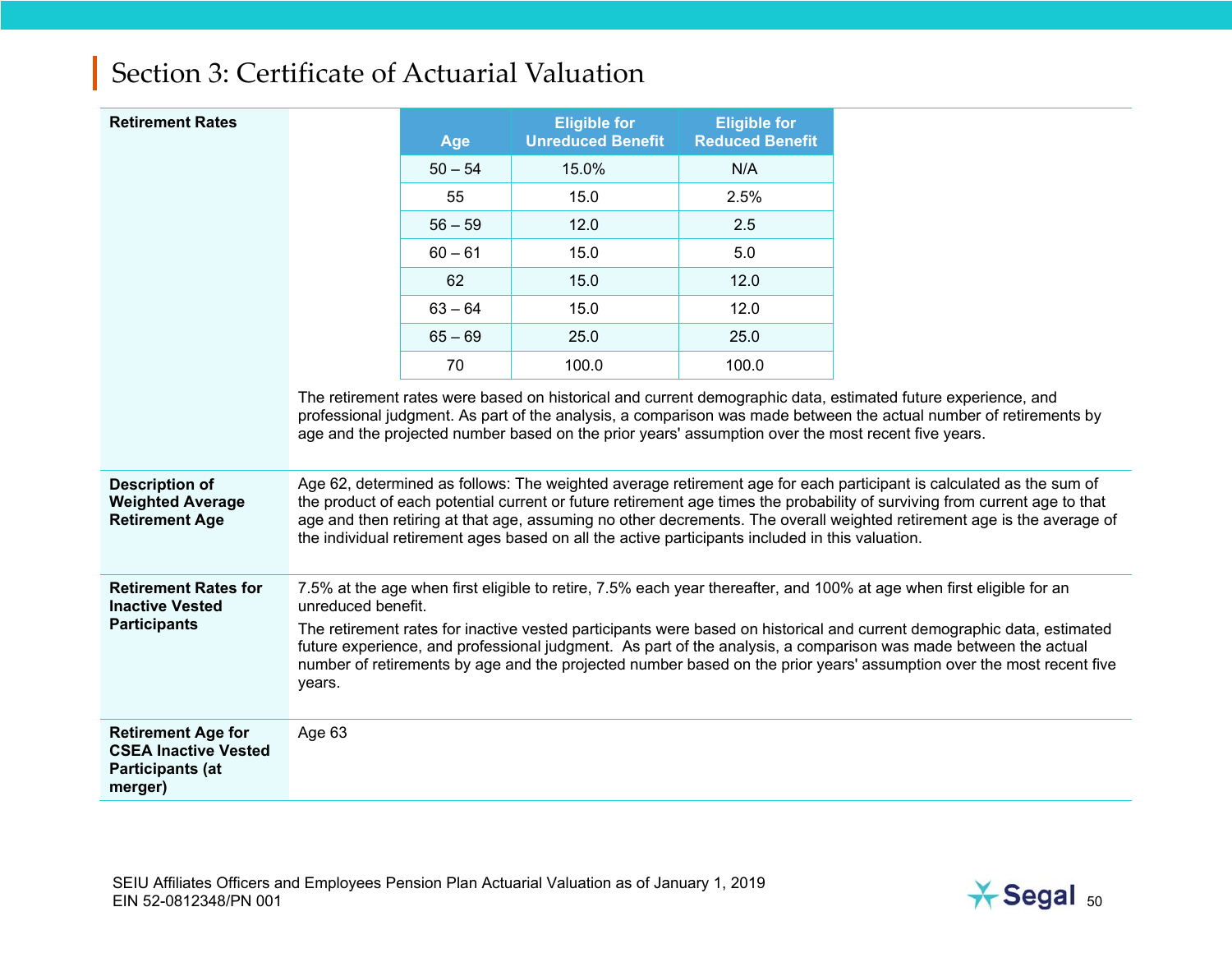| <b>Salary Scale</b>                                                                        |            |                                               |                                                                            | Annual increases of 2.75% plus an additional amount varying by age. Sample rates of increase are as follows:                                                                                                                           |
|--------------------------------------------------------------------------------------------|------------|-----------------------------------------------|----------------------------------------------------------------------------|----------------------------------------------------------------------------------------------------------------------------------------------------------------------------------------------------------------------------------------|
|                                                                                            |            | Age                                           | <b>Annual Increase</b>                                                     |                                                                                                                                                                                                                                        |
|                                                                                            |            | 20                                            | 12.7%                                                                      |                                                                                                                                                                                                                                        |
|                                                                                            |            | 25                                            | 10.6                                                                       |                                                                                                                                                                                                                                        |
|                                                                                            |            | 30                                            | 8.6                                                                        |                                                                                                                                                                                                                                        |
|                                                                                            |            | 35                                            | 7.4                                                                        |                                                                                                                                                                                                                                        |
|                                                                                            |            | 40                                            | 6.3                                                                        |                                                                                                                                                                                                                                        |
|                                                                                            |            | 45                                            | 5.8                                                                        |                                                                                                                                                                                                                                        |
|                                                                                            |            | 50                                            | 5.7                                                                        |                                                                                                                                                                                                                                        |
|                                                                                            |            | 55                                            | 5.0                                                                        |                                                                                                                                                                                                                                        |
|                                                                                            |            | 60                                            | 3.3                                                                        |                                                                                                                                                                                                                                        |
|                                                                                            |            | $65+$                                         | 2.8                                                                        |                                                                                                                                                                                                                                        |
|                                                                                            |            |                                               | actual increase in salary by age over the most recent five years.          | The salary scale rates were based on historical and current demographic data, adjusted to reflect estimated future<br>experience and professional judgment. As part of the analysis, a comparison was made between the assumed and the |
| <b>Assumed Cost of</b><br>Living Increase for<br><b>CSEA Retirement</b><br><b>Benefits</b> |            |                                               | CSEA Plan benefit is greater than their accrued Affiliates Plan benefit)   | 2.5% per year (for CSEA retirees receiving a CSEA benefit and for terminated vested participants whose accrued                                                                                                                         |
| <b>Future Benefit</b><br><b>Accruals</b>                                                   |            |                                               | One service credit per year per active employee included in the valuation, |                                                                                                                                                                                                                                        |
| <b>Unknown Data for</b><br><b>Participants</b>                                             | be female. |                                               |                                                                            | Same as those exhibited by participants with similar known characteristics. If not specified, participants are assumed to                                                                                                              |
| <b>Definition of Active</b><br><b>Participants</b>                                         |            | All active employees as of the valuation date |                                                                            |                                                                                                                                                                                                                                        |

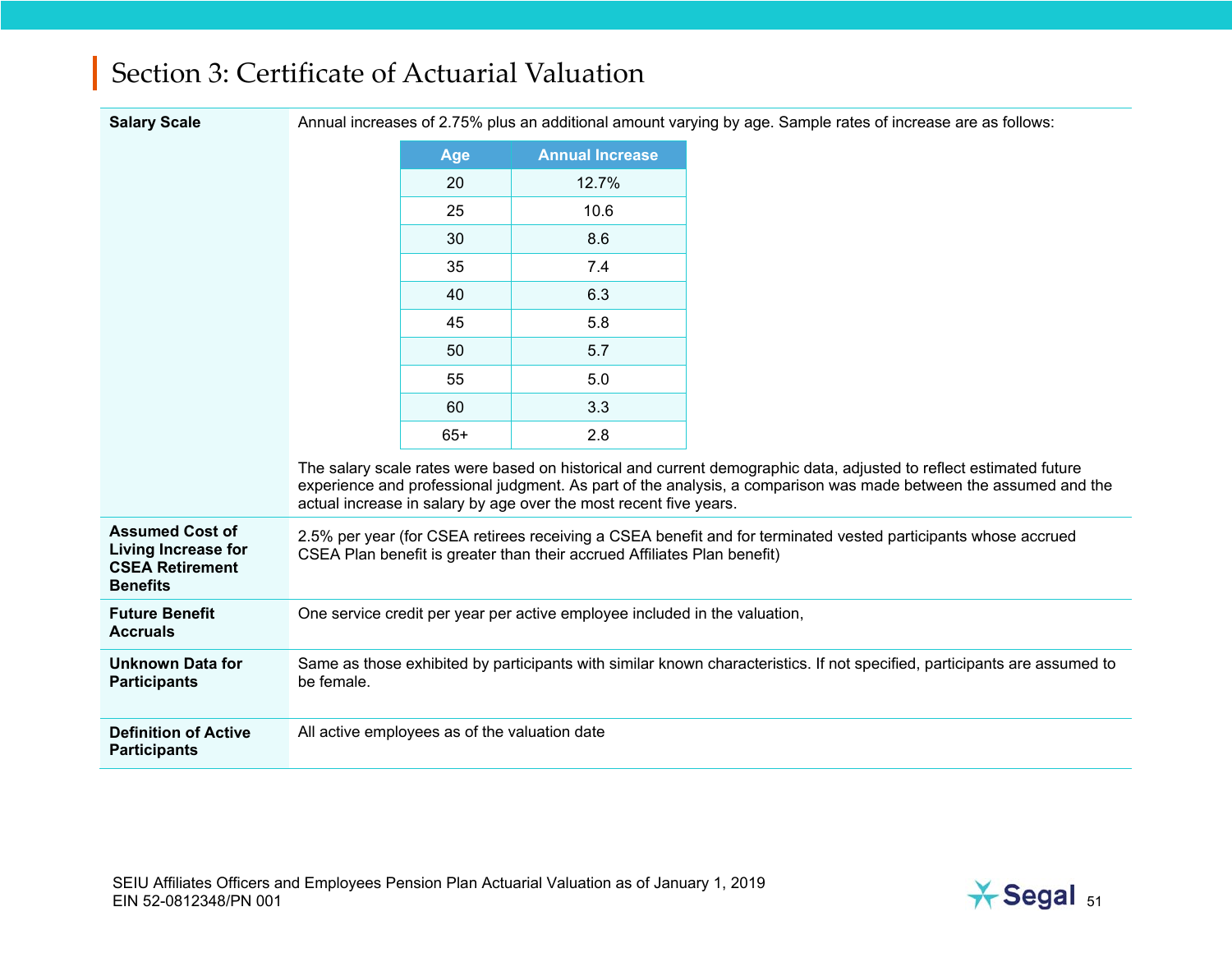| <b>Exclusion of Inactive</b><br><b>Vested Participants</b>  | Inactive participants over age 80 are excluded from the valuation. In addition, records identified as unconfirmed deaths<br>or deaths with survivor benefits payable, but on hold who are over age 80 are also excluded from the valuation. The<br>exclusion of these participants over age 80 is based on historical and current demographic data, estimated future<br>experience, and professional judgement. As part of the analysis, the ages of new retirees from inactive vested status<br>was reviewed.                                                                                                                                                                                                                                                                                          |
|-------------------------------------------------------------|---------------------------------------------------------------------------------------------------------------------------------------------------------------------------------------------------------------------------------------------------------------------------------------------------------------------------------------------------------------------------------------------------------------------------------------------------------------------------------------------------------------------------------------------------------------------------------------------------------------------------------------------------------------------------------------------------------------------------------------------------------------------------------------------------------|
| <b>Percent Married</b>                                      | 65% of males and 35% of females                                                                                                                                                                                                                                                                                                                                                                                                                                                                                                                                                                                                                                                                                                                                                                         |
| <b>Age of Spouse</b>                                        | Females 3 years younger than males                                                                                                                                                                                                                                                                                                                                                                                                                                                                                                                                                                                                                                                                                                                                                                      |
| <b>Benefit Election</b>                                     | Non-married participants are assumed to elect the single life annuity with three years certain form of payment. Married<br>participants are assumed to elect the 50% Spousal Pension with three years certain form of payment. Additionally, 20%<br>of future retirees are assumed to receive 30% of the value of their benefit as a lump sum payable at retirement. Lump<br>sums are determined using an interest rate of 5.0% and the mortality table mandated by PPA'06<br>The benefit elections were based on historical and current demographic data, adjusted to reflect the plan design,<br>estimated future experience and professional judgment. As part of the analysis, a comparison was made between the<br>assumed and the actual option election patterns over the most recent six years. |
| <b>Eligibility for Delayed</b><br><b>Retirement Factors</b> | Inactive vested participants after attaining age 65                                                                                                                                                                                                                                                                                                                                                                                                                                                                                                                                                                                                                                                                                                                                                     |
| <b>Net Investment Return</b>                                | 7.25%<br>The net investment return assumption is a long-term estimate derived from historical data, current and recent market<br>expectations, and professional judgment. As part of the analysis, a building block approach was used that reflects<br>inflation expectations and anticipated risk premiums for each of the portfolio's asset classes, as well as the Plan's target<br>asset allocation.                                                                                                                                                                                                                                                                                                                                                                                                |
| <b>Annual Administrative</b><br><b>Expenses</b>             | \$1,765,000, payable monthly, for the year beginning January 1, 2019<br>The annual administrative expenses were based on historical and current data, adjusted to reflect estimated future<br>experience and professional judgment.                                                                                                                                                                                                                                                                                                                                                                                                                                                                                                                                                                     |
| <b>Actuarial Value of</b><br><b>Assets</b>                  | The market value of assets less unrecognized returns in each of the last three years. Unrecognized return is equal to<br>the difference between the actual market return and the projected return on the actuarial value, and is recognized over<br>a four-year period. The actuarial value is further adjusted, if necessary, to be within 20% of the market value.                                                                                                                                                                                                                                                                                                                                                                                                                                    |

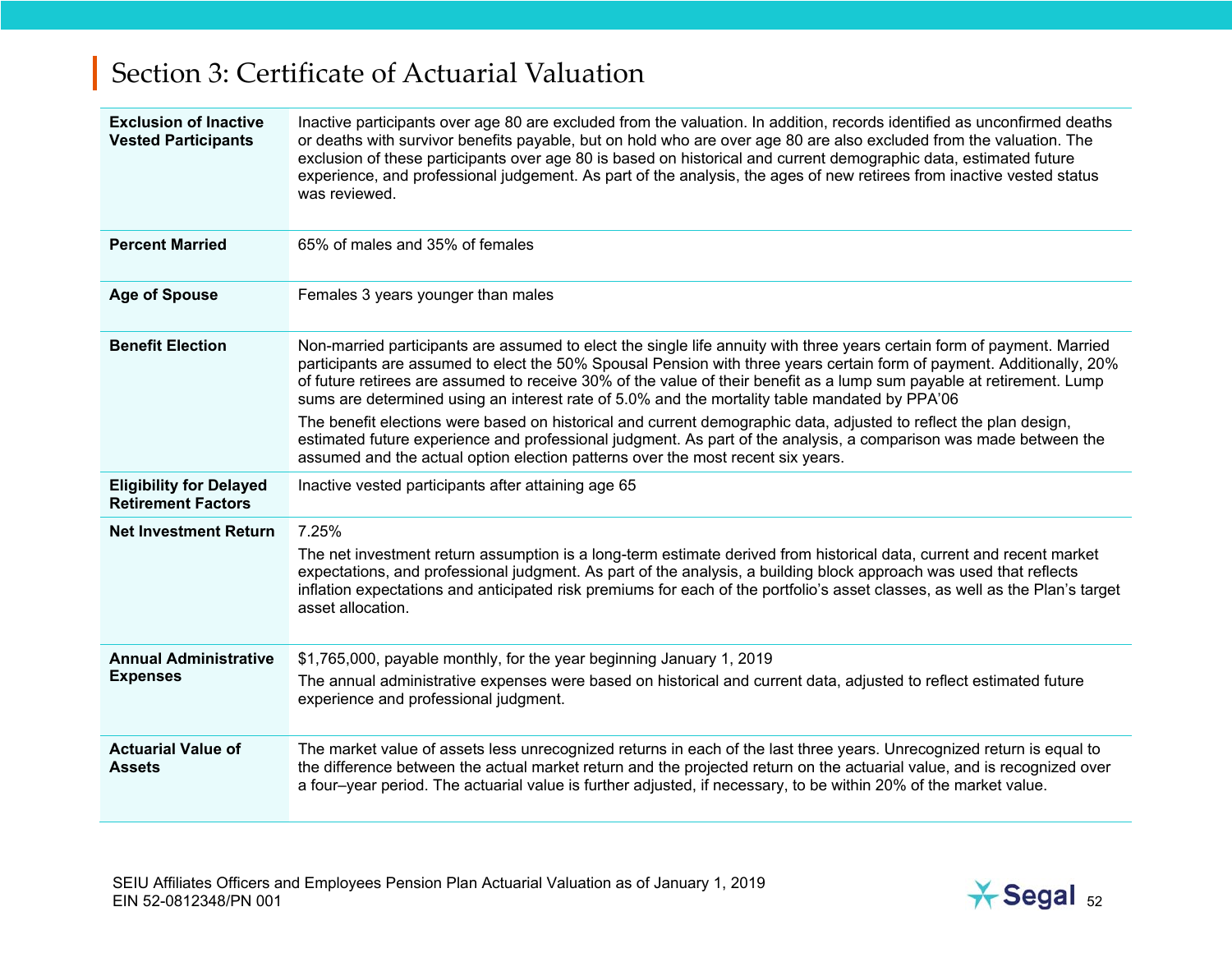| <b>Actuarial Cost Method</b>                                                                           | Entry Age Normal Actuarial Cost Method. Entry Age is the age at date of employment or, if date is unknown, current<br>age minus pension credits. Normal Cost and Actuarial Accrued Liability are calculated on an individual basis and are<br>allocated by salary, with Normal Cost determined as if the current benefit accrual rate had always been in effect.                                                                                                                                                                                                                                                                                                                                                     |
|--------------------------------------------------------------------------------------------------------|----------------------------------------------------------------------------------------------------------------------------------------------------------------------------------------------------------------------------------------------------------------------------------------------------------------------------------------------------------------------------------------------------------------------------------------------------------------------------------------------------------------------------------------------------------------------------------------------------------------------------------------------------------------------------------------------------------------------|
| <b>Benefits Valued</b>                                                                                 | Unless otherwise indicated, includes all benefits summarized in Exhibit L.                                                                                                                                                                                                                                                                                                                                                                                                                                                                                                                                                                                                                                           |
| <b>Current Liability</b><br><b>Assumptions</b>                                                         | Interest: 3.06%, within the permissible range prescribed under IRC Section $431(c)(6)(E)$<br>Mortality: Mortality prescribed under IRS Regulations $1.431(c)(6)-1$ and $1.430(h)(3)-1(a)(2)$ : RP-2014 employee and<br>annuitant mortality tables, adjusted backward to the base year (2006) using scale MP-2014, projected forward<br>generationally using scale MP-2017 (previously, the MP-2016 scale was used).                                                                                                                                                                                                                                                                                                  |
| <b>Estimated Rate of</b><br><b>Investment Return</b>                                                   | On actuarial value of assets (Schedule MB, line 6g): 4.5%, for the Plan Year ending December 31, 2018<br>On current (market) value of assets (Schedule MB, line 6h): -2.9%, for the Plan Year ending December 31, 2018                                                                                                                                                                                                                                                                                                                                                                                                                                                                                               |
| <b>FSA Contribution</b><br><b>Timing (Schedule MB,</b><br>line 3a)                                     | Unless otherwise noted, contributions are paid periodically throughout the year. The interest credited in the FSA is<br>therefore assumed to be equivalent to a July 15 contribution date.                                                                                                                                                                                                                                                                                                                                                                                                                                                                                                                           |
| <b>Justification for</b><br><b>Change in Actuarial</b><br><b>Assumptions</b><br>(Schedule MB, line 11) | For purposes of determining current liability, the current liability interest rate was changed from 2.98% to 3.06% due to<br>a change in the permissible range and recognizing that any rate within the permissible range satisfies the requirements<br>of IRC Section 431(c)(6)(E) and the mortality tables and mortality improvement scales were changed in accordance<br>with IRS Regulations 1.431(c)(6)-1 and 1.430(h)(3)-1.<br>Based on past experience and future expectations, the following actuarial assumptions were changed:<br>Net investment return decreased from 7.5% to 7.25%<br>Annual administrative expenses, payable as of the beginning of the year, decreased from \$1,870,000 to \$1,765,000 |

Segal valuation results are based on propriety actuarial modeling software. The actuarial valuation models generate a comprehensive set of liability and cost calculations that are presented to meet regulatory, legislative, and client requirements. Our Actuarial Technology and Systems unit, comprised of both actuaries and programmers, is responsible for the initial development and maintenance of these models. The models have a modular structure that allows for a high degree of accuracy, flexibility, and user control. The client team programs the assumptions and the plan provisions, and validates the models and reviews test lives and results, under the supervision of the responsible actuaries.

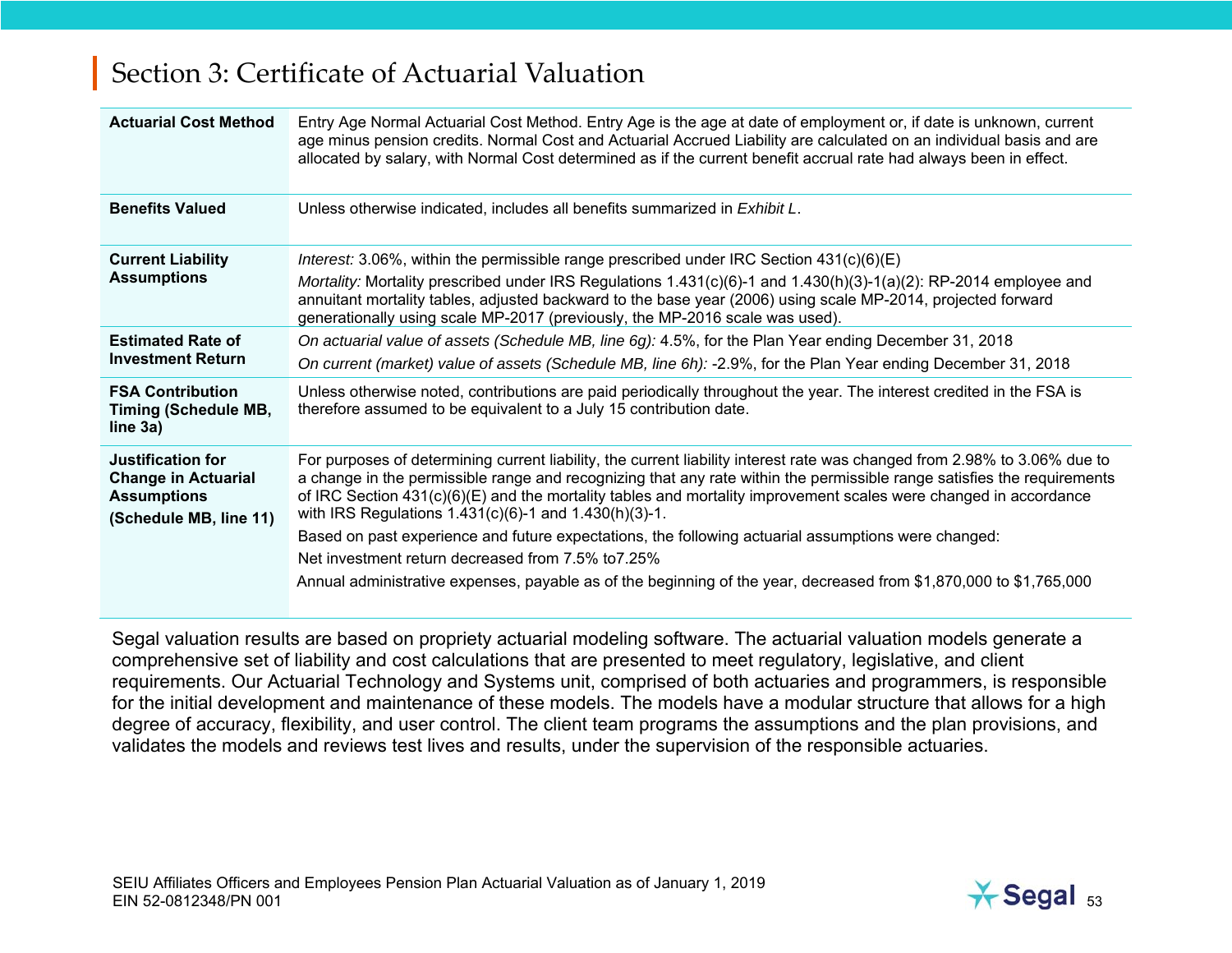#### **Exhibit L: Summary of Plan Provisions**

#### (Schedule MB, Line 6)

This exhibit summarizes the major provisions of the Plan included in the valuation. It is not intended to be, nor should it be interpreted as, a complete statement of all plan provisions.

| <b>Plan Year</b>           | January 1 through December 31                                                                                                                                                                                                                                       |
|----------------------------|---------------------------------------------------------------------------------------------------------------------------------------------------------------------------------------------------------------------------------------------------------------------|
| <b>Pension Credit Year</b> | January 1 through December 31                                                                                                                                                                                                                                       |
| <b>Plan Status</b>         | Ongoing plan                                                                                                                                                                                                                                                        |
| <b>Normal Pension</b>      | • Age Requirement: 65                                                                                                                                                                                                                                               |
|                            | • Service Requirement: 15 years of Service Credit with at least one year of Current Service; or three years of Current<br>Service or Vesting Service; or the fifth anniversary of Plan participation.                                                               |
|                            | • Amount: 2.5% of Final Average Compensation times years of service*. Former participants of the California State<br>Employees Association Retirement Plan will receive their accrued benefit in that Plan as of June 1, 2010 if it has a<br>greater present value. |
|                            | • Final Average Compensation: Highest average using 36 consecutive months of compensation. Maximum annual<br>compensation is \$280,000 for 2019 (\$275,000 for 2018).                                                                                               |
|                            | • Maximum Annual Benefit: \$225,000 for 2018 (\$220,000 for 2017). Actuarially reduced for retirement before age 62.                                                                                                                                                |
|                            | • Delayed Retirement Amount: Actuarial increases in accordance with Plan provisions.                                                                                                                                                                                |
| <b>Early Retirement</b>    | • Age Requirement: 55 (or 50 provided age plus service total 80 or more)                                                                                                                                                                                            |
|                            | Service Requirement: 15 years of Service Credit with at least one year of Current Service; or 10 years of Current<br>Service or Vesting Service.                                                                                                                    |
|                            | • Amount: Normal Pension accrued reduced by 5% for each year of age less than 65. There is no reduction if age plus<br>service total 80 or more.                                                                                                                    |



<sup>\*</sup> Employees with common service under the SEIU Affiliates' Officers and Employees Pension Plan and the Pension Plan for Employees of the Service Employees International Union will have their benefits paid based on the percentage of their career spent in each Plan.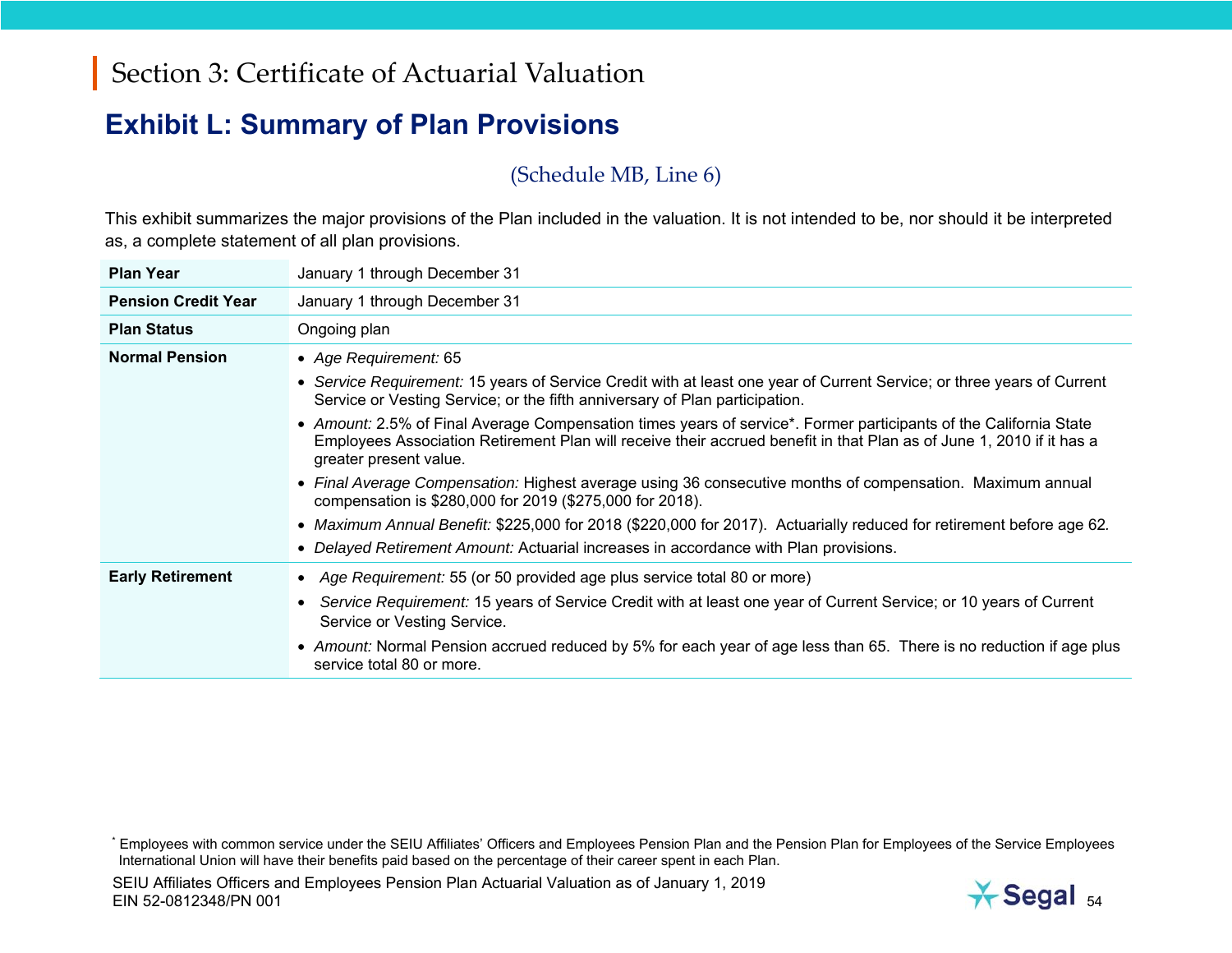| <b>Disability</b>                                              | • Age Requirement: None                                                                                                                                                                                                                                                                                                                                                                                                                                                                                                                                                                                                                                             |  |  |  |
|----------------------------------------------------------------|---------------------------------------------------------------------------------------------------------------------------------------------------------------------------------------------------------------------------------------------------------------------------------------------------------------------------------------------------------------------------------------------------------------------------------------------------------------------------------------------------------------------------------------------------------------------------------------------------------------------------------------------------------------------|--|--|--|
|                                                                | Service Requirement: 15 years of Service Credit with at least one year of Current Service; or 10 years of Current<br>$\bullet$<br>Service or Vesting Service.                                                                                                                                                                                                                                                                                                                                                                                                                                                                                                       |  |  |  |
|                                                                | • Amount: (1) Normal pension based on service accrued and final compensation at disability, payable immediately, or<br>(2) for local unions with Long Term Disability Income Plan Benefits only - the Pension Plan will continue to credit<br>service while the employee is disabled. When insurance payments cease, the employee will be entitled to a pension<br>based on the total of actual service plus service credited during the period of disability and annual compensation at<br>the time of disability increased by the percentage increase in the Consumer Price Index per year from the time of<br>disability until the Disability Pension commences. |  |  |  |
| <b>Vesting</b>                                                 | • Age Requirement: None                                                                                                                                                                                                                                                                                                                                                                                                                                                                                                                                                                                                                                             |  |  |  |
|                                                                | Service Requirement: Three years of Vesting Service.<br>$\bullet$                                                                                                                                                                                                                                                                                                                                                                                                                                                                                                                                                                                                   |  |  |  |
|                                                                | Amount: Normal Pension accrued payable at age 65.<br>$\bullet$                                                                                                                                                                                                                                                                                                                                                                                                                                                                                                                                                                                                      |  |  |  |
|                                                                | • Normal Retirement Age: 65                                                                                                                                                                                                                                                                                                                                                                                                                                                                                                                                                                                                                                         |  |  |  |
| <b>Spouse's Pre-</b>                                           | Age and Service Requirement: Eligible for an immediate or deferred vested pension.<br>$\bullet$                                                                                                                                                                                                                                                                                                                                                                                                                                                                                                                                                                     |  |  |  |
| <b>Retirement Death</b><br><b>Benefit</b>                      | Amount: 100% of the benefit the employee would have received had he or she retired the day before death and<br>$\bullet$<br>elected the joint and survivor option.                                                                                                                                                                                                                                                                                                                                                                                                                                                                                                  |  |  |  |
|                                                                | Benefit Commencement: First of the month following the death of the employee if the employee dies while eligible for<br>an immediate pension. If the employee dies while eligible for a deferred pension, benefits commence on the first of<br>the month the employee would have been eligible for a pension had he or she lived but earned no additional service,<br>but no later than age 55. However, in all circumstances, the monthly benefit is payable to the surviving spouse for the<br>first 24 months following the death of the employee, and for as long as any dependent children of the employee are<br>under age 18.                                |  |  |  |
| <b>Pre-Retirement Lump-</b>                                    | • Age Requirement: None                                                                                                                                                                                                                                                                                                                                                                                                                                                                                                                                                                                                                                             |  |  |  |
| sum Death Benefit (if<br>not eligible for<br>spouse's benefit) | Service Requirement: One year of Service Credit or Vesting Service<br>$\bullet$                                                                                                                                                                                                                                                                                                                                                                                                                                                                                                                                                                                     |  |  |  |
|                                                                | • Amount: \$5,000 for less than five years of service; \$10,000 for five years of service or more; or 60 times monthly<br>Normal Pension accrued, if greater.                                                                                                                                                                                                                                                                                                                                                                                                                                                                                                       |  |  |  |

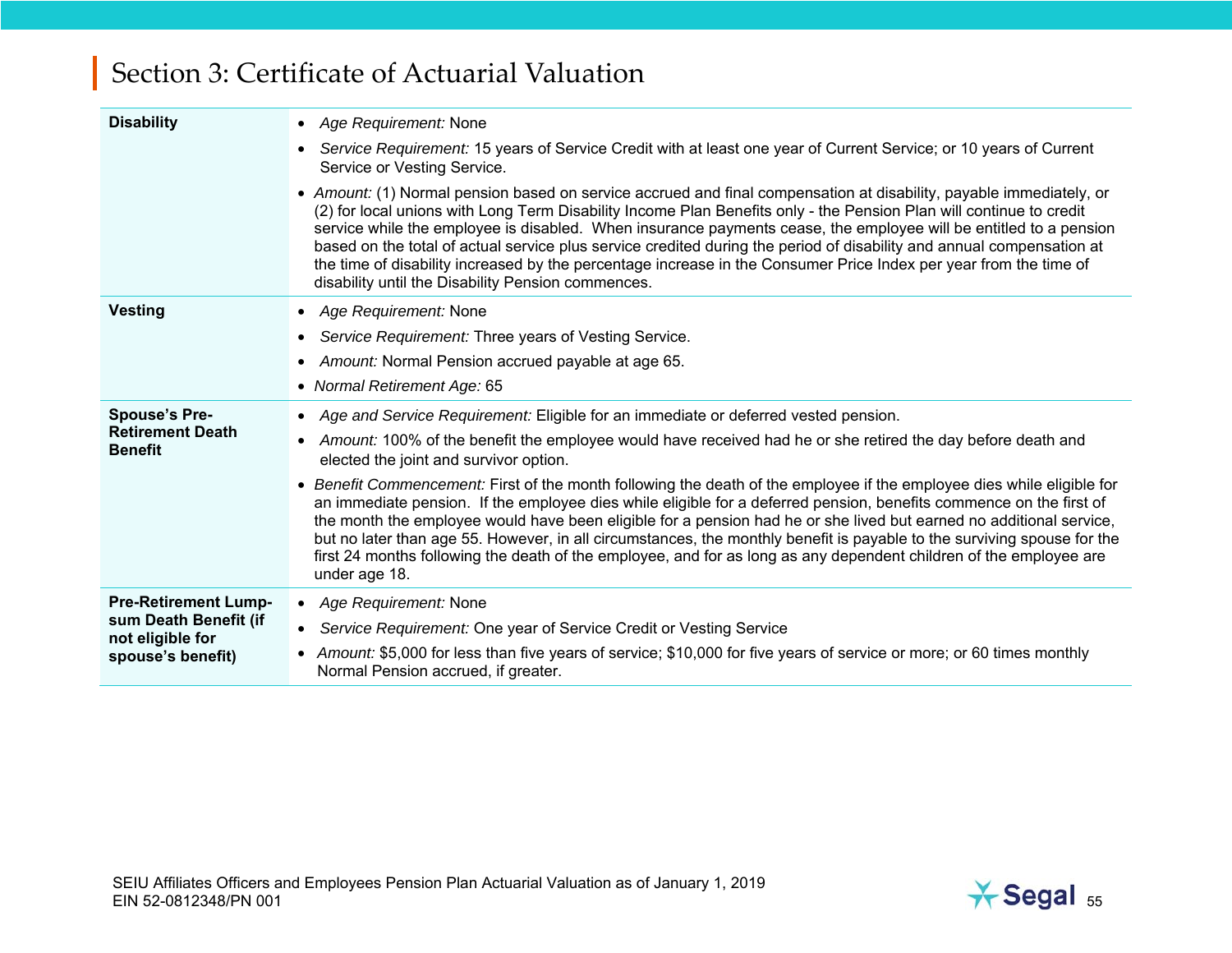| <b>Post-Retirement Death</b><br><b>Benefits</b> | Benefit: Benefits are payable for life with a guarantee that total benefits paid will equal 36 times the original Normal<br>$\bullet$<br>Pension accrued including early retirement reductions. All optional forms of payment include this guarantee.                                                                                                                                                                                                                                                                                                                                                                                                                |  |  |  |
|-------------------------------------------------|----------------------------------------------------------------------------------------------------------------------------------------------------------------------------------------------------------------------------------------------------------------------------------------------------------------------------------------------------------------------------------------------------------------------------------------------------------------------------------------------------------------------------------------------------------------------------------------------------------------------------------------------------------------------|--|--|--|
|                                                 | Joint and Survivor: For married participants, pension benefits are paid in the form of a joint and survivor annuity<br>$\bullet$<br>unless this form is rejected by the participant and spouse. If this form is not rejected, the benefit amount otherwise<br>payable is reduced to reflect the joint and survivor coverage. If this form is rejected, or if the participant is not<br>married, benefits are payable for the life of the participant, or in any other available optional form elected by the<br>participant in an actuarially equivalent amount. No death benefits shall be payable other than those provided under<br>the optional methods elected. |  |  |  |
| <b>Optional Forms of</b><br><b>Benefits</b>     | Single Life Annuity with 5 or 10 years certain<br>$\bullet$                                                                                                                                                                                                                                                                                                                                                                                                                                                                                                                                                                                                          |  |  |  |
|                                                 | Joint and 50% Survivor Annuity<br>$\bullet$                                                                                                                                                                                                                                                                                                                                                                                                                                                                                                                                                                                                                          |  |  |  |
|                                                 | Joint and 75% Survivor Annuity                                                                                                                                                                                                                                                                                                                                                                                                                                                                                                                                                                                                                                       |  |  |  |
|                                                 | Joint and 100% Survivor Annuity                                                                                                                                                                                                                                                                                                                                                                                                                                                                                                                                                                                                                                      |  |  |  |
|                                                 | <b>Level Income Annuity</b>                                                                                                                                                                                                                                                                                                                                                                                                                                                                                                                                                                                                                                          |  |  |  |
|                                                 | A participant can elect to receive between 5% and 30% of their benefit as a lump sum                                                                                                                                                                                                                                                                                                                                                                                                                                                                                                                                                                                 |  |  |  |
| Cost-of-Living<br><b>Adjustments</b>            | Monthly payments to all pensioners and beneficiaries are increased 1.5% each January for all pensions in payment<br>status for at least six months. Participants who retired under the provisions of the CSEA Retirement Plan receive an<br>increase each April equal to California CPI, up to a maximum of 2.5% per year. The California CPI is equal to the<br>average of the annual CPI for the Los Angeles-Long Beach area and the annual CPI for the San Francisco-Oakland<br>area published by the Bureau of Labor Statistics of the United States Department of Labor.                                                                                        |  |  |  |
| <b>Participation</b>                            | On the first day of the month after 12 consecutive months of employment during which at least \$4,000 in compensation<br>was earned                                                                                                                                                                                                                                                                                                                                                                                                                                                                                                                                  |  |  |  |
| <b>Years of Service</b>                         | One month of service credit granted for each month employee earned any compensation                                                                                                                                                                                                                                                                                                                                                                                                                                                                                                                                                                                  |  |  |  |
| <b>Past Service</b>                             | Continuous service from date of hire to October 1, 1964 (if employer entered on that date), or prior service granted by<br>the Trustees                                                                                                                                                                                                                                                                                                                                                                                                                                                                                                                              |  |  |  |
| <b>Current Service</b>                          | Years of Service for which contributions are received or for which an employer is obligated to contribute                                                                                                                                                                                                                                                                                                                                                                                                                                                                                                                                                            |  |  |  |
| <b>Vesting Service</b>                          | One year of Vesting Service granted for any calendar year in which the participant earns compensation during any five<br>months                                                                                                                                                                                                                                                                                                                                                                                                                                                                                                                                      |  |  |  |
| <b>Service Credit</b>                           | Sum of Current Service and Past Service                                                                                                                                                                                                                                                                                                                                                                                                                                                                                                                                                                                                                              |  |  |  |